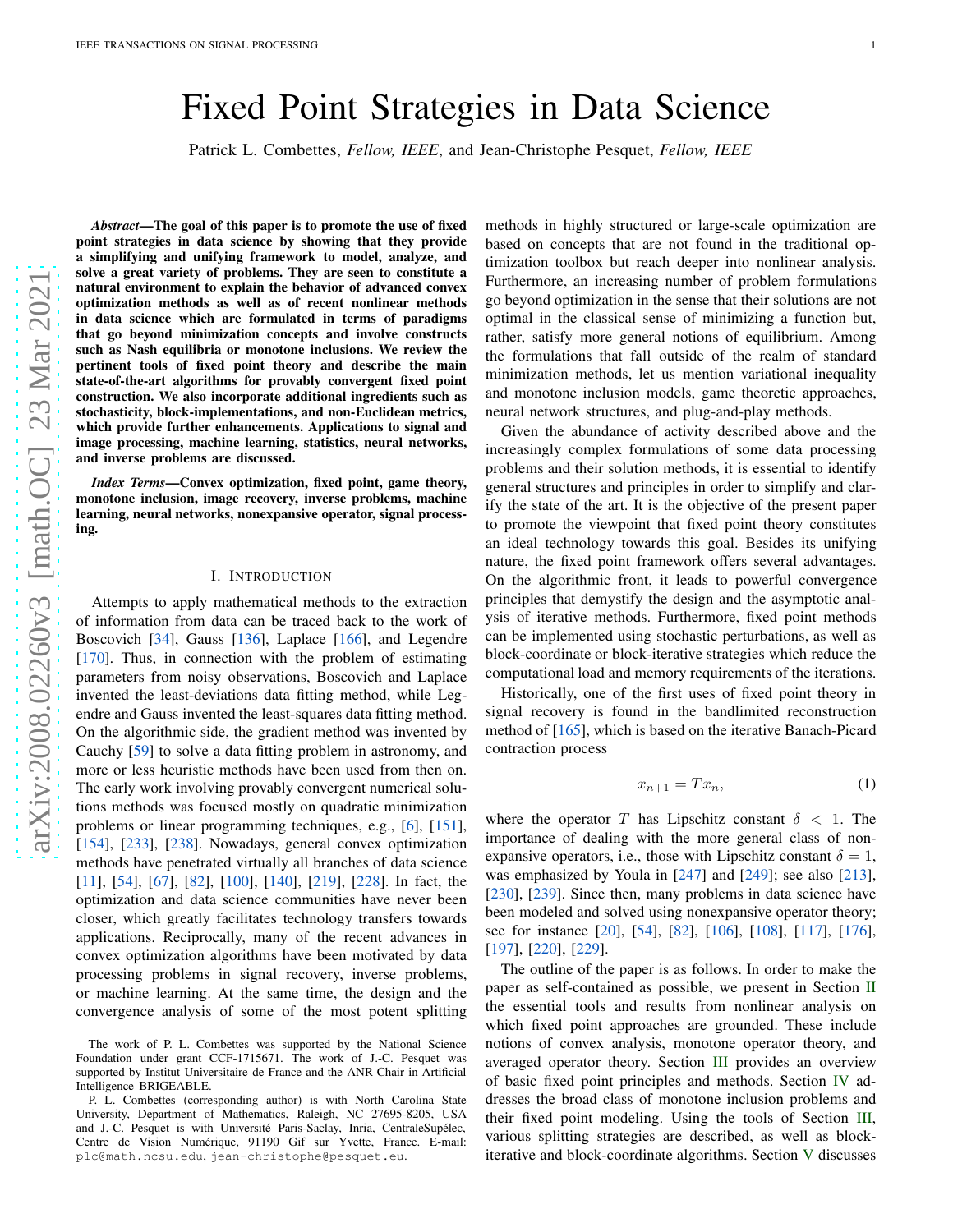applications of splitting methods to a large panel of techniques for solving structured convex optimization problems. Moving beyond traditional optimization, algorithms for Nash equilibria are investigated in Section [VI.](#page-17-0) Section [VII](#page-20-0) shows how fixed point strategies can be applied to four additional categories of data science problems that have no underlying minimization interpretation. Some brief conclusions are drawn in Section [VIII.](#page-23-3) For simplicity, we have adopted a Euclidean space setting. However, most results remain valid in general Hilbert spaces up to technical adjustments.

## <span id="page-1-0"></span>II. NOTATION AND MATHEMATICAL FOUNDATIONS

We review the basic tools and principles from nonlinear analysis that will be used throughout the paper. Unless other-wise stated, the material of this section can be found in [\[21\]](#page-23-4); for convex analysis see also [\[206\]](#page-27-10).

## <span id="page-1-10"></span>*A. Notation*

Throughout, H, G,  $(\mathcal{H}_i)_{1\leqslant i\leqslant m}$ , and  $(\mathcal{G}_k)_{1\leqslant k\leqslant q}$  are Euclidean spaces. We denote by  $2^{\mathcal{H}}$  the collection of all subsets of H and by  $\mathcal{H} = \mathcal{H}_1 \times \cdots \times \mathcal{H}_m$  and  $\mathcal{G} = \mathcal{G}_1 \times \cdots \times \mathcal{G}_q$ the standard Euclidean product spaces. A generic point in H is denoted by  $x = (x_i)_{1 \leq i \leq m}$ . The scalar product of a Euclidean space is denoted by  $\langle \cdot | \cdot \rangle$  and the associated norm by  $\|\cdot\|$ . The adjoint of a linear operator L is denoted by L ∗ . Let C be a subset of H. Then the *distance function* to C is  $d_C: x \mapsto \inf_{y \in C} ||x - y||$  and the *relative interior* of C, denoted by  $ri C$ , is its interior relative to its affine hull.

#### *B. Convex analysis*

The central notion in convex analysis is that of a convex set: a subset  $C$  of  $H$  is *convex* if it contains all the line segments with end points in the set, that is,

$$
(\forall x \in C)(\forall y \in C)(\forall \alpha \in ]0,1[) \quad \alpha x + (1-\alpha)y \in C. \tag{2}
$$

<span id="page-1-4"></span>The projection theorem is one of the most important results of convex analysis.

Theorem 1 (projection theorem) *Let* C *be a nonempty closed convex subset of*  $H$  *and let*  $x \in H$ *. Then there exists a unique point*  $proj_C x \in C$ *, called the projection of x onto C*, such that  $\|x - \text{proj}_C x\| = d_C(x)$ . In addition, for every  $p \in \mathcal{H}$ ,

<span id="page-1-1"></span>
$$
p = \text{proj}_{C} x \quad \Leftrightarrow \quad \begin{cases} p \in C \\ (\forall y \in C) \ \langle y - p | x - p \rangle \leq 0. \end{cases} \tag{3}
$$

Convexity for functions is inherited from convexity for sets as follows. Consider a function  $f: \mathcal{H} \to [-\infty, +\infty]$ . Then f is *convex* if its *epigraph*

<span id="page-1-6"></span>
$$
epi f = \{(x, \xi) \in \mathcal{H} \times \mathbb{R} \mid f(x) \leq \xi\}
$$
 (4)

is a convex set. This is equivalent to requiring that

$$
(\forall x \in \mathcal{H})(\forall y \in \mathcal{H})(\forall \alpha \in [0,1])
$$
  

$$
f(\alpha x + (1-\alpha)y) \leq \alpha f(x) + (1-\alpha)f(y). \quad (5)
$$

If epi f is closed, then f is *lower semicontinuous* in the sense that, for every sequence  $(x_n)_{n\in\mathbb{N}}$  in H and  $x \in \mathcal{H}$ ,

$$
x_n \to x \quad \Rightarrow \quad f(x) \leq \underline{\lim} f(x_n). \tag{6}
$$

Finally, we say that  $f: \mathcal{H} \to ]-\infty, +\infty]$  is *proper* if epi  $f \neq$ ∅, which is equivalent to

$$
\operatorname{dom} f = \left\{ x \in \mathcal{H} \mid f(x) < +\infty \right\} \neq \varnothing. \tag{7}
$$

<span id="page-1-3"></span>The class of functions  $f: \mathcal{H} \to ]-\infty, +\infty]$  which are proper, lower semicontinuous, and convex is denoted by  $\Gamma_0(\mathcal{H})$ . The following result is due to Moreau [\[185\]](#page-27-11).

**Theorem 2 (proximation theorem)** Let  $f \in \Gamma_0(\mathcal{H})$  and let  $x \in \mathcal{H}$ . Then there exists a unique point  $\text{prox}_f x \in \mathcal{H}$ , called *the* proximal point *of* x *relative to* f*, such that*

$$
f(\text{prox}_f x) + \frac{1}{2} ||x - \text{prox}_f x||^2 = \min_{y \in \mathcal{H}} \left( f(y) + \frac{1}{2} ||x - y||^2 \right). \tag{8}
$$

*In addition, for every*  $p \in \mathcal{H}$ *,* 

$$
p = \text{prox}_{f} x \iff
$$
  

$$
(\forall y \in \mathcal{H}) \ \langle y - p \mid x - p \rangle + f(p) \leq f(y). \tag{9}
$$

The above theorem defines an operator  $prox_f$  called the *proximity operator* of f (see [\[100\]](#page-25-1) for a tutorial, and [\[21,](#page-23-4) Chapter 24] and [\[89\]](#page-25-5) for a detailed account with various properties). Now let  $C$  be a nonempty closed convex subset of H. Then its *indicator function*  $\iota_C$ , defined by

$$
\iota_C \colon \mathcal{H} \to ]-\infty, +\infty] : x \mapsto \begin{cases} 0, & \text{if } x \in C; \\ +\infty, & \text{if } x \notin C, \end{cases} \tag{10}
$$

lies in  $\Gamma_0(\mathcal{H})$  and it follows from [\(3\)](#page-1-1) and [\(9\)](#page-1-2) that

<span id="page-1-8"></span><span id="page-1-7"></span><span id="page-1-5"></span><span id="page-1-2"></span>
$$
\text{prox}_{\iota_C} = \text{proj}_C. \tag{11}
$$

This shows that Theorem [2](#page-1-3) generalizes Theorem [1.](#page-1-4) Let us now introduce basic convex analytical tools (see Fig. [1\)](#page-2-0). The *conjugate* of  $f: \mathcal{H} \to ]-\infty, +\infty]$  is

$$
f^* \colon \mathcal{H} \to [-\infty, +\infty] : u \mapsto \sup_{x \in \mathcal{H}} (\langle x \mid u \rangle - f(x)). \tag{12}
$$

The *subdifferential* of a proper function  $f: \mathcal{H} \to [-\infty, +\infty]$ is the set-valued operator  $\partial f: \mathcal{H} \to 2^{\mathcal{H}}$  which maps a point  $x \in \mathcal{H}$  to the set (see Fig. [2\)](#page-2-1)

<span id="page-1-11"></span>
$$
\partial f(x) = \{ u \in \mathcal{H} \mid (\forall y \in \mathcal{H}) \langle y - x \mid u \rangle + f(x) \leqslant f(y) \}.
$$
\n(13)

A vector in  $\partial f(x)$  is a *subgradient* of f at x. If C is a nonempty closed convex subset of  $H$ ,  $N_C = \partial_{\iota_C}$  is the *normal cone* operator of C, that is, for every  $x \in \mathcal{H}$ ,

$$
N_C x = \begin{cases} \{u \in \mathcal{H} \mid (\forall y \in C) \langle y - x \mid u \rangle \leq 0\}, & \text{if } x \in C; \\ \varnothing, & \text{otherwise.} \end{cases}
$$

<span id="page-1-9"></span>Let us denote by  $Argmin f$  the set of minimizers of a function  $f: \mathcal{H} \to [-\infty, +\infty]$  (the notation Argmin  $x \in \mathcal{H}f(x)$  will also be used). The most fundamental result in optimization is actually the following immediate consequence of [\(13\)](#page-1-5).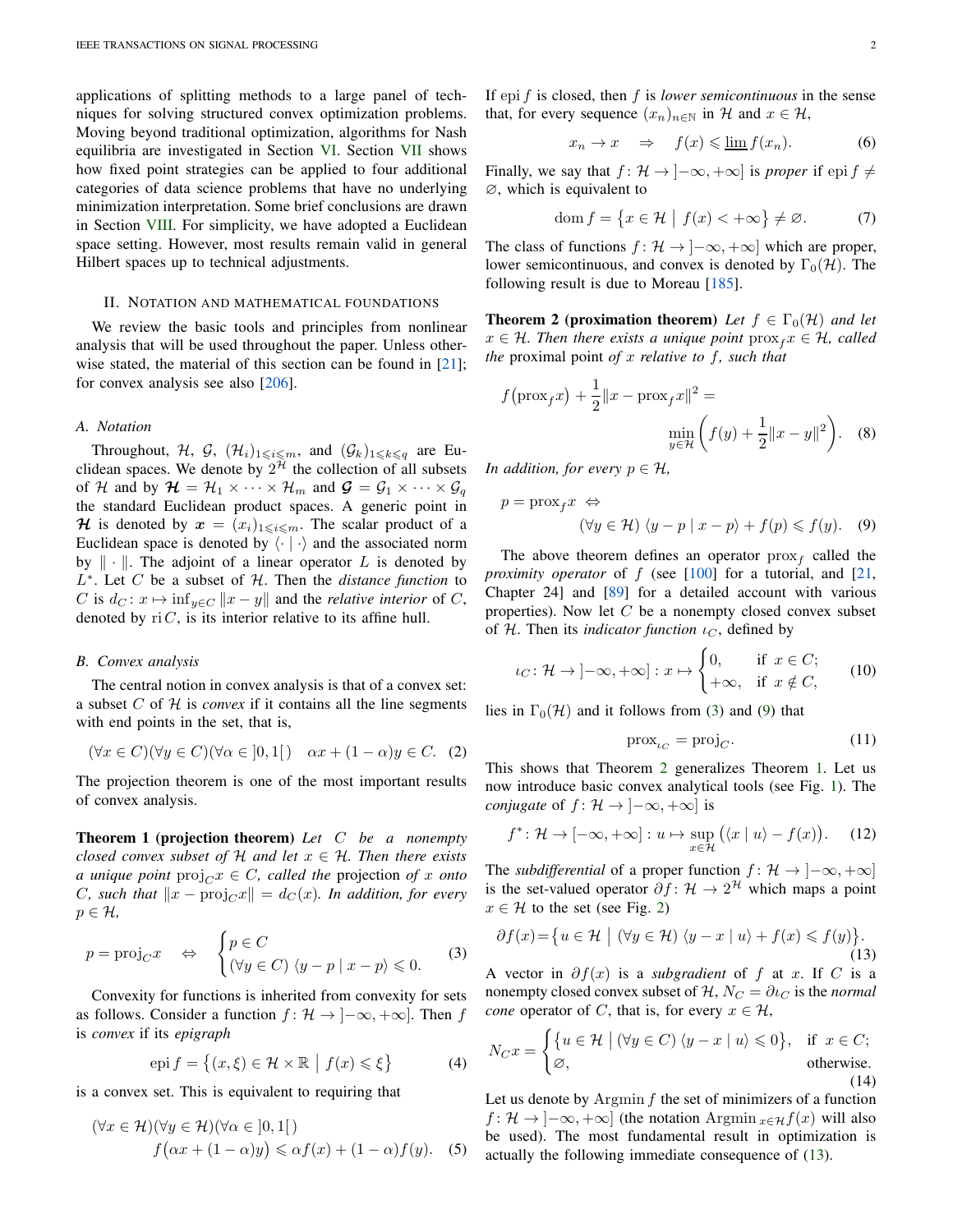<span id="page-2-0"></span>

Fig. 1: The graph of a function  $f \in \Gamma_0(\mathcal{H})$  is shown in brown. The area above the graph is the closed convex set epi  $f$  of [\(4\)](#page-1-6). Let  $u \in \mathcal{H}$  and let the red line be the graph of the linear function  $\langle \cdot | u \rangle$ . In view of [\(12\)](#page-1-7), the value of  $f^*(u)$  (in green) is the maximum signed difference between the red line and the brown line. Now fix  $x \in \mathcal{H}$  and  $w \in \partial f(x)$ . Additionally, by [\(13\)](#page-1-5), the affine function  $m_{x,w}$ :  $y \mapsto \langle y-x | w \rangle + f(x)$ satisfies  $m_{x,w} \leq f$  and it coincides with f at x. Its graph is represented in blue. Every subgradient  $w$  gives such an affine minorant.

**Theorem 3 (Fermat's rule)** Let  $f: \mathcal{H} \to [-\infty, +\infty]$  be a proper function. Then  $\text{Argmin } f = \{x \in \mathcal{H} \mid 0 \in \partial f(x)\}.$ 

**Theorem 4 (Moreau)** *Let*  $f \in \Gamma_0(\mathcal{H})$ *. Then*  $f^* \in \Gamma_0(\mathcal{H})$ *,*  $f^{**} = f$ *, and*  $\text{prox}_{f} + \text{prox}_{f^{*}} = \text{Id}$ *.* 

A function  $f \in \Gamma_0(\mathcal{H})$  is *differentiable* at  $x \in \text{dom } f$  if there exists a vector  $\nabla f(x) \in \mathcal{H}$ , called the *gradient* of f at  $x$ , such that

$$
(\forall y \in \mathcal{H}) \quad \lim_{\alpha \downarrow 0} \frac{f(x + \alpha y) - f(x)}{\alpha} = \langle y \mid \nabla f(x) \rangle. \tag{15}
$$

<span id="page-2-10"></span>**Example 5** Let  $C$  be a nonempty closed convex subset of  $H$ . Then  $\nabla d_C^2/2 = \text{Id} - \text{proj}_C$ .

<span id="page-2-8"></span>**Proposition 6** *Let*  $f \in \Gamma_0(\mathcal{H})$ *, let*  $x \in \text{dom } f$ *, and suppose that* f *is differentiable at x. Then*  $\partial f(x) = \{\nabla f(x)\}.$ 

<span id="page-2-3"></span>We close this section by examining fundamental properties of a canonical convex minimization problem.

**Proposition 7** Let  $f \in \Gamma_0(\mathcal{H})$ , let  $g \in \Gamma_0(\mathcal{G})$ , and let  $L: \mathcal{H} \to \mathcal{G}$  *be linear. Suppose that*  $L(\text{dom } f) \cap \text{dom } g \neq \emptyset$ *and set*  $S = \text{Argmin}(f + g \circ L)$ *. Then the following hold:* 

- <span id="page-2-9"></span>i) *Suppose that*  $\lim_{\|x\| \to +\infty} f(x) + g(Lx) = +\infty$ *. Then*  $S \neq \varnothing$ .
- <span id="page-2-4"></span>ii) *Suppose that*  $ri(L(\text{dom } f)) \cap ri(\text{dom } g) \neq \emptyset$ *. Then*

$$
S = \{x \in \mathcal{H} \mid 0 \in \partial f(x) + L^*(\partial g(Lx))\}
$$
  
= 
$$
\{x \in \mathcal{H} \mid (\exists v \in \partial g(Lx)) - L^*v \in \partial f(x)\}.
$$

<span id="page-2-1"></span>

Fig. 2: Left: Graph of a function defined on  $\mathcal{H} = \mathbb{R}$ . Right: Graph of its subdifferential.

## <span id="page-2-7"></span>*C. Nonexpansive operators*

We introduce the main classes of operators pertinent to our discussion. First, we need to define the notion of a relaxation for an operator.

**Definition 8** Let  $T: \mathcal{H} \to \mathcal{H}$  and let  $\lambda \in [0, +\infty]$ . Then the operator  $R = \text{Id} + \lambda (T - \text{Id})$  is a *relaxation* of T. If  $\lambda \leq 1$ , then R is an *underrelaxation* of T and, if  $\lambda \geq 1$ , R is an *overrelaxation* of T; in particular, if  $\lambda = 2$ , R is the *reflection* of  $T$ .

**Definition 9** Let  $\alpha \in [0, 1]$ . An  $\alpha$ -relaxation sequence is a sequence  $(\lambda_n)_{n \in \mathbb{N}}$  in  $]0, 1/\alpha[$  such that  $\sum_{n \in \mathbb{N}} \lambda_n(1-\alpha\lambda_n) =$ +∞.

<span id="page-2-5"></span>**Example 10** Let  $\alpha \in [0, 1]$  and let  $(\lambda_n)_{n \in \mathbb{N}}$  be a sequence in  $]0, +\infty[$ . Then  $(\lambda_n)_{n\in\mathbb{N}}$  is an  $\alpha$ -relaxation sequence in each of the following cases:

- <span id="page-2-6"></span>i)  $\alpha < 1$  and  $(\forall n \in \mathbb{N}) \lambda_n = 1$ .
- ii)  $(\forall n \in \mathbb{N}) \lambda_n = \lambda \in ]0, 1/\alpha[$ .
- iii)  $\inf_{n\in\mathbb{N}}\lambda_n>0$  and  $\sup_{n\in\mathbb{N}}\lambda_n<1/\alpha$ .
- iv) There exists  $\varepsilon \in [0,1]$  such that  $(\forall n \in \mathbb{N})$   $\varepsilon/\sqrt{n+1} \leq$  $\lambda_n \leq 1/\alpha - \varepsilon/\sqrt{n+1}.$

An operator  $T: \mathcal{H} \to \mathcal{H}$  is *Lipschitzian* with constant  $\delta \in$  $]0, +\infty[$  if

$$
(\forall x \in \mathcal{H})(\forall y \in \mathcal{H}) \quad \|Tx - Ty\| \leq \delta \|x - y\|.
$$
 (16)

If  $\delta$  < 1 above, then T is a *Banach contraction* (also called a *strict contraction*). If  $\delta = 1$ , that is,

<span id="page-2-2"></span>
$$
(\forall x \in \mathcal{H})(\forall y \in \mathcal{H}) \quad \|Tx - Ty\| \le \|x - y\|,\tag{17}
$$

then T is *nonexpansive*. On the other hand, T is *cocoercive* with constant  $\beta \in [0, +\infty]$  if

$$
(\forall x \in \mathcal{H})(\forall y \in \mathcal{H}) \quad \langle x - y | Tx - Ty \rangle \geq \beta ||Tx - Ty||^2. \quad (18)
$$

If  $\beta = 1$  in [\(18\)](#page-2-2), then T is *firmly nonexpansive*. Alternatively,  $T$  is firmly nonexpansive if

$$
(\forall x \in \mathcal{H})(\forall y \in \mathcal{H}) \quad ||Tx - Ty||^2 \le ||x - y||^2
$$
  
- 
$$
||(\text{Id} - T)x - (\text{Id} - T)y||^2. \quad (19)
$$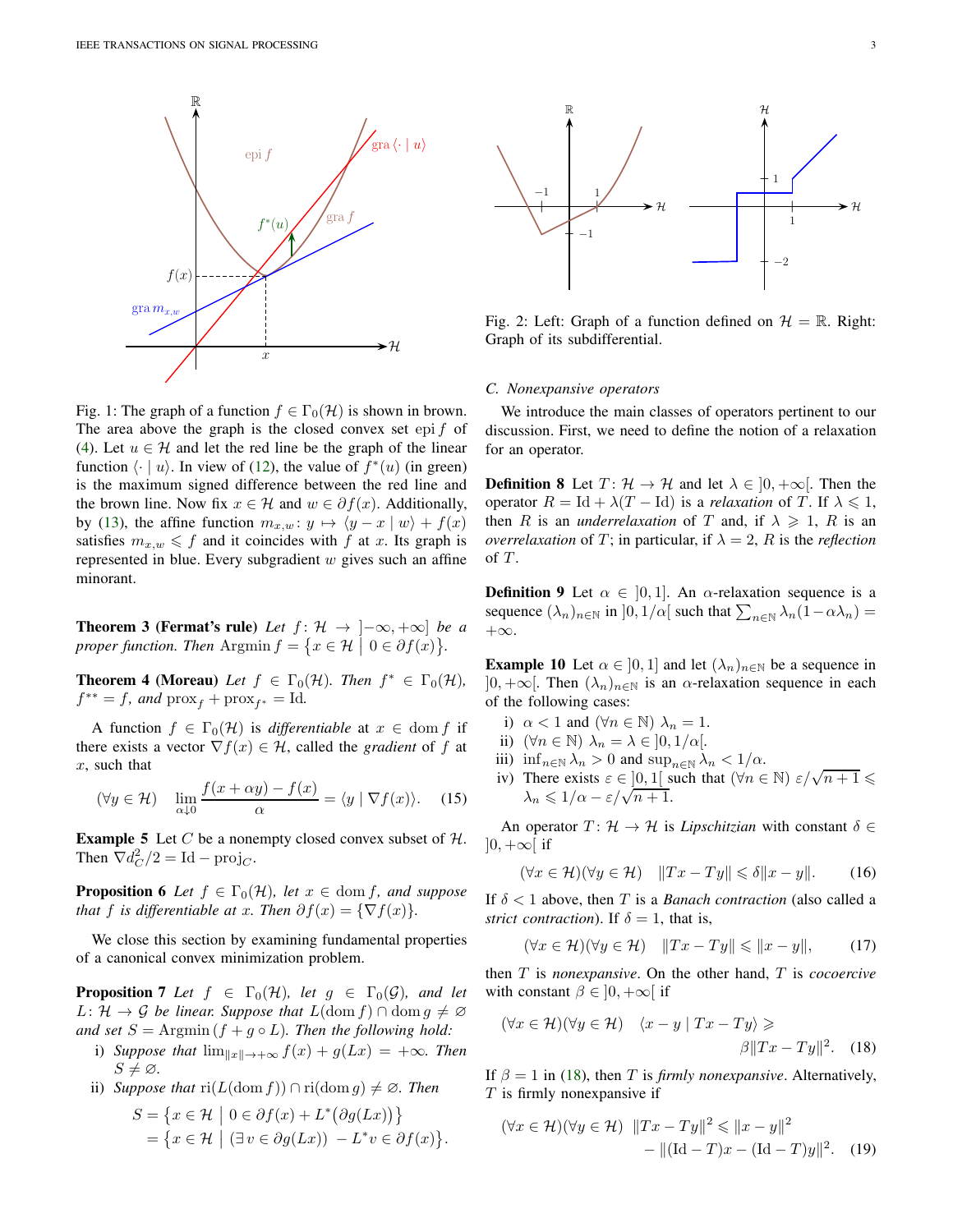<span id="page-3-1"></span>

Fig. 3: Classes of nonlinear operators.

Equivalently,  $T$  is firmly nonexpansive if the reflection

$$
Id + 2(T - Id) \text{ is nonexpansive.} \tag{20}
$$

More generally, let  $\alpha \in [0, 1]$ . Then T is  $\alpha$ -averaged if the overrelaxation

<span id="page-3-11"></span>
$$
Id + \alpha^{-1}(T - Id) \text{ is nonexpansive} \tag{21}
$$

or, equivalently, if there exists a nonexpansive operator  $Q: \mathcal{H} \to \mathcal{H}$  such that T can be written as the underrelaxation

$$
T = \text{Id} + \alpha(Q - \text{Id}).\tag{22}
$$

An alternative characterization of  $\alpha$ -averagedness is

$$
(\forall x \in \mathcal{H})(\forall y \in \mathcal{H}) \quad ||Tx - Ty||^2 \le ||x - y||^2
$$

$$
-\frac{1 - \alpha}{\alpha} ||(\text{Id} - T)x - (\text{Id} - T)y||^2. \quad (23)
$$

Averaged operators will be the most important class of nonlinear operators we use in this paper. They were introduced in [\[12\]](#page-23-5) and their central role in many nonlinear analysis algorithms was pointed out in [\[87\]](#page-25-6), with further refinements in [\[111\]](#page-25-7), [\[153\]](#page-26-8). Note that

T is firmly nonexpansive  $\Leftrightarrow$  Id – T is firmly nonexpansive  $\Leftrightarrow$  T is 1/2-averaged  $\Leftrightarrow$  T is 1-cocoercive. (24)

<span id="page-3-10"></span>Here is an immediate consequence of [\(9\)](#page-1-2) and [\(24\)](#page-3-0).

**Example 11** Let  $f \in \Gamma_0(\mathcal{H})$ . Then  $\text{prox}_f$  and Id –  $\text{prox}_f$ are firmly nonexpansive. In particular, if  $C$  is a nonempty closed convex subset of H, then [\(11\)](#page-1-8) implies that  $\text{proj}_{C}$  and  $Id - \text{proj}_{C}$  are firmly nonexpansive.

The relationships between the different types of nonlinear operators discussed so far are depicted in Fig. [3.](#page-3-1) The next propositions provide further connections between them.

<span id="page-3-4"></span>**Proposition 12** Let  $\delta \in [0,1]$ , let  $T: \mathcal{H} \rightarrow \mathcal{H}$  be  $\delta$ -*Lipschitzian, and set*  $\alpha = (\delta + 1)/2$ *. Then T is*  $\alpha$ *-averaged.* 

**Proposition 13** *Let*  $T: \mathcal{H} \to \mathcal{H}$ *, let*  $\beta \in [0, +\infty]$ *, and let*  $\gamma \in [0, 2\beta]$ *. Then* T *is*  $\beta$ -cocoercive *if and only if* Id  $-\gamma T$  *is*  $\gamma/(2\beta)$ -averaged.

<span id="page-3-9"></span>It follows from the Cauchy-Schwarz inequality that a  $\beta$ cocoercive operator is  $\beta^{-1}$ -Lipschitzian. In the case of gradients of convex functions, the converse is also true.

**Proposition 14 (Baillon-Haddad)** *Let*  $f: \mathcal{H} \to \mathbb{R}$  *be a differentiable convex function such that* ∇f *is* β −1 *-Lipschitzian for some*  $\beta \in [0, +\infty]$ *. Then*  $\nabla f$  *is*  $\beta$ *-cocoercive.* 

We now describe operations that preserve averagedness and cocoercivity.

**Proposition 15** Let  $T: \mathcal{H} \to \mathcal{H}$ , let  $\alpha \in [0,1]$ , and let  $\lambda \in$  $]0, 1/\alpha[$ *. Then T is*  $\alpha$ -averaged *if and only if*  $(1 - \lambda)$ Id +  $\lambda$ *T is* λα*-averaged.*

<span id="page-3-3"></span>**Proposition 16** *For every*  $i \in \{1, \ldots, m\}$ *, let*  $\alpha_i \in [0, 1]$ *, let*  $\omega_i \in [0,1]$ , and let  $T_i: \mathcal{H} \to \mathcal{H}$  be  $\alpha_i$ -averaged. Suppose that  $\sum_{i=1}^m \omega_i = 1$  and set  $\alpha = \sum_{i=1}^m \omega_i \alpha_i$ . Then  $\sum_{i=1}^m \omega_i T_i$  is α*-averaged.*

<span id="page-3-7"></span>**Example 17** For every  $i \in \{1, \ldots, m\}$ , let  $\omega_i \in [0, 1]$  and let  $T_i: \mathcal{H} \to \mathcal{H}$  be firmly nonexpansive. Suppose that  $\sum_{i=1}^m \omega_i =$ 1. Then  $\sum_{i=1}^{m} \omega_i T_i$  is firmly nonexpansive.

<span id="page-3-6"></span>**Proposition 18** *For every*  $i \in \{1, \ldots, m\}$ *, let*  $\alpha_i \in [0, 1]$  *and* let  $T_i: \mathcal{H} \to \mathcal{H}$  be  $\alpha_i$ -averaged. Set

$$
T = T_1 \circ \cdots \circ T_m \quad \text{and} \quad \alpha = \frac{1}{1 + \frac{1}{\sum_{i=1}^{m} \frac{\alpha_i}{1 - \alpha_i}}}.
$$
 (25)

<span id="page-3-8"></span>*Then* T *is* α*-averaged.*

**Example 19** Let  $\alpha_1 \in [0,1]$ , let  $\alpha_2 \in [0,1]$ , let  $T_1: \mathcal{H} \to \mathcal{H}$ be  $\alpha_1$ -averaged, and let  $T_2$ :  $\mathcal{H} \rightarrow \mathcal{H}$  be  $\alpha_2$ -averaged. Set

$$
T = T_1 \circ T_2 \quad \text{and} \quad \alpha = \frac{\alpha_1 + \alpha_2 - 2\alpha_1 \alpha_2}{1 - \alpha_1 \alpha_2}.
$$
 (26)

<span id="page-3-5"></span>Then T is  $\alpha$ -averaged.

<span id="page-3-0"></span>**Proposition 20** ([\[118\]](#page-25-8)) *Let*  $T_1: \mathcal{H} \to \mathcal{H}$  *and*  $T_2: \mathcal{H} \to \mathcal{H}$  *be firmly nonexpansive, let*  $\alpha_3 \in (0, 1)$ *, and let*  $T_3$ :  $\mathcal{H} \to \mathcal{H}$  *be*  $\alpha_3$ -averaged. Set  $\alpha = 1/(2 - \alpha_3)$  and

$$
T = T_1 \circ (T_2 - \text{Id} + T_3 \circ T_2) + \text{Id} - T_2. \tag{27}
$$

<span id="page-3-2"></span>*Then* T *is* α*-averaged.*

**Proposition 21** *For every*  $k \in \{1, \ldots, q\}$ , *let*  $0 \neq L_k : \mathcal{H} \rightarrow$  $\mathcal{G}_k$  *be linear, let*  $\beta_k \in ]0, +\infty[$ *, and let*  $T_k: \mathcal{G}_k \to \mathcal{G}_k$  *be* βk*-cocoercive. Set*

$$
T = \sum_{k=1}^{q} L_k^* \circ T_k \circ L_k \quad \text{and} \quad \beta = \frac{1}{\sum_{k=1}^{q} \frac{||L_k||^2}{\beta_k}}.
$$
 (28)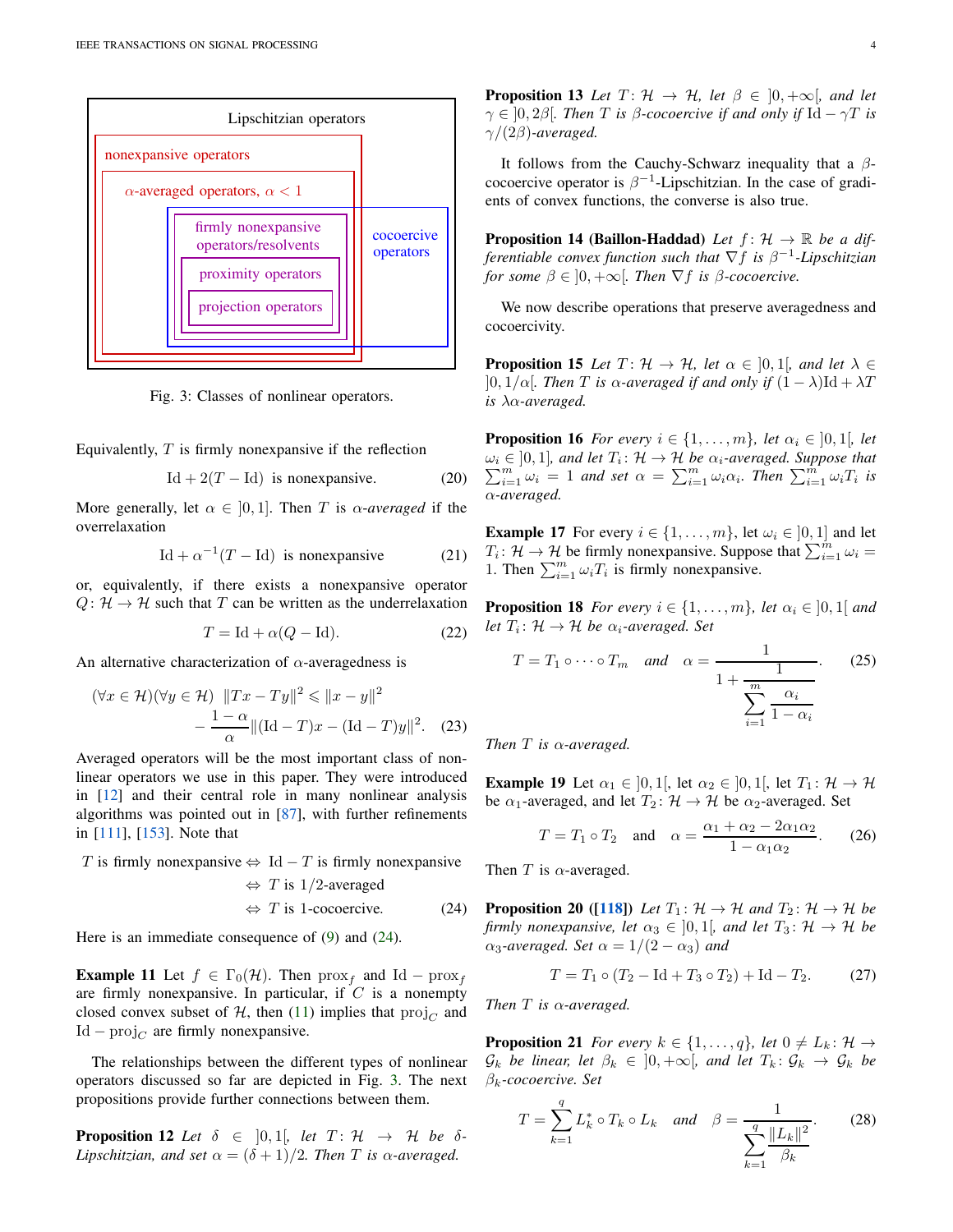*Then the following hold:*

- i) T *is* β*-cocoercive* [\[21\]](#page-23-4)*.*
- ii) Suppose that  $\sum_{k=1}^{q} ||L_k||^2 \leq 1$  and that the operators  $(T_k)_{1\leq k\leq q}$  *are firmly nonexpansive. Then T is firmly nonexpansive* [\[21\]](#page-23-4)*.*
- <span id="page-4-0"></span>iii) *Suppose that*  $\sum_{k=1}^{q} ||L_k||^2 \leq 1$  *and that*  $(T_k)_{1 \leq k \leq q}$ *are proximity operators. Then* T *is a proximity operator* [\[89\]](#page-25-5)*.*

<span id="page-4-6"></span>Remark 22 The statement of Proposition [21](#page-3-2)[iii\)](#page-4-0) can be made more precise [\[89\]](#page-25-5). To wit, for every  $k \in \{1, \ldots, q\}$ , let  $\omega_k \in$  $]0, +\infty[$ , let  $0 \neq L_k : \mathcal{H} \to \mathcal{G}_k$  be linear, let  $g_k \in \Gamma_0(\mathcal{G}_k)$ , and let  $h_k: v \mapsto \inf_{w \in \mathcal{G}_k} (g_k^*(w) + ||v - w||^2/2)$  be the *Moreau envelope* of  $g_k^*$ . Then, if  $\sum_{k=1}^q \omega_k ||L_k||^2 \leq 1$ , we have

$$
\sum_{k=1}^{q} \omega_k \left( L_k^* \circ \text{prox}_{g_k} \circ L_k \right) = \text{prox}_{f}, \quad \text{where}
$$
\n
$$
f = \left( \sum_{k=1}^{q} \omega_k h_k \circ L_k \right)^* - \frac{\| \cdot \|^2}{2}. \quad (29)
$$

Let  $T: \mathcal{H} \to \mathcal{H}$  and let

$$
\text{Fix } T = \{ x \in \mathcal{H} \mid Tx = x \}
$$
 (30)

be its set of *fixed points*. If T is a Banach contraction, then it admits a unique fixed point. However, if  $T$  is merely nonexpansive, the situation is quite different. Indeed, a nonexpansive operator may have no fixed point (take  $T: x \mapsto x + z$ , with  $z \neq 0$ ), exactly one (take  $T = -Id$ ), or infinitely many (take  $T = Id$ ). Even those operators which are firmly nonexpansive can fail to have fixed points.

**Example 23**  $T: \mathbb{R} \to \mathbb{R}: x \mapsto (x + \sqrt{x^2 + 4})/2$  is firmly nonexpansive and Fix  $T = \emptyset$ .

<span id="page-4-3"></span>**Proposition 24** *Let*  $T: \mathcal{H} \to \mathcal{H}$  *be nonexpansive. Then* Fix T *is closed and convex.*

<span id="page-4-4"></span>**Proposition 25** Let  $(T_i)_{1\leq i \leq m}$  be nonexpansive operators *from* H *to* H, and let  $(\omega_i)_{1 \leq i \leq m}$  be real numbers in  $[0,1]$ *such that*  $\sum_{i=1}^{m} \omega_i = 1$ *. Suppose that*  $\bigcap_{i=1}^{m} \text{Fix } T_i \neq \emptyset$ *. Then*  $\operatorname{Fix} \left( \sum_{i=1}^m \omega_i T_i \right) = \bigcap_{i=1}^m \operatorname{Fix} T_i.$ 

<span id="page-4-5"></span>**Proposition 26** *For every*  $i \in \{1, \ldots, m\}$ *, let*  $\alpha_i \in [0, 1]$  *and let*  $T_i: \mathcal{H} \to \mathcal{H}$  *be*  $\alpha_i$ -averaged. Suppose that  $\bigcap_{i=1}^m \text{Fix } T_i \neq$  $\emptyset$ *. Then* Fix  $(T_1 \circ \cdots \circ T_m) = \bigcap_{i=1}^m \text{Fix } T_i$ *.* 

# *D. Monotone operators*

Let  $A: \mathcal{H} \to 2^{\mathcal{H}}$  be a set-valued operator. Then A is described by its graph

$$
\operatorname{gra} A = \big\{ (x, u) \in \mathcal{H} \times \mathcal{H} \mid u \in Ax \big\},\tag{31}
$$

and its inverse  $A^{-1}$ , defined by the relation

$$
(\forall (x, u) \in \mathcal{H} \times \mathcal{H}) \quad x \in A^{-1}u \quad \Leftrightarrow \quad u \in Ax,\qquad(32)
$$

<span id="page-4-1"></span>

Fig. 4: Left: Graph of a (nonmonotone) set-valued operator. Right: Graph of its inverse.

<span id="page-4-2"></span>

Fig. 5: Left: Graph of a monotone operator which is not maximally monotone: we can add the point  $(x_0, u_0)$  to its graph and still get a monotone graph. Right: Graph of a maximally monotone operator: adding any point to this graph destroys its monotonicity.

always exists (see Fig. [4\)](#page-4-1). The operator A is *monotone* if

$$
(\forall (x, u) \in \text{gra } A) (\forall (y, v) \in \text{gra } A)
$$

$$
\langle x - y | u - v \rangle \geq 0, \quad (33)
$$

in which case  $A^{-1}$  is also monotone.

**Example 27** Let  $f: \mathcal{H} \to ]-\infty, +\infty]$  be a proper function, let  $(x, u) \in \text{gra }\partial f$ , and let  $(y, v) \in \text{gra }\partial f$ . Then [\(13\)](#page-1-5) yields

$$
\begin{cases} \langle x - y | u \rangle + f(y) \ge f(x) \\ \langle y - x | v \rangle + f(x) \ge f(y). \end{cases}
$$
 (34)

Adding these inequality yields  $\langle x - y | u - v \rangle \ge 0$ , which shows that  $\partial f$  is monotone.

A natural question is whether the operator obtained by adding a point to the graph of a monotone operator  $A: \mathcal{H} \rightarrow$  $2^{\mathcal{H}}$  is still monotone. If it is not, then A is said to be *maximally monotone*. Thus, A is maximally monotone if, for every  $(x, u) \in \mathcal{H} \times \mathcal{H}$ ,

$$
(x, u) \in \text{gra } A \iff (\forall (y, v) \in \text{gra } A) \ \langle x - y | u - v \rangle \geq 0. \tag{35}
$$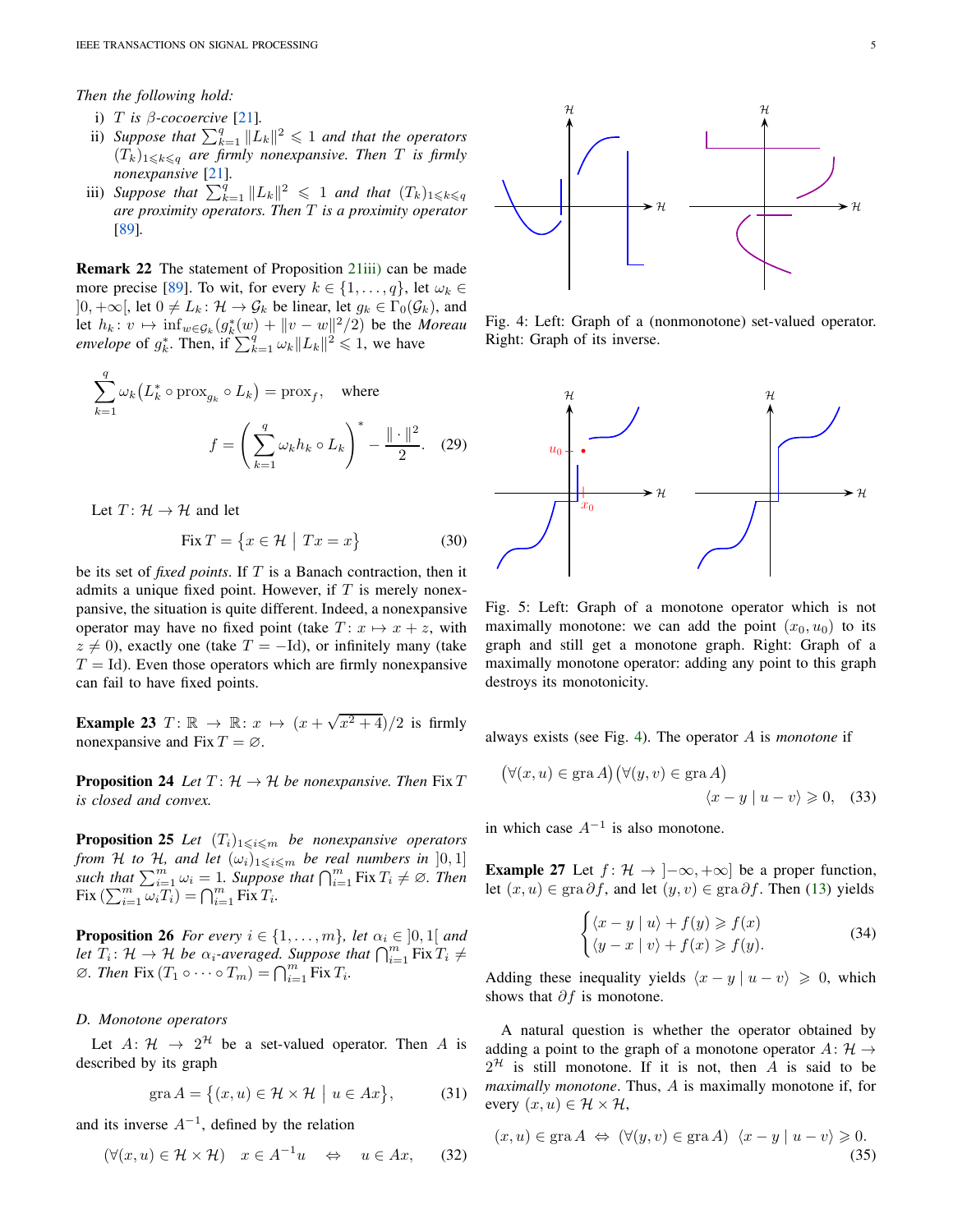These notions are illustrated in Fig. [5.](#page-4-2) Let us provide some basic examples of maximally monotone operators, starting with the subdifferential of  $(13)$  (see Fig. [2\)](#page-2-1).

<span id="page-5-1"></span>**Example 28 (Moreau)** Let  $f \in \Gamma_0(\mathcal{H})$ . Then  $\partial f$  is maximally monotone and  $(\partial f)^{-1} = \partial f^*$ .

**Example 29** Let  $T: \mathcal{H} \to \mathcal{H}$  be monotone and continuous. Then  $T$  is maximally monotone. In particular, if  $T$  is cocoercive, it is maximally monotone.

**Example 30** Let  $T: \mathcal{H} \to \mathcal{H}$  be nonexpansive. Then Id – T is maximally monotone.

<span id="page-5-4"></span>**Example 31** Let  $T: \mathcal{H} \rightarrow \mathcal{H}$  be linear (hence continuous) and *positive* in the sense that  $(\forall x \in \mathcal{H})$   $\langle x | Tx \rangle \geq 0$ . Then T is maximally monotone. In particular, if T is *skew*, i.e.,  $T^* = -T$ , then it is maximally monotone.

Given  $A: \mathcal{H} \to 2^{\mathcal{H}}$ , the *resolvent* of A is the operator  $J_A =$  $(\mathrm{Id} + A)^{-1}$ , that is,

$$
(\forall (x, p) \in \mathcal{H} \times \mathcal{H}) \quad p \in J_A x \quad \Leftrightarrow \quad x - p \in Ap. \tag{36}
$$

In addition, the *reflected resolvent* of A is

<span id="page-5-10"></span>
$$
R_A = 2J_A - \text{Id.} \tag{37}
$$

A profound result which connects monotonicity and nonexpansiveness is Minty's theorem [\[180\]](#page-26-9). It implies that if,  $A: \mathcal{H} \to 2^{\mathcal{H}}$  is maximally monotone, then  $J_A$  is single-valued, defined everywhere on  $H$ , and firmly nonexpansive.

<span id="page-5-11"></span>**Theorem 32 (Minty)** Let  $T: \mathcal{H} \rightarrow \mathcal{H}$ . Then T is firmly *nonexpansive if and only if it is the resolvent of a maximally monotone operator*  $A: \mathcal{H} \to 2^{\mathcal{H}}$ .

<span id="page-5-12"></span>**Example 33** Let  $f \in \Gamma_0(\mathcal{H})$ . Then  $J_{\partial f} = \text{prox}_f$ .

Let f and g be functions in  $\Gamma_0(\mathcal{H})$  which satisfy the constraint qualification ri(dom f) ∩ ri(dom q)  $\neq \emptyset$ . In view of Proposition [7](#page-2-3)[ii\)](#page-2-4) and Example [28,](#page-5-1) the minimizers of  $f + g$ are precisely the solutions to the inclusion  $0 \in Ax + Bx$ involving the maximally monotone operators  $A = \partial f$  and  $B = \partial q$ . Hence, it may seem that in minimization problems the theory of subdifferentials should suffice to analyze and solve problems without invoking general monotone operator theory. As discussed in [\[89\]](#page-25-5), this is not the case and monotone operators play an indispensable role in various aspects of convex minimization. We give below an illustration of this fact in the context of Proposition [7.](#page-2-3)

<span id="page-5-9"></span>**Example 34** ([\[44\]](#page-24-4)) Given  $f \in \Gamma_0(\mathcal{H})$ ,  $g \in \Gamma_0(\mathcal{G})$ , and a linear operator  $L: \mathcal{H} \to \mathcal{G}$ , the objective is to

$$
\underset{x \in \mathcal{H}}{\text{minimize}} \quad f(x) + g(Lx) \tag{38}
$$

using  $f$  and  $g$  separately by means of their respective proximity operators. To this end, let us bring into play the Fenchel-Rockafellar dual problem

<span id="page-5-3"></span>
$$
\underset{v \in \mathcal{G}}{\text{minimize}} \ f^*(-L^*v) + g^*(v). \tag{39}
$$

We derive from [\[21,](#page-23-4) Theorem 19.1] that, if  $(x, v) \in \mathcal{H} \times \mathcal{G}$ solves the inclusion

<span id="page-5-5"></span>
$$
\begin{bmatrix} 0 \\ 0 \end{bmatrix} \in \underbrace{\begin{bmatrix} \partial f & 0 \\ 0 & \partial g^* \end{bmatrix}}_{\text{subdifferential}} \begin{bmatrix} x \\ v \end{bmatrix} + \underbrace{\begin{bmatrix} 0 & L^* \\ -L & 0 \end{bmatrix}}_{\text{skew}} \begin{bmatrix} x \\ v \end{bmatrix}, \tag{40}
$$

then x solves [\(38\)](#page-5-2) and v solves [\(39\)](#page-5-3). Now introduce the variable  $\mathbf{z} = (x, v)$ , the function  $\Gamma_0(\mathcal{H} \times \mathcal{G}) \ni \mathbf{h} \colon \mathbf{z} \mapsto$  $f(x) + g^*(v)$ , the operator  $\mathbf{A} = \partial \mathbf{h}$ , and the skew operator  $\mathbf{B}: \mathbf{z} \mapsto (L^*v, -Lx)$ . Then it follows from Examples [28](#page-5-1) and [31](#page-5-4) that [\(40\)](#page-5-5) can be written as the maximally monotone inclusion  $0 \in Az + Bz$ , which does not correspond to a minimization problem since  $B$  is not a gradient [\[21,](#page-23-4) Proposition 2.58]. As a result, genuine monotone operator splitting methods were employed in [\[44\]](#page-24-4) to solve [\(40\)](#page-5-5) and, thereby, [\(38\)](#page-5-2) and [\(39\)](#page-5-3). Applications of this framework can be found in image restoration [\[191\]](#page-27-12) and in empirical mode decomposition [\[198\]](#page-27-13).

Example 35 The primal-dual pair [\(38\)](#page-5-2)–[\(39\)](#page-5-3) can be exploited in various ways; see for instance [\[66\]](#page-24-5), [\[90\]](#page-25-9), [\[91\]](#page-25-10), [\[164\]](#page-26-10). A simple illustration is found in sparse signal recovery and machine learning, where one often aims at solving [\(38\)](#page-5-2) by choosing g to be a norm  $||| \cdot |||$  [\[5\]](#page-23-6), [\[11\]](#page-23-1), [\[96\]](#page-25-11), [\[123\]](#page-25-12), [\[178\]](#page-26-11). Now let  $||| \cdot |||_* \colon \mathcal{G} \to \mathbb{R} : v \mapsto \sup_{|||y|| \leq 1} \langle y | v \rangle$  be the dual norm and let  $B_* = \{v \in \mathcal{G} \mid |||v|||_* \leq 1\}$  be the associated unit ball. Then [\(39\)](#page-5-3) is the constrained optimization problem

$$
\underset{v \in B_*}{\text{minimize}} \quad f^*(-L^*v). \tag{41}
$$

<span id="page-5-0"></span>This dual formulation underlies several investigations, e.g., [\[127\]](#page-26-12), [\[188\]](#page-27-14).

#### III. FIXED POINT ALGORITHMS

We review the main fixed point construction algorithms.

## *A. Basic iteration schemes*

<span id="page-5-6"></span>First, we recall that finding the fixed point of a Banach contraction is relatively straightforward via the standard Banach-Picard iteration scheme [\(1\)](#page-0-0).

**Theorem 36** ([\[21\]](#page-23-4)) Let  $\delta \in [0,1]$ , let  $T: \mathcal{H} \rightarrow \mathcal{H}$  be  $\delta$ -*Lipschitzian, and let*  $x_0 \in \mathcal{H}$ *. Set* 

<span id="page-5-7"></span>
$$
(\forall n \in \mathbb{N}) \quad x_{n+1} = Tx_n. \tag{42}
$$

*Then T* has a unique fixed point  $\overline{x}$  and  $x_n \rightarrow \overline{x}$ . More *precisely,*  $(\forall n \in \mathbb{N})$   $||x_n - \overline{x}|| \leq \delta^n ||x_0 - \overline{x}||$ .

<span id="page-5-8"></span><span id="page-5-2"></span>If T is merely nonexpansive (i.e.,  $\delta = 1$ ) with Fix  $T \neq \emptyset$ , Theorem [36](#page-5-6) fails. For instance, let  $T \neq Id$  be a rotation in the Euclidean plane. Then it is nonexpansive with  $Fix T =$  $\{0\}$  but the sequence  $(x_n)_{n\in\mathbb{N}}$  constructed by the successive approximation process [\(42\)](#page-5-7) does not converge. Such scenarios can be handled via the following result.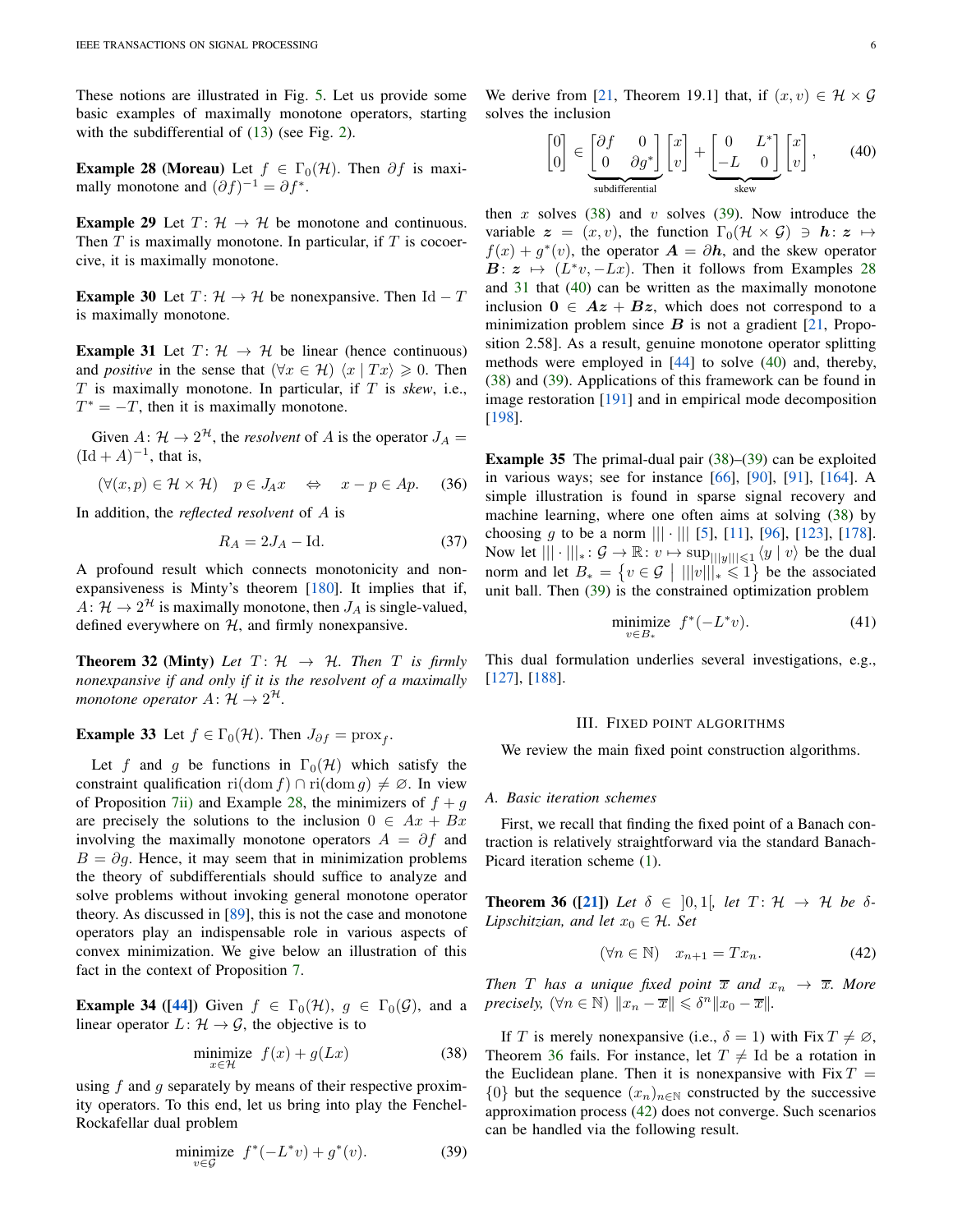**Theorem 37** ([\[21\]](#page-23-4)) Let  $\alpha \in [0,1]$ , let  $T: \mathcal{H} \to \mathcal{H}$  be an  $\alpha$ *averaged operator such that* Fix  $T \neq \emptyset$ , let  $(\lambda_n)_{n \in \mathbb{N}}$  be an α*-relaxation sequence. Set*

<span id="page-6-0"></span>
$$
(\forall n \in \mathbb{N}) \quad x_{n+1} = x_n + \lambda_n \big( Tx_n - x_n \big). \tag{43}
$$

*Then*  $(x_n)_{n\in\mathbb{N}}$  *converges to a point in Fix T.* 

Remark 38 In connection with Theorems [36](#page-5-6) and [37,](#page-5-8) let us make the following observations.

- i) If  $\alpha < 1$  in Theorem [37,](#page-5-8) choosing  $\lambda_n = 1$  in [\(43\)](#page-6-0) (see Example [10](#page-2-5)[i\)\)](#page-2-6) yields [\(42\)](#page-5-7).
- ii) In contrast with Theorem [36,](#page-5-6) the convergence in Theorem [37](#page-5-8) is not linear in general [\[23\]](#page-24-6), [\[32\]](#page-24-7).
- iii) When  $\alpha = 1$ , [\(43\)](#page-6-0) is known as the *Krasnosel'ski* $\alpha$ -*Mann iteration*.

<span id="page-6-1"></span>Next, we present a more flexible fixed point theorem which involves iteration-dependent composite averaged operators.

**Theorem 39** ([\[111\]](#page-25-7)) Let  $\varepsilon \in [0, 1/2]$  and let  $x_0 \in \mathcal{H}$ . For ev*ery*  $n \in \mathbb{N}$ *, let*  $\alpha_{1,n} \in (0,1/(1+\varepsilon))$ *, let*  $\alpha_{2,n} \in (0,1/(1+\varepsilon))$ *, let*  $T_{1,n}$ :  $\mathcal{H} \to \mathcal{H}$  *be*  $\alpha_{1,n}$ *-averaged, and let*  $T_{2,n}$ :  $\mathcal{H} \to \mathcal{H}$  *be*  $\alpha_{2,n}$ -averaged. In addition, for every  $n \in \mathbb{N}$ , let

$$
\lambda_n \in [\varepsilon, (1-\varepsilon)(1+\varepsilon \alpha_n)/\alpha_n], \tag{44}
$$

*where*  $\alpha_n = (\alpha_{1,n} + \alpha_{2,n} - 2\alpha_{1,n}\alpha_{2,n})/(1 - \alpha_{1,n}\alpha_{2,n})$ *, and set*

$$
x_{n+1} = x_n + \lambda_n \big( T_{1,n}(T_{2,n}x_n) - x_n \big). \tag{45}
$$

*Suppose that*  $S = \bigcap_{n \in \mathbb{N}} \text{Fix} (T_{1,n} \circ T_{2,n}) \neq \emptyset$ *. Then the following hold:*

- <span id="page-6-2"></span>i)  $(\forall x \in S) \sum_{n \in \mathbb{N}} ||T_{2,n}x_n - x_n - T_{2,n}x + x||^2 < +\infty$ .
- ii) *Suppose that a subsequence of*  $(x_n)_{n\in\mathbb{N}}$  *converges to a point in* S. Then  $(x_n)_{n \in \mathbb{N}}$  *converges to a point in* S.

<span id="page-6-5"></span>Remark 40 The assumption in Theorem [39](#page-6-1)[ii\)](#page-6-2) holds in particular when, for every  $n \in \mathbb{N}$ ,  $T_{1,n} = T_1$  and  $T_{2,n} = T_2$ .

Below, we present a variant of Theorem [37](#page-5-8) obtained by considering the composition of m operators. In the case of firmly nonexpansive operators, this result is due to Martinet [\[177\]](#page-26-13).

<span id="page-6-9"></span>**Theorem 41** ([\[87\]](#page-25-6)) *For every*  $i \in \{1, ..., m\}$ *, let*  $\alpha_i \in [0, 1]$ *and let*  $T_i: \mathcal{H} \to \mathcal{H}$  *be*  $\alpha_i$ -averaged. Let  $x_0 \in \mathcal{H}$ , suppose *that* Fix  $(T_1 \circ \cdots \circ T_m) \neq \emptyset$ *, and iterate* 

for 
$$
n = 0, 1, ...
$$
  
\n
$$
\begin{cases}\nx_{mn+1} = T_m x_{mn} \\
x_{mn+2} = T_{m-1} x_{mn+1} \\
\vdots \\
x_{mn+m-1} = T_2 x_{mn+m-2} \\
x_{mn+m} = T_1 x_{mn+m-1}.\n\end{cases}
$$
\n(46)

*Then*  $(x_{mn})_{n\in\mathbb{N}}$  *converges to a point*  $\overline{x}_1$  *in* Fix  $(T_1 \circ \cdots \circ T_m)$ *. Now set*  $\overline{x}_m = T_m \overline{x}_1$ ,  $\overline{x}_{m-1} = T_{m-1} \overline{x}_m$ , ...,  $\overline{x}_2 = T_2 \overline{x}_3$ . *Then, for every*  $i \in \{1, \ldots, m-1\}$ ,  $(x_{mn+i})_{n \in \mathbb{N}}$  *converges to*  $\overline{x}_{m+1-i}$ .

# *B. Algorithms for fixed point selection*

The algorithms discussed so far construct an unspecified fixed point of a nonexpansive operator  $T: \mathcal{H} \to \mathcal{H}$ . In some applications, one may be interested in finding a specific fixed point, for instance one of minimum norm or, more generally, one that minimizes some quadratic function [\[6\]](#page-23-0), [\[86\]](#page-25-13). One will find in [\[86\]](#page-25-13) several algorithms to minimize convex quadratic functions over fixed point sets, as well as signal recovery applications. Beyond quadratic selection, one may wish to minimize a strictly convex function  $q \in \Gamma_0(\mathcal{H})$  over the closed convex set (see Proposition [24\)](#page-4-3) Fix  $T$ , i.e.,

<span id="page-6-3"></span>
$$
\underset{x \in \text{Fix } T}{\text{minimize}} \quad g(x). \tag{47}
$$

Instances of such formulations can be found in signal interpolation [\[193\]](#page-27-15) and machine learning [\[186\]](#page-27-16). Algorithms to solve [\(47\)](#page-6-3) have been proposed in [\[84\]](#page-25-14), [\[152\]](#page-26-14), [\[241\]](#page-28-2) under various hypotheses. Here is an example.

**Proposition 42** ([\[241\]](#page-28-2)) *Let*  $T: \mathcal{H} \rightarrow \mathcal{H}$  *be nonexpansive*, *let*  $g: \mathcal{H} \rightarrow \mathbb{R}$  *be strongly convex and differentiable with a Lipschitzian gradient, let*  $x_0 \in \mathcal{H}$ *, and let*  $(\alpha_n)_{n \in \mathbb{N}}$  *be a sequence in* [0, 1] *such that*  $\alpha_n \to 0$ ,  $\sum_{n \in \mathbb{N}} \alpha_n = +\infty$ *, and*<br> $\sum_{n \in \mathbb{N}} |\alpha_{n+1} - \alpha_n| < +\infty$ *. Suppose that* (47) *has a solution*  $|n \in \mathbb{N} |\alpha_{n+1} - \alpha_n|$  <  $+\infty$ *. Suppose that* [\(47\)](#page-6-3) *has a solution and iterate*

$$
(\forall n \in \mathbb{N}) \quad x_{n+1} = Tx_n - \alpha_n \nabla g(Tx_n). \tag{48}
$$

*Then*  $(x_n)_{n \in \mathbb{N}}$  *converges to the solution to* [\(47\)](#page-6-3)*.* 

## <span id="page-6-7"></span>*C. A fixed point method with block operator updates*

<span id="page-6-4"></span>We turn our attention to a composite fixed point problem.

**Problem 43** Let  $(\omega_i)_{1 \leq i \leq m}$  be real numbers in  $]0,1]$  such that  $\sum_{i=1}^{m} \omega_i = 1$ . For every  $i \in \{0, ..., m\}$ , let  $T_i : \mathcal{H} \to \mathcal{H}$  be  $\alpha_i$ -averaged for some  $\alpha_i \in [0, 1]$ . The task is to find a fixed point of  $T_0 \circ \sum_{i=1}^m \omega_i T_i$ , assuming that such a point exists.

 $\sum_{i=1}^{m} \omega_i \overline{T_i}$ , observe that R is averaged by Proposition [16,](#page-3-3) A simple strategy to solve Problem [43](#page-6-4) is to set  $R =$ and then use Theorem [39](#page-6-1) and Remark [40](#page-6-5) to find a fixed point of  $T_0 \circ R$ . This, however, requires the activation of the m operators  $(T_i)_{1\leq i\leq m}$  to evaluate R at each iteration, which is a significant computational burden when  $m$  is sizable. In the degenerate case when the operators  $(T_i)_{0\leq i\leq m}$  have common fixed points, Problem [43](#page-6-4) amount to finding such a point (see Propositions [25](#page-4-4) and [26\)](#page-4-5) and this can be done using the strategies devised in  $[17]$ ,  $[22]$ ,  $[82]$ ,  $[163]$  which require only the activation of blocks of operators at each iteration. Such approaches fail in our more challenging setting, which assumes only that Fix  $(T_0 \circ \sum_{i=1}^m \omega_i T_i) \neq \emptyset$ . However, with a strategy based on tools from mean iteration theory [\[93\]](#page-25-15), it is possible to devise an algorithm which operates by updating only a block of operators  $(T_i)_{i \in I_n}$  at iteration n.

<span id="page-6-8"></span>Theorem 44 ([\[95\]](#page-25-16)) *Consider the setting of Problem* [43](#page-6-4)*. Let* M *be a strictly positive integer and let*  $(I_n)_{n \in \mathbb{N}}$  *be a sequence of nonempty subsets of* {1, . . . , m} *such that*

<span id="page-6-6"></span>
$$
(\forall n \in \mathbb{N}) \qquad \bigcup_{k=n}^{n+M-1} I_k = \{1, \dots, m\}. \tag{49}
$$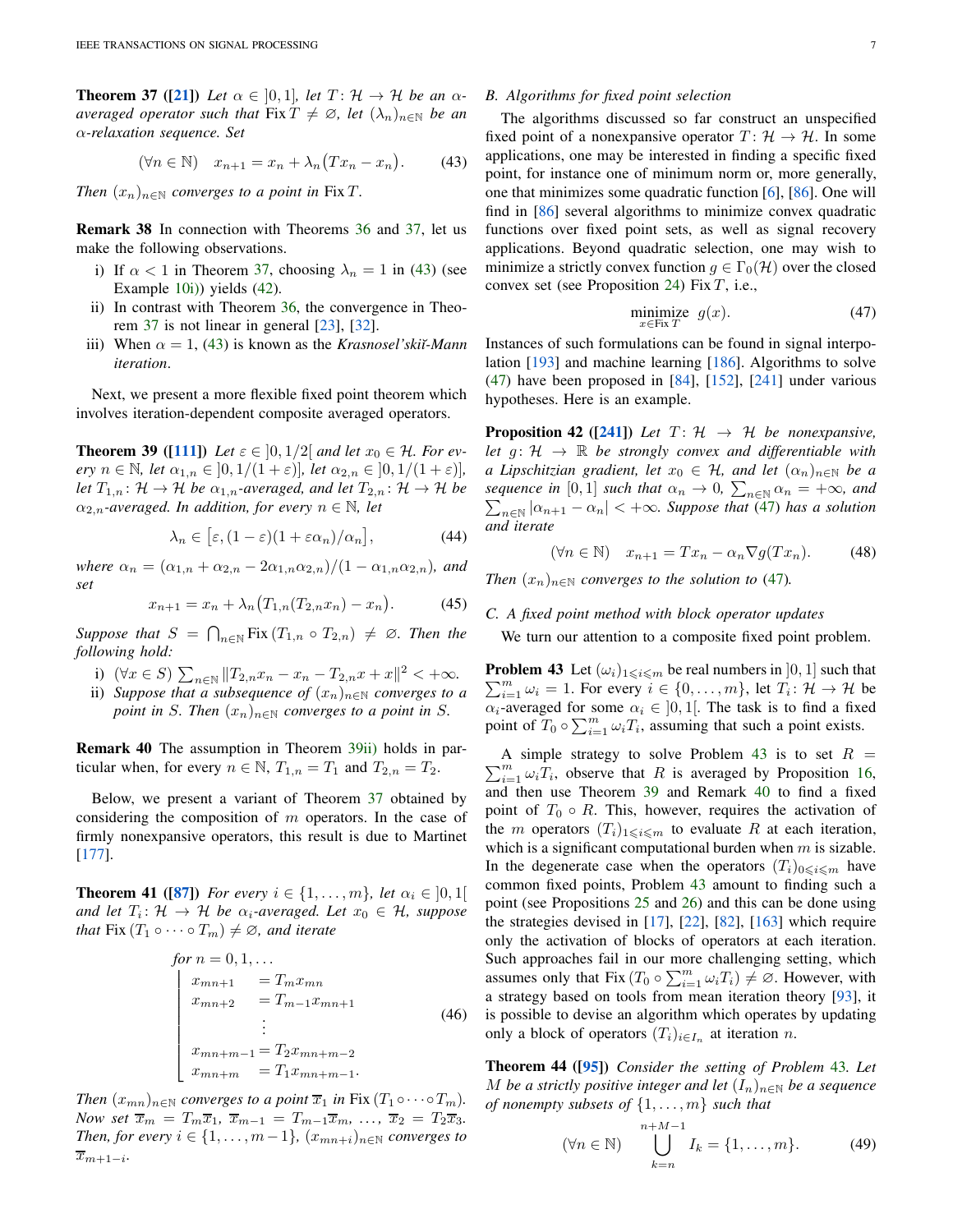Let 
$$
x_0 \in \mathcal{H}
$$
, let  $(t_{i,-1})_{1 \leq i \leq m} \in \mathcal{H}^m$ , and iterate

for 
$$
n = 0, 1, ...
$$
  
\nfor every  $i \in I_n$   
\n
$$
\begin{cases}\n\text{for every } i \in I_n \\
t_{i,n} = T_i x_n \\
\text{for every } i \in \{1, ..., m\} \setminus I_n \\
t_{i,n} = t_{i,n-1} \\
x_{n+1} = T_0 \left( \sum_{i=1}^m \omega_i t_{i,n} \right).\n\end{cases}
$$
\n(50)

*Then the following hold:*

- i) *Let* x *be a solution to Problem* [43](#page-6-4) *and let* i ∈  $\{1, \ldots, m\}$ *. Then*  $x_n - T_i x_n \rightarrow x - T_i x$ *.*
- ii)  $(x_n)_{n\in\mathbb{N}}$  *converges to a solution to Problem* [43](#page-6-4).
- iii) *Suppose that, for some*  $i \in \{0, \ldots, m\}$ ,  $T_i$  *is a Banach contraction. Then*  $(x_n)_{n \in \mathbb{N}}$  *converges linearly to the unique solution to Problem* [43](#page-6-4)*.*

At iteration  $n, I_n$  is the set of indices of operators to be activated. The remaining operators are not used and their most recent evaluations are recycled to form the update  $x_{n+1}$ . Condition [\(49\)](#page-6-6) imposes the mild requirement that each operator in  $(T_i)_{1\leq i\leq m}$  be evaluated at least once over the course of any  $M$  consecutive iterations. The choice of  $M$  is left to the user.

## *D. Perturbed fixed point methods*

For various modeling or computational reasons, exact evaluations of the operators in fixed point algorithms may not be possible. Such perturbations can be modeled by deterministic additive errors [\[87\]](#page-25-6), [\[162\]](#page-26-16), [\[177\]](#page-26-13) but also by stochastic ones [\[102\]](#page-25-17), [\[129\]](#page-26-17). Here is a stochastically perturbed version of Theorem [37,](#page-5-8) which is a straightforward variant of [\[102,](#page-25-17) Corollary 2.7].

<span id="page-7-5"></span>**Theorem 45** *Let*  $\alpha \in [0, 1]$ *, let*  $T: \mathcal{H} \to \mathcal{H}$  *be an*  $\alpha$ *-averaged operator such that* Fix  $T \neq \emptyset$ *, and let*  $(\lambda_n)_{n \in \mathbb{N}}$  *be an*  $\alpha$ *relaxation sequence. Let*  $x_0$  *and*  $(e_n)_{n \in \mathbb{N}}$  *be*  $H$ -valued random *variables. Set*

$$
(\forall n \in \mathbb{N}) \quad x_{n+1} = x_n + \lambda_n \big( Tx_n + e_n - x_n \big). \tag{51}
$$

 $Suppose that \sum_{n \in \mathbb{N}} \lambda_n \sqrt{\mathsf{E}(\|e_n\|^2 \|\mathcal{X}_n)} < +\infty$  *a.s., where*  $\mathfrak{X}_n$  *is the*  $\sigma$ -algebra generated by  $(x_0, \ldots, x_n)$ *. Then*  $(x_n)_{n \in \mathbb{N}}$ *converges a. s. to a* (Fix T )*-valued random variable.*

# <span id="page-7-4"></span>*E. Random block-coordinate fixed point methods*

We have seen in Section [III-C](#page-6-7) that the computational cost per iteration could be reduced in certain fixed point algorithms by updating only some of the operators involved in the model. In this section, we present another approach to reduce the iteration cost by considering scenarios in which the underlying Euclidean space  $\mathcal H$  is decomposable in m factors  $\mathcal{H} = \mathcal{H}_1 \times \cdots \times \mathcal{H}_m$ . In the spirit of the Gauss-Seidel algorithm, one can explore the possibility of activating only some of the coordinates of certain operators at each iteration of a fixed point method. The potential advantages of such a procedure are a reduced computational cost per iteration, reduced memory requirements, and an increased implementation flexibility.

In the product space  $H$ , consider the basic update process

<span id="page-7-1"></span>
$$
x_{n+1} = T_n x_n, \tag{52}
$$

under the assumption that the operator  $T_n$  is decomposable explicitly as

$$
T_n: \mathcal{H} \to \mathcal{H}: \mathbf{x} \mapsto (T_{1,n}\mathbf{x}, \ldots, T_{m,n}\mathbf{x}), \qquad (53)
$$

with  $T_{i,n}$ :  $\mathcal{H} \rightarrow \mathcal{H}_i$ . Updating only some coordinates is performed by modifying iteration [\(52\)](#page-7-1) as

$$
(\forall i \in \{1, ..., m\}) \quad x_{i,n+1} = x_{i,n} + \varepsilon_{i,n} (T_{i,n} x_n - x_{i,n}),
$$
\n(54)

where  $\varepsilon_{i,n} \in \{0,1\}$  signals the activation of the *i*-th coordinate of  $x_n$ . If  $\varepsilon_{i,n} = 1$ , the *i*-th component is updated whereas, if  $\varepsilon_{i,n} = 0$ , it is unchanged. The main difficulty facing such an approach is that the nonexpansiveness property of an operator is usually destroyed by coordinate sampling. To remove this roadblock, a possibility is to make the activation variables random, which results in a stochastic algorithm for which almost sure convergence holds [\[102\]](#page-25-17), [\[155\]](#page-26-18).

**Theorem 46** ([\[102\]](#page-25-17)) Let  $\alpha \in [0,1]$ , let  $\epsilon \in [0,1/2]$ , and let  $T: \mathcal{H} \to \mathcal{H}: \mathbf{x} \mapsto (T_i \mathbf{x})_{1 \leqslant i \leqslant m}$  *be an*  $\alpha$ *-averaged operator where*  $T_i: \mathcal{H} \to \mathcal{H}_i$ *. Let*  $(\lambda_n)_{n \in \mathbb{N}}$  *be in*  $[\epsilon, \alpha^{-1} - \epsilon]$ *, set*  $D = \{0, 1\}^m \setminus \{0\}$ , let  $x_0$  be an  $\mathcal{H}$ -valued random variable, *and let*  $(\epsilon_n)_{n\in\mathbb{N}}$  *be identically distributed D-valued random variables. Iterate*

for 
$$
n = 0, 1, ...
$$
  
\nfor  $i = 1, ..., m$   
\n
$$
\begin{cases}\nfor i = 1, ..., m \\
x_{i,n+1} = x_{i,n} + \varepsilon_{i,n} \lambda_n (T_i x_n - x_{i,n}).\n\end{cases}
$$
\n(55)

*In addition, assume that the following hold:*

- i) Fix  $T \neq \emptyset$ .
- ii) *For every*  $n \in \mathbb{N}$ ,  $\varepsilon_n$  *and*  $(x_0, \ldots, x_n)$  *are mutually independent.*
- iii)  $(∀i ∈ {1, ..., m})$  Prob  $[ε_{i,0} = 1] > 0$ .

*Then*  $(x_n)_{n\in\mathbb{N}}$  *converges a.s. to a Fix T*-valued *random variable.*

Further results in this vein for iterations involving nonstationary compositions of averaged operators can be found in [\[102\]](#page-25-17). Mean square convergence results are also available under additional assumptions on the operators  $(T_n)_{n \in \mathbb{N}}$  [\[104\]](#page-25-18).

#### <span id="page-7-3"></span><span id="page-7-0"></span>IV. FIXED POINT MODELING OF MONOTONE INCLUSIONS

## *A. Splitting sums of monotone operators*

Our first basic model is that of finding a zero of the sum of two monotone operators. It will be seen to be central in understanding and solving data science problems in optimization form (see also Example [34](#page-5-9) for a special case) and beyond.

<span id="page-7-2"></span>**Problem 47** Let  $A: \mathcal{H} \to 2^{\mathcal{H}}$  and  $B: \mathcal{H} \to 2^{\mathcal{H}}$  be maximally monotone operators. The task is to

find 
$$
x \in \mathcal{H}
$$
 such that  $0 \in Ax + Bx$ , (56)

under the assumption that a solution exists.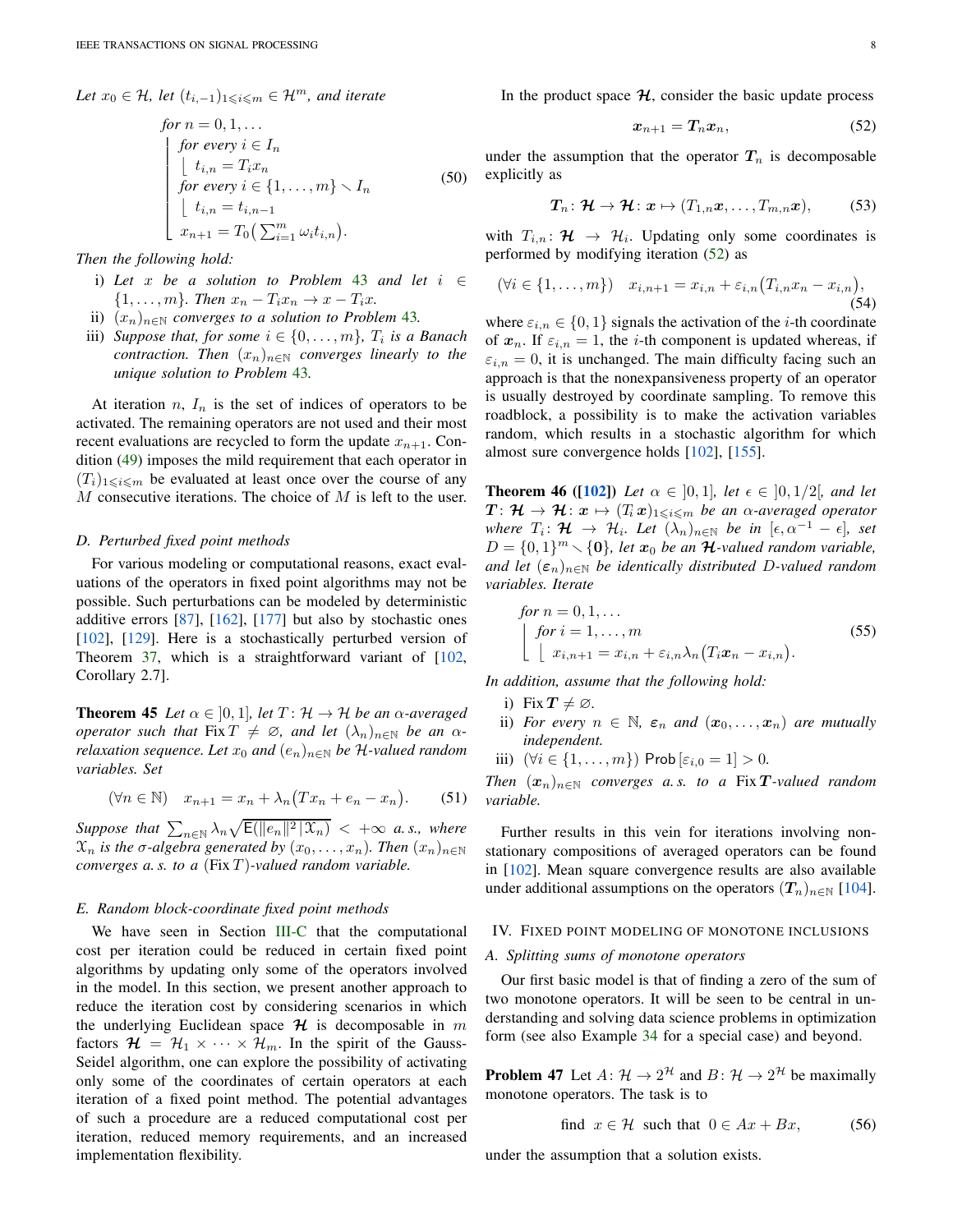<span id="page-8-7"></span>A classical method for solving Problem [47](#page-7-2) is the *Douglas-Rachford* algorithm, which was first proposed in [\[173\]](#page-26-19) (see also  $[126]$ ; the following relaxed version is from  $[85]$ ).

**Proposition 48 (Douglas-Rachford splitting)** *Let*  $(\lambda_n)_{n\in\mathbb{N}}$ *be a* 1/2-relaxation sequence, let  $\gamma \in [0, +\infty]$ , and let  $y_0 \in \mathcal{H}$ . *Iterate*

for 
$$
n = 0, 1, ...
$$
  
\n
$$
\begin{cases}\nx_n = J_{\gamma B} y_n \\
z_n = J_{\gamma A} (2x_n - y_n) \\
y_{n+1} = y_n + \lambda_n (z_n - x_n).\n\end{cases}
$$
\n(57)

*Then*  $(x_n)_{n\in\mathbb{N}}$  *converges to a solution to Problem [47](#page-7-2).* 

The Douglas-Rachford algorithm requires the ability to evaluate two resolvents at each iteration. However, if one of the operators is single-valued and Lipschitzian, it is possible apply it explicitly, hence requiring only one resolvent evaluation per iteration. The resulting algorithm, proposed by Tseng [\[232\]](#page-27-17), is often called the *forward-backward-forward* splitting algorithm since it involves two explicit (forward) steps using  $B$  and one implicit (backward) step using A.

<span id="page-8-0"></span>Proposition 49 (Tseng splitting) *In Problem* [47](#page-7-2)*, assume that* B is  $\delta$ -Lipschitzian for some  $\delta \in [0, +\infty]$ . Let  $x_0 \in \mathcal{H}$ , let  $\varepsilon \in [0, 1/(\delta + 1)]$ *, let*  $(\gamma_n)_{n \in \mathbb{N}}$  *be in*  $[\varepsilon, (1 - \varepsilon)/\delta]$ *, and iterate* 

for 
$$
n = 0, 1, ...
$$
  
\n
$$
\begin{cases}\ny_n = x_n - \gamma_n B x_n \\
z_n = J_{\gamma_n} A y_n \\
r_n = z_n - \gamma_n B z_n \\
x_{n+1} = x_n - y_n + r_n.\n\end{cases}
$$
\n(58)

*Then*  $(x_n)_{n \in \mathbb{N}}$  *converges to a solution to Problem [47](#page-7-2).* 

As noted in Section [II-C,](#page-2-7) if  $B$  is cocoercive, then it is Lipschitzian, and Proposition [49](#page-8-0) is applicable. However, in this case it is possible to devise an algorithm which requires only one application of  $B$  per iteration, as opposed to two in [\(58\)](#page-8-1). To see this, let  $\gamma_n \in (0, 2\beta)$  and  $x \in \mathcal{H}$ . Then it follows at once from [\(36\)](#page-5-10) that x solves Problem [47](#page-7-2)  $\Leftrightarrow$   $-\gamma_n Bx \in \gamma_n Ax$  $\Leftrightarrow (x - \gamma_n Bx) - x \in \gamma_n Ax \Leftrightarrow x = J_{\gamma_n A}(x - \gamma_n Bx) \Leftrightarrow x \in$ Fix  $(T_{1,n} \circ T_{2,n})$ , where  $T_{1,n} = J_{\gamma_n}A$  and  $T_{2,n} = \text{Id} - \gamma_nB$ . As seen in Theorem [32,](#page-5-11)  $T_{1,n}$  is  $1/2$ -averaged. On the other hand, we derive from Proposition [13](#page-3-4) that, if  $\alpha_{2,n} = \gamma_n/(2\beta)$ , then  $T_{2,n}$  is  $\alpha_{2,n}$ -averaged. With these considerations, we invoke Theorem [39](#page-6-1) to obtain the following algorithm, which goes back to [\[179\]](#page-26-21).

# <span id="page-8-6"></span>Proposition 50 (forward-backward splitting [\[111\]](#page-25-7))

*Suppose that, in Problem* [47](#page-7-2)*,* B *is* β*-cocoercive for some*  $\beta \in [0, +\infty[$ *. Let*  $\varepsilon \in [0, \min\{1/2, \beta\}]$ *, let*  $x_0 \in \mathcal{H}$ *, and let*  $(\gamma_n)_{n \in \mathbb{N}}$  *be in*  $[\varepsilon, 2\beta/(1+\varepsilon)].$  Let

$$
(\forall n \in \mathbb{N}) \quad \lambda_n \in \left[\varepsilon, (1-\varepsilon)\big(2+\varepsilon-\gamma_n/(2\beta)\big)\right].\tag{59}
$$

*Iterate*

for 
$$
n = 0, 1, ...
$$
  
\n
$$
\begin{cases}\n u_n = x_n - \gamma_n B x_n \\
 x_{n+1} = x_n + \lambda_n \left( J_{\gamma_n A} u_n - x_n \right).\n\end{cases}
$$
\n(60)

## *Then*  $(x_n)_{n \in \mathbb{N}}$  *converges to a solution to Problem [47](#page-7-2).*

<span id="page-8-2"></span>We now turn our attention to a more structured version of Problem [47,](#page-7-2) which includes an additional Lipschitzian monotone operator.

**Problem 51** Let  $A: \mathcal{H} \to 2^{\mathcal{H}}$  and  $B: \mathcal{H} \to 2^{\mathcal{H}}$  be maximally monotone operators, let  $\delta \in [0, +\infty]$ , and let  $C: \mathcal{H} \to \mathcal{H}$  be monotone and  $\delta$ -Lipschitzian. The task is to

find 
$$
x \in \mathcal{H}
$$
 such that  $0 \in Ax + Bx + Cx$ , (61)

under the assumption that a solution exists.

<span id="page-8-8"></span>The following approach provides also a dual solution.

## Proposition 52 (splitting three operators I  $[101]$ )

*Consider Problem* [51](#page-8-2) *and let*  $\varepsilon \in [0, 1/(2 + \delta)]$ *. Let*  $(\gamma_n)_{n \in \mathbb{N}}$  *be in*  $[\varepsilon,(1-\varepsilon)/(1+\delta)],$  *let*  $x_0 \in \mathcal{H}$ *, and let*  $u_0 \in \mathcal{H}$ *. Iterate* 

<span id="page-8-4"></span>for 
$$
n = 0, 1, ...
$$
  
\n
$$
\begin{cases}\ny_n = x_n - \gamma_n(Cx_n + u_n) \\
p_n = J_{\gamma_n A} y_n \\
q_n = u_n + \gamma_n(x_n - J_{B/\gamma_n}(u_n/\gamma_n + x_n)) \\
x_{n+1} = x_n - y_n + p_n - \gamma_n(Cp_n + q_n) \\
u_{n+1} = q_n + \gamma_n(p_n - x_n).\n\end{cases}
$$
\n(62)

<span id="page-8-1"></span>*Then*  $(x_n)_{n\in\mathbb{N}}$  *converges to a solution to Problem* [51](#page-8-2) *and* (un)n∈<sup>N</sup> *converges to a solution* u *to the dual problem, i.e.,* 0 ∈  $-(A+C)^{-1}(-u) + B^{-1}u$ .

When C is  $\beta$ -cocoercive in Problem [51,](#page-8-2) we can take  $\delta =$  $1/\beta$ . In this setting, an alternative algorithm is obtained as follows. Let us fix  $\gamma \in [0, +\infty[$  and define

$$
T = J_{\gamma A} \circ \left(2J_{\gamma B} - \text{Id} - \gamma C \circ J_{\gamma B}\right) + \text{Id} - J_{\gamma B}.
$$
 (63)

By setting  $T_1 = J_{\gamma A}$ ,  $T_2 = J_{\gamma B}$ , and  $T_3 = \text{Id} - \gamma C$  in Proposition [20,](#page-3-5) we deduce from Proposition [13](#page-3-4) that, if  $\gamma \in$  $]0, 2\beta[$  and  $\alpha = 2\beta/(4\beta - \gamma)$ , then T is  $\alpha$ -averaged. Now take  $y \in \mathcal{H}$  and set  $x = J_{\gamma}g_y$ , hence  $y - x \in \gamma Bx$  by [\(36\)](#page-5-10). Then  $y \in \text{Fix } T \Leftrightarrow J_{\gamma A}(2x - y - \gamma Cx) + y - x = y \Leftrightarrow$  $J_{\gamma A}(2x-y-\gamma Cx) = x \Leftrightarrow x-y-\gamma Cx \in \gamma Ax$  by [\(36\)](#page-5-10). Thus,  $0 = (x - y) + (y - x) \in \gamma(Ax + Bx + Cx)$ , which shows that x solves Problem [51.](#page-8-2) Altogether, since  $y$  can be constructed via Theorem [37,](#page-5-8) we obtain the following convergence result.

# <span id="page-8-3"></span>Proposition 53 (splitting three operators II [\[118\]](#page-25-8)) *In*

*Problem* [51](#page-8-2)*, assume that* C *is* β*-cocoercive for some*  $\beta \in ]0, +\infty[$ *. Let*  $\gamma \in [0, 2\beta]$  *and set*  $\alpha = 2\beta/(4\beta - \gamma)$ *. Furthermore, let*  $(\lambda_n)_{n \in \mathbb{N}}$  *be an*  $\alpha$ *-relaxation sequence and let*  $y_0 \in \mathcal{H}$ *. Iterate* 

<span id="page-8-5"></span>for 
$$
n = 0, 1, ...
$$
  
\n
$$
\begin{cases}\nx_n = J_{\gamma B} y_n \\
r_n = y_n + \gamma C x_n \\
z_n = J_{\gamma A} (2x_n - r_n) \\
y_{n+1} = y_n + \lambda_n (z_n - x_n).\n\end{cases}
$$
\n(64)

*Then*  $(x_n)_{n \in \mathbb{N}}$  *converges to a solution to Problem* [51](#page-8-2)*.*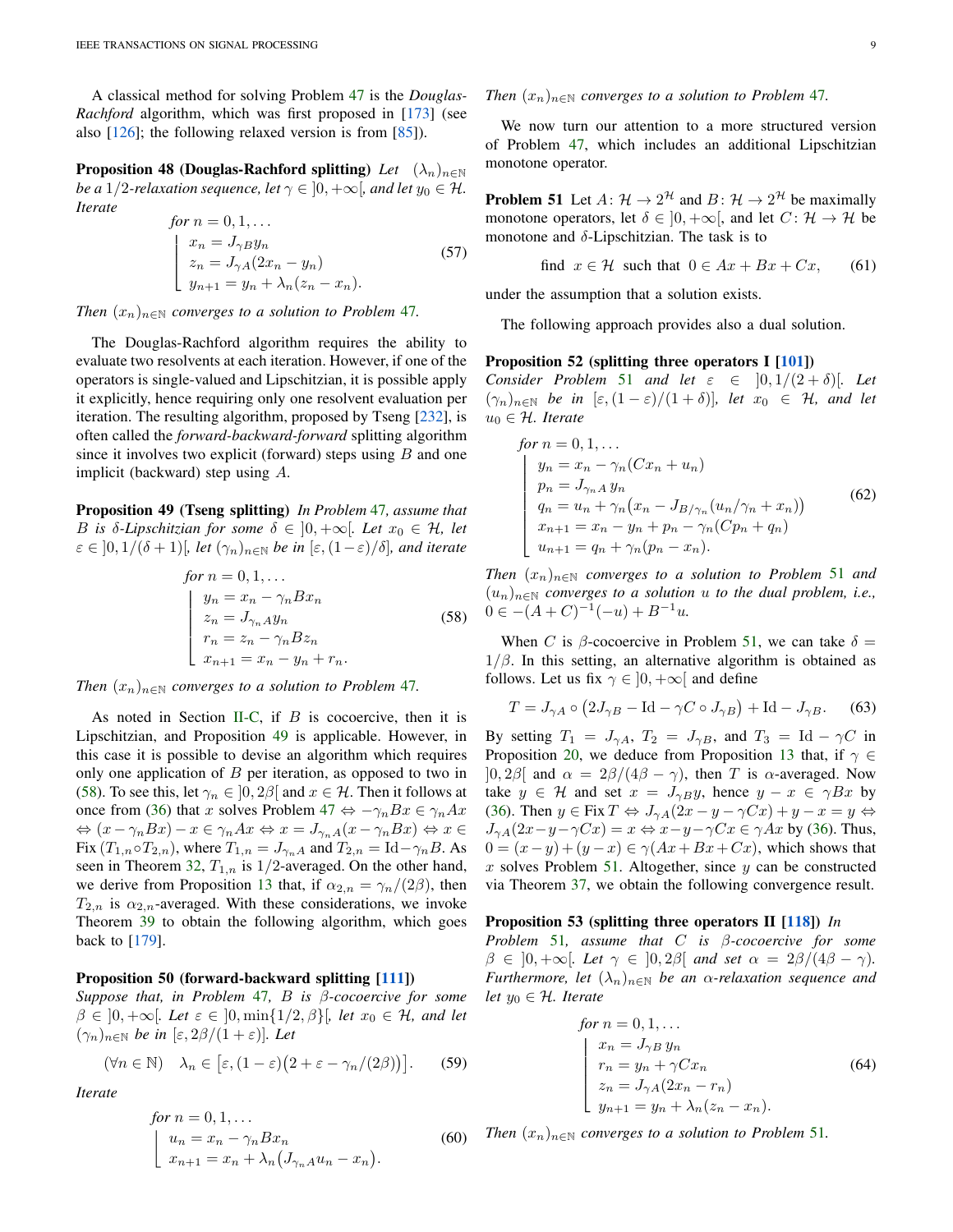## Remark 54

- i) Work closely related to Proposition [53](#page-8-3) can be found in [\[41\]](#page-24-9), [\[47\]](#page-24-10), [\[200\]](#page-27-18). See also [\[199\]](#page-27-19), which provides further developments and a discussion of [\[41\]](#page-24-9), [\[118\]](#page-25-8), [\[200\]](#page-27-18).
- ii) Unlike algorithm [\(62\)](#page-8-4), [\(64\)](#page-8-5) imposes constant proximal parameters and requires the cocoercivity of  $C$ , but it involves only one application of  $C$  per iteration. An extension of [\(64\)](#page-8-5) appears in [\[242\]](#page-28-3) in the context of minimization problems.

## *B. Splitting sums of composite monotone operators*

The monotone inclusion problems of Section [IV-A](#page-7-3) are instantiations of the following formulation, which involves an arbitrary number of maximally monotone operators and compositions with linear operators.

<span id="page-9-0"></span>**Problem 55** Let  $\delta \in ]0, +\infty[$  and let  $A: \mathcal{H} \to 2^{\mathcal{H}}$  be maximally monotone. For every  $k \in \{1, ..., q\}$ , let  $B_k: \mathcal{G}_k \to 2^{\mathcal{G}_k}$ be maximally monotone, let  $0 \neq L_k : \mathcal{H} \to \mathcal{G}_k$  be linear, and let  $C_k$ :  $\mathcal{G}_k \to \mathcal{G}_k$  be monotone and  $\delta$ -Lipschitzian. The task is to

find  $x \in \mathcal{H}$  such that

$$
0 \in Ax + \sum_{k=1}^{q} L_k^* \big( (B_k + C_k)(L_k x) \big), \quad (65)
$$

under the assumption that a solution exists.

In the context of Problem [55,](#page-9-0) the principle of a splitting algorithm is to involve all the operators individually. In the case of a set-valued operator A or  $B_k$ , this means using the associated resolvent, whereas in the case of a single-valued operator  $C_k$  or  $L_k$ , a direct application can be considered. An immediate difficulty one faces with [\(65\)](#page-9-1) is that it involves many set-valued operators. However, since inclusion is a binary relation, for reasons discussed in [\[44\]](#page-24-4), [\[88\]](#page-25-21) and analyzed in more depth in [\[210\]](#page-27-20), it is not possible to deal with more than two such operators. To circumvent this fundamental limitation, a strategy is to rephrase Problem [55](#page-9-0) as a problem involving at most two set-valued operators in a larger space. This strategy finds its root in convex feasibility problems [\[196\]](#page-27-21) and it was first adapted to the problem of finding a zero of the sum of  $m$ operators in [\[142\]](#page-26-22), [\[218\]](#page-27-22). In [\[44\]](#page-24-4), it was used to deal with the presence of linear operators (see in particular Example [34\)](#page-5-9), with further developments in [\[35\]](#page-24-11), [\[36\]](#page-24-12), [\[90\]](#page-25-9), [\[101\]](#page-25-20), [\[237\]](#page-27-23). In the same spirit, let us reformulate Problem [55](#page-9-0) by introducing

$$
\begin{cases}\n\boldsymbol{L} : \mathcal{H} \to \boldsymbol{\mathcal{G}} : \boldsymbol{x} \mapsto (L_1 \boldsymbol{x}, \dots, L_q \boldsymbol{x}) \\
\boldsymbol{B} : \boldsymbol{\mathcal{G}} \to 2^{\boldsymbol{\mathcal{G}}} : (y_k)_{1 \leq k \leq q} \mapsto \boldsymbol{\times}_{k=1}^q B_k y_k \\
\boldsymbol{C} : \boldsymbol{\mathcal{G}} \to \boldsymbol{\mathcal{G}} : (y_k)_{1 \leq k \leq q} \mapsto (C_k y_k)_{1 \leq k \leq q} \\
\boldsymbol{V} = \text{range } \boldsymbol{L}.\n\end{cases} \tag{66}
$$

Note that  $L$  is linear,  $B$  is maximally monotone, and  $C$  is monotone and  $\delta$ -Lipschitzian. In addition, the inclusion [\(65\)](#page-9-1) can be rewritten more concisely as

find  $x \in \mathcal{H}$  such that  $0 \in Ax + L^*((B+C)(Lx))$ . (67)

In particular, suppose that  $A = 0$ . Then, upon setting  $y =$  $Lx \in V$ , we obtain the existence of a point  $u \in (B+C)y$ in ker  $L^* = V^{\perp}$ . In other words,

<span id="page-9-2"></span>
$$
0 \in N_V y + By + Cy. \tag{68}
$$

<span id="page-9-6"></span>Solving this inclusion is equivalent to solving a problem similar to Problem [51,](#page-8-2) formulated in  $G$ . Thus, applying Proposition [53](#page-8-3) to [\(68\)](#page-9-2) leads to the following result.

**Proposition 56** In Problem [55](#page-9-0), suppose that  $A = 0$ , that the *operators*  $(C_k)_{1\leq k\leq q}$  *are*  $\beta$ *-cocoercive for some*  $\beta \in ]0, +\infty[$ *, and that*  $Q = \sum_{k=1}^{q} L_k^* \circ L_k$  *is invertible. Let*  $\gamma \in [0, 2\beta]$ *, set*  $\alpha = 2\beta/(4\beta - \gamma)$ *, and let*  $(\lambda_n)_{n \in \mathbb{N}}$  *be an*  $\alpha$ *-relaxation sequence. Further, let*  $y_0 \in G$ *, set*  $s_0 = Q^{-1} \Big( \sum_{k=1}^q L_k^* y_{0,k} \Big)$ *, and iterate*

<span id="page-9-5"></span>for 
$$
n = 0, 1, ...
$$
  
\nfor  $k = 1, ..., q$   
\n
$$
\begin{aligned}\n&\begin{aligned}\n&\begin{aligned}\n&\begin{aligned}\n&\begin{aligned}\n&\begin{aligned}\n&\begin{aligned}\n&\begin{aligned}\n&\begin{aligned}\n&\end{aligned}\n&\begin{aligned}\n&\begin{aligned}\n&\end{aligned}\n&\end{aligned}\n\end{aligned}\n\end{aligned}\n\end{aligned}\n\end{aligned}\n\end{aligned}\n\end{aligned}\n\end{aligned}\n\end{aligned}\n\end{aligned}\n\begin{aligned}\nx_n &= Q^{-1} \Big( \sum_{k=1}^q L_k^* p_{n,k} \Big) \\
&\begin{aligned}\nc_n &= Q^{-1} \Big( \sum_{k=1}^q L_k^* C_k p_{n,k} \Big) \\
&\begin{aligned}\n&\begin{aligned}\n&\begin{aligned}\n&\begin{aligned}\n&\begin{aligned}\n&\begin{aligned}\n&\begin{aligned}\n&\begin{aligned}\n&\begin{aligned}\n&\begin{aligned}\n&\end{aligned}\n&\end{aligned}\n&\end{aligned}\n\end{aligned}\n\end{aligned}\n\end{aligned}\n\end{aligned}\n\end{aligned}\n\end{aligned}\n\end{aligned}\n\end{aligned}\n\end{aligned}\n\end{aligned}\n\tag{69}\n\end{aligned}
$$
\n
$$
\begin{aligned}\nz_n &= x_n - s_n - \gamma c_n \\
for \quad k = 1, ..., q \\
for \quad k = 1, ..., q \\
s_{n+1} &= s_n + \lambda_n z_n.\n\end{aligned}\n\end{aligned}
$$

<span id="page-9-1"></span>*Then*  $(x_n)_{n \in \mathbb{N}}$  *converges to a solution to* [\(65\)](#page-9-1).

A strategy for handling Problem [55](#page-9-0) in its general setting consists of introducing an auxiliary variable  $v \in B(Lx)$  in [\(67\)](#page-9-3), which can then be rewritten as

<span id="page-9-4"></span>
$$
\begin{cases} 0 \in Ax + L^* v + L^* (C(Lx)) \\ 0 \in -Lx + B^{-1}v. \end{cases} \tag{70}
$$

This results in an instantiation of Problem [47](#page-7-2) in  $\mathcal{K} = \mathcal{H} \times \mathcal{G}$ involving the maximally monotone operators

$$
\begin{cases}\n\mathcal{A}_1 \colon \mathcal{K} \to 2^{\mathcal{K}} \colon (x, v) & \mapsto \begin{bmatrix} A & 0 \\ 0 & B^{-1} \end{bmatrix} \begin{bmatrix} x \\ v \end{bmatrix} \\
\mathcal{B}_1 \colon \mathcal{K} \to \mathcal{K} \colon (x, v) & \mapsto \begin{bmatrix} L^* \circ C \circ L & L^* \\ -L & 0 \end{bmatrix} \begin{bmatrix} x \\ v \end{bmatrix} . \\
(71)\n\end{cases}
$$

<span id="page-9-7"></span>We observe that, in  $\mathcal{K}, \mathcal{B}_1$  is Lipschitzian with constant  $\chi =$  $||L||(1+\delta||L||)$ . By applying Proposition [49](#page-8-0) to [\(70\)](#page-9-4), we obtain the following algorithm.

<span id="page-9-3"></span>Proposition 57 ([\[101\]](#page-25-20)) *Consider Problem* [55](#page-9-0)*. Set*

$$
\chi = \sqrt{\sum_{k=1}^{q} ||L_k||^2} \Big( 1 + \delta \sqrt{\sum_{k=1}^{q} ||L_k||^2} \Big). \tag{72}
$$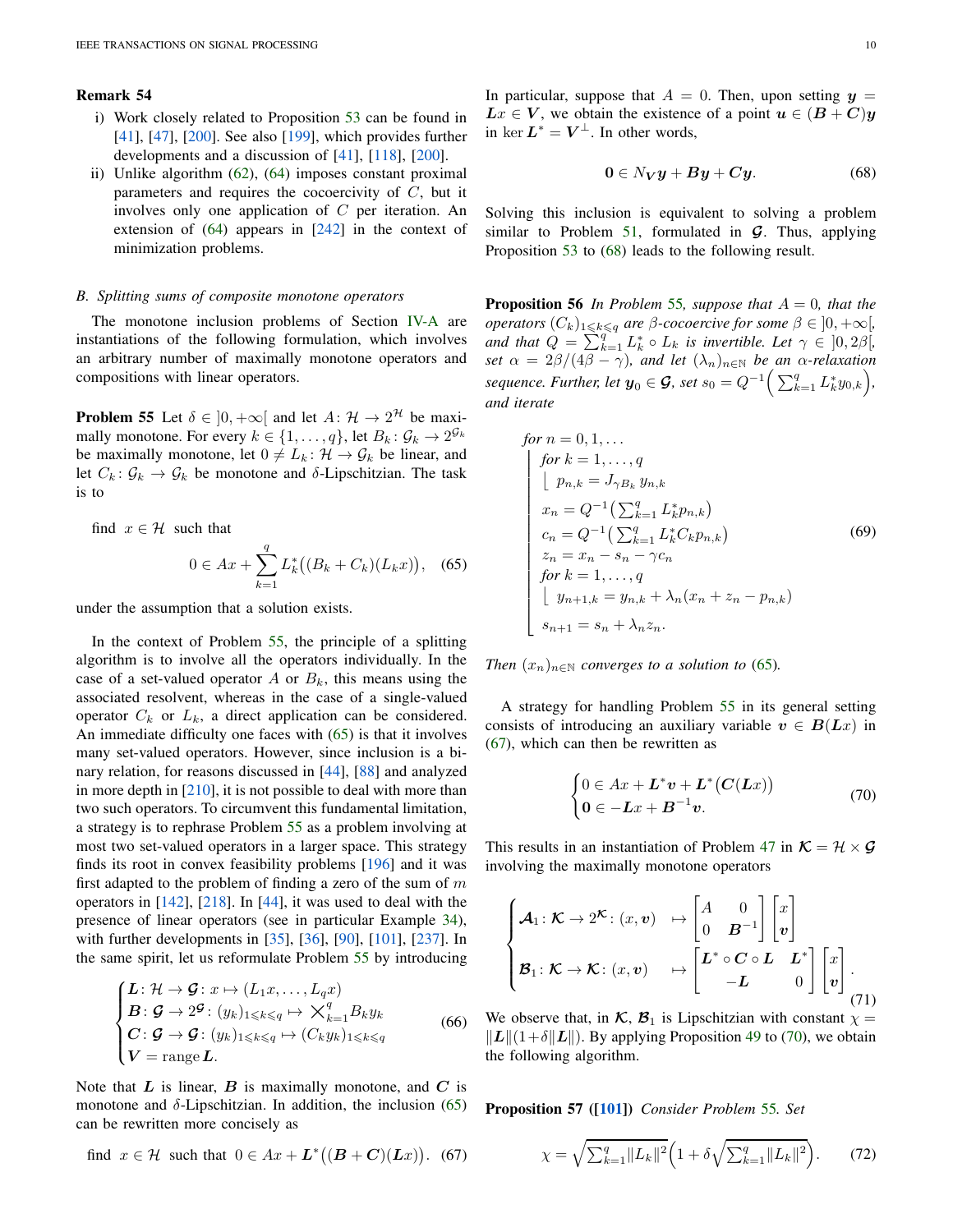*Let*  $x_0 \in \mathcal{H}$ *, let*  $v_0 \in \mathcal{G}$ *, let*  $\varepsilon \in [0, 1/(\chi + 1)]$ *, let*  $(\gamma_n)_{n \in \mathbb{N}}$ *be in*  $[\epsilon,(1-\epsilon)/\chi]$ *, and iterate* 

<span id="page-10-0"></span>for 
$$
n = 0, 1, ...
$$
  
\n
$$
\begin{cases}\nu_n = x_n - \gamma_n \sum_{k=1}^q L_k^*(C_k(L_k x_n) + v_{n,k}) \\
p_n = J_{\gamma_n A} u_n \\
for  $k = 1, ..., q$ \n  
\n
$$
\begin{cases}\ny_{n,k} = v_{n,k} + \gamma_n L_k x_n \\
z_{n,k} = y_{n,k} - \gamma_n J_{\gamma^{-1} B_k}(y_{n,k}/\gamma_n) \\
s_{n,k} = z_{n,k} + \gamma_n L_k p_n \\
v_{n+1,k} = v_{n,k} - y_{n,k} + s_{n,k} \\
r_n = p_n - \gamma_n \sum_{k=1}^q L_k^*(C_k(L_k p_n) + z_{n,k}) \\
x_{n+1} = x_n - u_n + r_n.\n\end{cases}
$$
\n(73)
$$

*Then*  $(x_n)_{n \in \mathbb{N}}$  *converges to a solution to Problem* [55](#page-9-0)*.* 

An alternative approach consists of reformulating [\(70\)](#page-9-4) in the form of Problem [47](#page-7-2) with the maximally monotone operators

$$
\begin{cases}\n\mathcal{A}_2\colon \mathcal{K} \to 2^{\mathcal{K}}\colon (x,v) & \mapsto \begin{bmatrix} A & L^* \\ -L & B^{-1} \end{bmatrix} \begin{bmatrix} x \\ v \end{bmatrix} \\
\mathcal{B}_2\colon \mathcal{K} \to \mathcal{K}\colon (x,v) & \mapsto \begin{bmatrix} L^* \circ C \circ L & 0 \\ 0 & 0 \end{bmatrix} \begin{bmatrix} x \\ v \end{bmatrix}.\n\end{cases} (74)
$$

Instead of working directly with these operators, it may be judicious to use preconditioned versions  $V \circ A_2$  and  $V \circ B_2$ , where  $V: \mathcal{K} \to \mathcal{K}$  is a self-adjoint strictly positive linear operator. If  $K$  is renormed with

$$
\|\cdot\|_{\mathbf{V}}\colon(x,\mathbf{v})\mapsto\sqrt{\langle(x,\mathbf{v})\mid\mathbf{V}^{-1}(x,\mathbf{v})\rangle},\qquad(75)
$$

then  $V \circ A_2$  is maximally monotone in the renormed space and, if C is cocoercive in  $\mathcal{G}$ , then  $V \circ \mathcal{B}_2$  is cocoercive in the renormed space. Thus, setting

$$
\mathbf{V} = \begin{bmatrix} W & 0 \\ 0 & (\sigma^{-1}\mathbf{Id} - \mathbf{L} \circ W \circ \mathbf{L}^*)^{-1} \end{bmatrix},\tag{76}
$$

<span id="page-10-4"></span>where  $W: \mathcal{H} \rightarrow \mathcal{H}$ , and applying Proposition [50](#page-8-6) in this context yields the following result (see [\[90\]](#page-25-9)).

Proposition 58 *Suppose that, in Problem* [55](#page-9-0)*,* A = 0 *and*  $(C_k)_{1\leq k\leq q}$  are  $\beta$ -cocoercive for some  $\beta \in [0, +\infty]$ . Let  $W: \mathcal{H} \to \mathcal{H}$  be a self-adjoint strictly positive linear operator *and let*  $\sigma \in ]0, +\infty[$  *be such that*  $\kappa = ||L \circ W \circ L^*|| <$  $\min\{1/\sigma, 2\beta\}$ *. Let*  $\varepsilon \in [0, \min\{1/2, \beta/\kappa\}$ *, let*  $x_0 \in \mathcal{H}$ *, and let*  $v_0 \in \mathcal{G}$ *. For every*  $n \in \mathbb{N}$ *, let* 

$$
\lambda_n \in [\varepsilon, (1-\varepsilon)(2+\varepsilon-\kappa/2\beta)].
$$
 (77)

*Iterate*

<span id="page-10-1"></span>for 
$$
n = 0, 1, ...
$$
  
\nfor  $k = 1, ..., q$   
\n
$$
\begin{cases}\n\text{for } k = 1, ..., q \\
\text{sn}_k = C_k(L_k x_n) \\
z_n = x_n - W\left(\sum_{k=1}^q L_k^*(s_{n,k} + v_{n,k})\right) \\
\text{for } k = 1, ..., q \\
\text{for } k = v_{n,k} + \sigma L_k z_n \\
u_{n,k} = w_{n,k} - \sigma J_{\sigma^{-1}B_k}(w_{n,k}/\sigma) \\
v_{n+1,k} = v_{n,k} + \lambda_n(y_{n,k} - v_{n,k}) \\
u_n = x_n - W\left(\sum_{k=1}^q L_k^*(s_{n,k} + y_{n,k})\right) \\
x_{n+1} = x_n + \lambda_n(u_n - x_n).\n\end{cases}
$$
\n(78)

## *Then*  $(x_n)_{n\in\mathbb{N}}$  *converges to a solution to Problem* [55](#page-9-0)*.*

Other choices of the metric operator  $V$  are possible, which lead to different primal-dual algorithms [\[107\]](#page-25-22), [\[112\]](#page-25-23), [\[164\]](#page-26-10), [ $237$ ]. An advantage of [\(73\)](#page-10-0) and [\(78\)](#page-10-1) over [\(69\)](#page-9-5) is that the first two do not require the inversion of linear operators.

## *C. Block-iterative algorithms*

As will be seen in Problems [84](#page-16-0) and [86,](#page-17-1) systems of inclusions arise in multivariate optimization problems (they will also be present in Nash equilibria; see, e.g., [\(153\)](#page-19-0) and [\(183\)](#page-21-0)). We now focus on general systems of inclusions involving maximally monotone operators as well as linear operators coupling the variables.

<span id="page-10-2"></span>**Problem 59** For every  $i \in I = \{1, \ldots, m\}$  and  $k \in K =$  $\{1,\ldots,q\}$ , let  $A_i: \mathcal{H}_i \rightarrow 2^{\mathcal{H}_i}$  and  $B_k: \mathcal{G}_k \rightarrow 2^{\mathcal{G}_k}$  be maximally monotone, and let  $L_{k,i}$ :  $\mathcal{H}_i \to \mathcal{G}_k$  be linear. The task is to

find 
$$
\overline{x}_1 \in \mathcal{H}_1, ..., \overline{x}_m \in \mathcal{H}_m
$$
 such that  $(\forall i \in I)$   
\n $0 \in A_i \overline{x}_i + \sum_{k \in K} L_{k,i}^* \left( B_k \left( \sum_{j \in I} L_{k,j} \overline{x}_j \right) \right),$  (79)

under the assumption that the *Kuhn-Tucker set*

$$
\mathbf{Z} = \left\{ (\overline{\mathbf{x}}, \overline{\mathbf{v}}) \in \mathcal{H} \times \mathcal{G} \middle| (\forall i \in I) - \sum_{k \in K} L_{k,i}^* \overline{v}_k \in A_i \overline{x}_i
$$
  
and  $(\forall k \in K) \sum_{i \in I} L_{k,i} \overline{x}_i \in B_k^{-1} \overline{v}_k \right\}$  (80)

is nonempty.

We can regard  $m$  as the number of coordinates of the solution vector  $\overline{x} = (\overline{x}_i)_{1 \leq i \leq m}$ . In large-scale applications, m can be sizable and so can the number of terms  $q$ , which is often associated with the number of observations. We have already discussed in Sections [III-C](#page-6-7) and [III-E](#page-7-4) techniques in which not all the indices  $i$  or  $k$  need to be activated at a given iteration. Below, we describe a block-iterative method proposed in [\[92\]](#page-25-24) which allows for partial activation of both the families  $(A_i)_{1\leqslant i\leqslant m}$  and  $(B_k)_{1\leqslant k\leqslant q}$ , together with individual, iteration-dependent proximal parameters for each operator. The method displays an unprecedented level of flexibility and it does not require the inversion of linear operators or knowledge of their norms.

The principle of the algorithm is as follows. Denote by  $I_n \subset$ I and  $K_n \subset K$  the blocks of indices of operators to be updated at iteration  $n$ . We impose the mild condition that there exist  $M \in \mathbb{N}$  such that each operator index i and k is used at least once within any M consecutive iterations, i.e., for every  $n \in \mathbb{N}$ ,

<span id="page-10-3"></span>
$$
\bigcup_{j=n}^{n+M-1} I_j = \{1, ..., m\} \text{ and } \bigcup_{j=n}^{n+M-1} K_j = \{1, ..., q\}. (81)
$$

For each  $i \in I_n$  and  $k \in K_n$ , we select points  $(a_{i,n}, a_{i,n}^*) \in$  $\text{gra } A_i$  and  $(b_{k,n}, b_{k,n}^*) \in \text{gra } B_k$  and use them to construct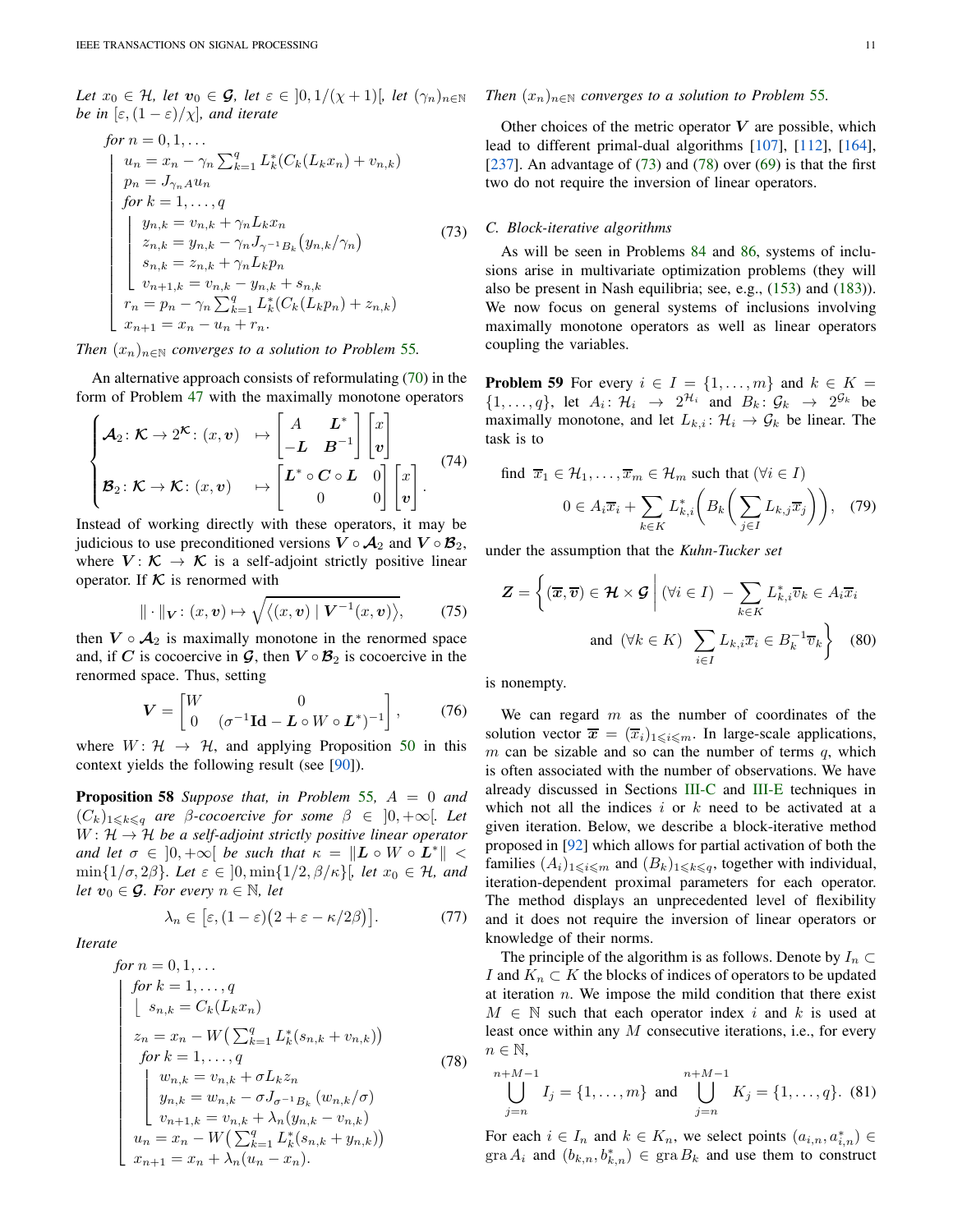a closed half-space  $H_n \subset \mathcal{H} \times \mathcal{G}$  which contains Z. The primal variable  $x_n$  and the dual variable  $v_n$  are updated as  $(\boldsymbol{x}_{n+1}, \boldsymbol{v}_{n+1}) = \text{proj}_{\boldsymbol{H}_n}(\boldsymbol{x}_n, \boldsymbol{v}_n)$ . The resulting algorithm can also be implemented with relaxations and in an asynchronous fashion [\[92\]](#page-25-24). For simplicity, we present the unrelaxed synchronous version.

Proposition 60 ([\[92\]](#page-25-24)) *Consider the setting of Problem* [59](#page-10-2)*. Take sequences*  $(I_n)_{n \in \mathbb{N}}$  *in I and*  $(K_n)_{n \in \mathbb{N}}$  *in K satisfying* [\(81\)](#page-10-3)*, with*  $I_0 = I$  *and*  $K_0 = K$ *. Let*  $\varepsilon \in ]0,1[$  *and, for every*  $i \in I$  *and every*  $k \in K$ *, let*  $(\gamma_{i,n})_{n \in \mathbb{N}}$  *and*  $(\mu_{k,n})_{n \in \mathbb{N}}$  *be sequences in*  $[\varepsilon, 1/\varepsilon]$ *. Let*  $x_0 \in \mathcal{H}$ *, let*  $v_0 \in \mathcal{G}$ *, and iterate* 

for 
$$
n = 0, 1, ...
$$
  
\nfor every  $i \in I_n$   
\n
$$
\begin{cases}\n\int_{i,n}^{*} f(t) \, dt = \sum_{k \in K} L_{k,i}^{*} v_{k,n} \\
a_{i,n} = J_{\gamma_{i},n}^{*} (x_{i,n} - \gamma_{i,n} l_{i,n}^{*}) \\
a_{i,n}^{*} = \gamma_{i,n}^{-1} (x_{i,n} - a_{i,n}) - l_{i,n}^{*} \\
\text{for every } i \in I \setminus I_n \\
\int_{i}^{*} f(t) \, dt = \sum_{i \in I} L_{k,i}^{*} x_{i,n} \\
\int_{k,n} = \sum_{i \in I} L_{k,i}^{*} x_{i,n} \\
b_{k,n} = J_{\mu k,n} B_k (l_{k,n} + \mu_{k,n} v_{k,n}) \\
\int_{k,n}^{*} = v_{k,n} + \mu_{k,n}^{-1} (l_{k,n} - b_{k,n}) \\
\text{for every } k \in K \setminus K_n \\
\int_{i}^{*} (b_{k,n}, b_{k,n}^{*}) = (b_{k,n-1}, b_{k,n-1}^{*}) \\
\text{for every } i \in I \\
\int_{i}^{*} f(t) \, dt = b_{k,n} - \sum_{i \in I} L_{k,i} a_{i,n} \\
\text{for every } k \in K \\
\int_{i}^{*} t_{i,n} = a_{i,n}^{*} + \sum_{k \in K} L_{k,i}^{*} b_{k,n}^{*} \\
\int_{i}^{*} \pi_{i} > 0 \\
\int_{i}^{*} f(t) \, dt = \int_{i}^{*} f(t) \, dt = \sum_{i \in I} L_{k,i} a_{i,n} \\
\tau_{n} = \sum_{i \in I} ||t_{i,n}^{*}||^{2} + \sum_{k \in K} ||t_{k,n}||^{2} \\
\text{if } \tau_{n} > 0 \\
\int_{i}^{*} f(t) \, dt = 0 \\
\int_{i}^{*} f(t) \, dt = 0 \\
\int_{i}^{*} f(t) \, dt = 0 \\
\int_{i}^{*} f(t) \, dt = 0 \\
\int_{i}^{*} f(t) \, dt = 0 \\
\int_{i}^{*} f(t) \, dt = 0 \\
\int_{i}^{*} f(t) \, dt = 0 \\
\int_{i}^{*} f(t) \, dt = 0 \\
\int_{i}^{
$$

*Then*  $(x_n)_{n \in \mathbb{N}}$  *converges to a solution to Problem* [59](#page-10-2)*.* 

Recent developments on splitting algorithms for Problem [59](#page-10-2) as well as variants and extensions thereof can be found in [\[48\]](#page-24-13), [\[50\]](#page-24-14), [\[138\]](#page-26-23), [\[159\]](#page-26-24), [\[160\]](#page-26-25).

## <span id="page-11-0"></span>V. FIXED POINT MODELING OF MINIMIZATION PROBLEMS

We present key applications of fixed point models in convex optimization.

# *A. Convex feasibility problems*

The most basic convex optimization problem is the convex feasibility problem, which asks for compliance with a finite number of convex constraints the object of interest is known to satisfy. This approach was formalized by Youla [\[247\]](#page-28-0), [\[249\]](#page-28-1) in signal recovery and it has enjoyed a broad success [\[80\]](#page-25-25), [\[82\]](#page-25-0), [\[150\]](#page-26-26), [\[220\]](#page-27-8), [\[227\]](#page-27-24), [\[231\]](#page-27-25).

<span id="page-11-1"></span>**Problem 61** Let  $(C_i)_{1\leq i\leq m}$  be nonempty closed convex subsets of  $H$ . The task is to

<span id="page-11-2"></span>find 
$$
x \in \bigcap_{i=1}^{m} C_i
$$
. (83)

<span id="page-11-6"></span>Suppose that Problem [61](#page-11-1) has a solution and that each set  $C_i$  is modeled as the fixed point set of an  $\alpha_i$ -averaged operator  $T_i: \mathcal{H} \to \mathcal{H}$  some some  $\alpha_i \in ]0,1[$ . Then, applying Theorem [37](#page-5-8) with  $T = T_1 \circ \cdots \circ T_m$  (which is averaged by Proposition [18\)](#page-3-6) and  $\lambda_n = 1$  for every  $n \in \mathbb{N}$ , we obtain that the sequence  $(x_n)_{n\in\mathbb{N}}$  constructed via the iteration

<span id="page-11-3"></span>
$$
(\forall n \in \mathbb{N}) \quad x_{n+1} = (T_1 \circ \cdots \circ T_m)x_n \tag{84}
$$

converges to a fixed point x of  $T_1 \circ \cdots \circ T_m$ . However, in view of Proposition [26,](#page-4-5)  $x$  is a solution to [\(83\)](#page-11-2). In particular, if each  $T_i$  is the projection operator onto  $C_i$  (which was seen to be 1/2-averaged), we obtain the classical POCS (Projection Onto Convex Sets) algorithm [\[39\]](#page-24-15), [\[128\]](#page-26-27)

$$
(\forall n \in \mathbb{N}) \quad x_{n+1} = (\text{proj}_{C_1} \circ \cdots \circ \text{proj}_{C_m}) x_n \tag{85}
$$

popularized in [\[249\]](#page-28-1) and which goes back to [\[161\]](#page-26-28) in the case of affine hyperplanes. In this algorithm, the projection operators are used sequentially. Another basic projection method for solving [\(83\)](#page-11-2) is the barycentric projection algorithm

<span id="page-11-4"></span>
$$
(\forall n \in \mathbb{N}) \quad x_{n+1} = \frac{1}{m} \sum_{i=1}^{m} \text{proj}_{C_i} x_n,
$$
 (86)

which uses the projections simultaneously and goes back to [\[78\]](#page-25-26) in the case of affine hyperplanes. Its convergence is proved by applying Theorem [37](#page-5-8) to  $T = m^{-1} \sum_{i=1}^{m} \text{proj}_{C_i}$ which is  $1/2$ -averaged by Example [17.](#page-3-7) More general fixed point methods are discussed in [\[17\]](#page-23-7), [\[22\]](#page-24-8), [\[83\]](#page-25-27), [\[163\]](#page-26-15).

## *B. Split feasibility problems*

<span id="page-11-5"></span>The so-called *split feasibility problem* is just a convex feasibility problem involving a linear operator [\[53\]](#page-24-16), [\[60\]](#page-24-17), [\[61\]](#page-24-18).

**Problem 62** Let  $C \subset \mathcal{H}$  and  $D \subset \mathcal{G}$  be closed convex sets and let  $0 \neq L: \mathcal{H} \rightarrow \mathcal{G}$  be linear. The task is to

find 
$$
x \in C
$$
 such that  $Lx \in D$ , (87)

under the assumption that a solution exists.

In principle, we can reduce this problem to a 2-set version of [\(85\)](#page-11-3) with  $C_1 = C$  and  $C_2 = L^{-1}(D)$ . However the projection onto  $C_2$  is usually not tractable, which makes projection algorithms such as [\(85\)](#page-11-3) or [\(86\)](#page-11-4) not implementable. To work around this difficulty, let us define  $T_1 = \text{proj}_C$  and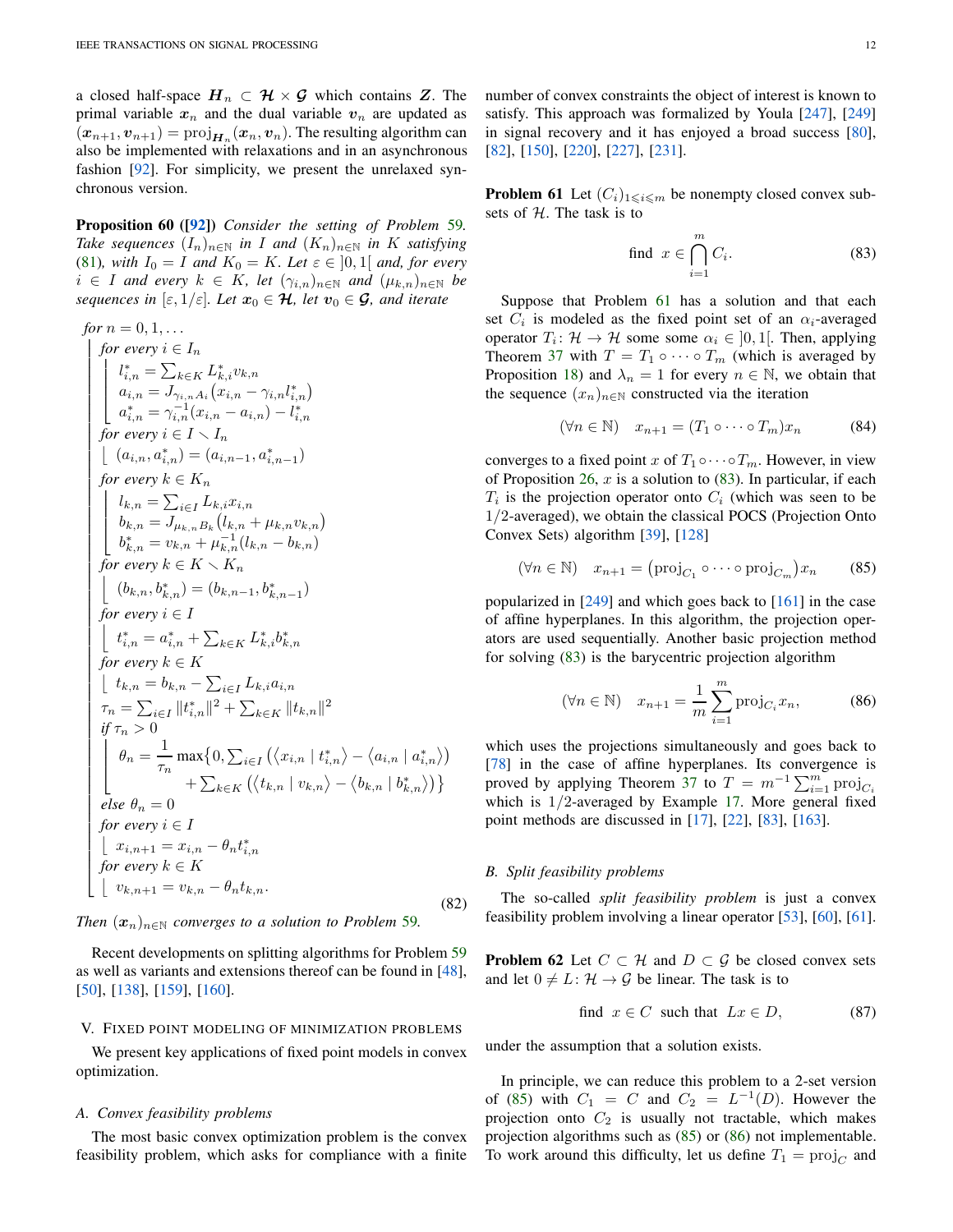$T_2 = \text{Id} - \gamma G_2$ , where  $G_2 = L^* \circ (\text{Id} - \text{proj}_D) \circ L$  and  $\gamma \in ]0, +\infty[$ . Then  $(\forall x \in \mathcal{H})$   $Lx \in D \Leftrightarrow G_2x = 0.$ <sup>[1](#page-12-0)</sup> Hence,

Fix 
$$
T_1 = C
$$
 and Fix  $T_2 = \{x \in \mathcal{H} \mid Lx \in D\}$ . (88)

Furthermore,  $T_1$  is  $\alpha_1$ -averaged with  $\alpha_1 = 1/2$ . In addition, Id – proj<sub>D</sub> is firmly nonexpansive by [\(24\)](#page-3-0) and therefore 1-cocoercive. It follows from Proposition [21](#page-3-2) that  $G_2$  is cocoercive with constant  $1/\Vert L \Vert^2$ . Now let  $\gamma \in [0, 2/\Vert L \Vert^2]$  and set  $\alpha_2 = \gamma \|L\|^2/2$ . Then Proposition [13](#page-3-4) asserts that Id –  $\gamma G_2$ is  $\alpha_2$ -averaged. Altogether, we deduce from Example [19](#page-3-8) that  $T_1 \circ T_2$  is  $\alpha$ -averaged. Now let  $(\lambda_n)_{n \in \mathbb{N}}$  be an  $\alpha$ -relaxation sequence. According to Theorem [37](#page-5-8) and Proposition [26,](#page-4-5) the sequence produced by the iterations

$$
(\forall n \in \mathbb{N}) \quad x_{n+1} = x_n + \lambda_n
$$

$$
\cdot \left( \text{proj}_C \left( x_n - \gamma L^* (Lx_n - \text{proj}_D(Lx_n)) \right) - x_n \right)
$$

$$
= x_n + \lambda_n \left( T_1 (T_2 x_n) - x_n \right) \tag{89}
$$

converges to a point in Fix  $T_1 \cap$  Fix  $T_2$ , i.e., in view of [\(88\)](#page-12-1), to a solution to Problem [62.](#page-11-5) In particular, if we take  $\lambda_n = 1$ , the update rule in [\(89\)](#page-12-2) becomes

$$
x_{n+1} = \text{proj}_C\Big(x_n - \gamma L^*\big(Lx_n - \text{proj}_D(Lx_n)\big)\Big). \tag{90}
$$

### <span id="page-12-8"></span>*C. Convex minimization*

We deduce from Fermat's rule (Theorem [3\)](#page-1-9) and Proposi-tion [6](#page-2-8) the fact that a differentiable convex function  $f: \mathcal{H} \to \mathbb{R}$ admits  $x \in \mathcal{H}$  as a minimizer if and only if  $\nabla f(x) = 0$ . Now let  $\gamma \in [0, +\infty]$ . Then this property is equivalent to  $x = x - \gamma \nabla f(x)$ , which shows that

$$
Argmin f = Fix T, \quad where \quad T = Id - \gamma \nabla f. \tag{91}
$$

If we add the assumption that  $\nabla f$  is  $\delta$ -Lipschitzian, then it is 1/δ-cocoercive by Proposition [14.](#page-3-9) Hence, if  $0 < \gamma < 2/\delta$ , it follows from Proposition [13,](#page-3-4) that T in [\(91\)](#page-12-3) is  $\alpha$ -averaged with  $\alpha = \gamma \delta/2$ . We then derive from Theorem [37](#page-5-8) the convergence of the steepest-descent method.

**Proposition 63 (steepest-descent)** *Let*  $f: \mathcal{H} \to \mathbb{R}$  *be a differentiable convex function such that* Argmin  $f \neq \emptyset$  *and*  $\nabla f$ *is*  $\delta$ -*Lipschitzian for some*  $\delta \in [0, +\infty]$ *. Let*  $\gamma \in [0, 2/\delta]$ *, let*  $(\lambda_n)_{n\in\mathbb{N}}$  *be a*  $\gamma\delta/2$ -relaxation sequence, and let  $x_0 \in \mathcal{H}$ . Set

$$
(\forall n \in \mathbb{N}) \quad x_{n+1} = x_n - \gamma \lambda_n \nabla f(x_n). \tag{92}
$$

*Then*  $(x_n)_{n \in \mathbb{N}}$  *converges to a point in* Argmin *f*.

Now, let us remove the smoothness assumption by considering a general function  $f \in \Gamma_0(\mathcal{H})$ . Then it is clear from [\(9\)](#page-1-2) that  $(\forall x \in \mathcal{H})$   $x = \text{prox}_f x \Leftrightarrow (\forall y \in \mathcal{H})$   $f(x) \leq f(y)$ . In other words, we obtain the fixed point characterization

$$
Argmin f = Fix T, where T = prox_f.
$$
 (93)

<span id="page-12-0"></span><sup>1</sup>Set  $T = \text{Id} - \text{proj}_D$  and fix  $\overline{x} \in \mathcal{H}$  such that  $L\overline{x} \in D$ . Then  $T(L\overline{x}) = 0$  and thus  $\overline{G}_2\overline{x} = 0$ . Conversely, take  $x \in \mathcal{H}$  such that  $G_2x = 0$ . Since T is firmly nonexpansive by Example [11,](#page-3-10) applying [\(18\)](#page-2-2) with  $\beta = 1$  yields  $0 = \langle 0 | x - \overline{x} \rangle = \langle G_2 x - G_2 \overline{x} | x - \overline{x} \rangle = \langle L^*(T(Lx) - T(L\overline{x})) | x - \overline{x} \rangle = \langle T(Lx) - T(L\overline{x}) | Lx - L\overline{x} \rangle \geq$  $||T(Lx) - T(L\overline{x})||^2 = ||T(Lx)||^2$ . So  $T(Lx) = 0$  and therefore  $Lx =$  $\text{proj}_D(Lx) \in D$ .

<span id="page-12-1"></span>In turn, since  $prox_f$  is firmly nonexpansive (see Example [11\)](#page-3-10), we derive at once from Theorem [37](#page-5-8) the convergence of the proximal point algorithm.

**Proposition 64 (proximal point algorithm)** *Let*  $f \in \Gamma_0(\mathcal{H})$ *be such that* Argmin  $f \neq \emptyset$ *. Let*  $\gamma \in [0, +\infty]$ *, let*  $(\lambda_n)_{n \in \mathbb{N}}$  *be a* 1/2-*relaxation sequence, and let*  $x_0 \in \mathcal{H}$ *. Set* 

<span id="page-12-4"></span>
$$
(\forall n \in \mathbb{N}) \quad x_{n+1} = x_n + \lambda_n (\text{prox}_{\gamma f} x_n - x_n). \tag{94}
$$

*Then*  $(x_n)_{n \in \mathbb{N}}$  *converges to a point in* Argmin *f*.

Remark 65 We can interpret the barycentric projection algorithm [\(86\)](#page-11-4) as an unrelaxed instance of the proximal point algorithm [\(94\)](#page-12-4) with  $\gamma = 1$  by applying Remark [22](#page-4-6) with  $q = m$ and, for every  $k \in \{1, \ldots, q\}$ ,  $\omega_k = 1/q$ ,  $\mathcal{G}_k = \mathcal{H}$ ,  $L_k = \text{Id}$ , and  $g_k = \iota_{C_k}$ .

<span id="page-12-5"></span><span id="page-12-2"></span>A more versatile minimization model is the following instance of the formulation discussed in Proposition [7.](#page-2-3)

**Problem 66** Let  $f \in \Gamma_0(\mathcal{H})$  and  $g \in \Gamma_0(\mathcal{H})$  be such that  $(\text{ri}\,\text{dom } f) \cap (\text{ri}\,\text{dom } g) \neq \emptyset$  and  $\lim_{\|x\| \to +\infty} f(x) + g(x) =$  $+\infty$ . The task is to

$$
\underset{x \in \mathcal{H}}{\text{minimize}} \quad f(x) + g(x). \tag{95}
$$

<span id="page-12-3"></span>It follows from Proposition [7](#page-2-3)[i\)](#page-2-9) that Problem [66](#page-12-5) has a solution and from Proposition [7](#page-2-3)[ii\)](#page-2-4) that it is equivalent to Problem [51](#page-8-2) with  $A = \partial f$  and  $B = \partial g$ . It then remains to invoke Proposition [48](#page-8-7) and Example [33](#page-5-12) to obtain the following algorithm, which employs the proximity operators of  $f$  and  $g$ separately.

**Proposition 67 (Douglas-Rachford splitting)** *Let*  $(\lambda_n)_{n \in \mathbb{N}}$ *be a* 1/2-relaxation sequence, let  $\gamma \in ]0, +\infty[$ , and let  $y_0 \in \mathcal{H}$ . *Iterate*

<span id="page-12-7"></span>for 
$$
n = 0, 1, ...
$$
  
\n
$$
\begin{cases}\nx_n = \text{prox}_{\gamma g} y_n \\
z_n = \text{prox}_{\gamma f} (2x_n - y_n) \\
y_{n+1} = y_n + \lambda_n (z_n - x_n).\n\end{cases}
$$
\n(96)

*Then*  $(x_n)_{n \in \mathbb{N}}$  *converges to a solution to Problem [66](#page-12-5).* 

The Douglas-Rachford algorithm was first employed in signal and image processing in [\[99\]](#page-25-28) and it has since been applied to various problems, e.g., [\[73\]](#page-24-19), [\[172\]](#page-26-29), [\[194\]](#page-27-26), [\[221\]](#page-27-27), [\[250\]](#page-28-4). For a recent application to joint scale/regression estimation in statistical data analysis involving several product space reformulations, see [\[97\]](#page-25-29). We now present two applications to matrix optimization problems. Along the same lines, the Douglas-Rachford algorithm is also used in tensor decomposition [\[135\]](#page-26-30).

**Example 68** Let H be the space of  $N \times N$  real symmetric matrices equipped with the Frobenius norm. We denote by  $\xi_{i,j}$  the *ij*th component of  $X \in \mathcal{H}$ . Let  $O \in \mathcal{H}$ . The *graphical lasso problem* [\[133\]](#page-26-31), [\[201\]](#page-27-28) is to

<span id="page-12-6"></span>
$$
\underset{X \in \mathcal{H}}{\text{minimize}} \ f(X) + \ell(X) + \text{trace}(OX),\tag{97}
$$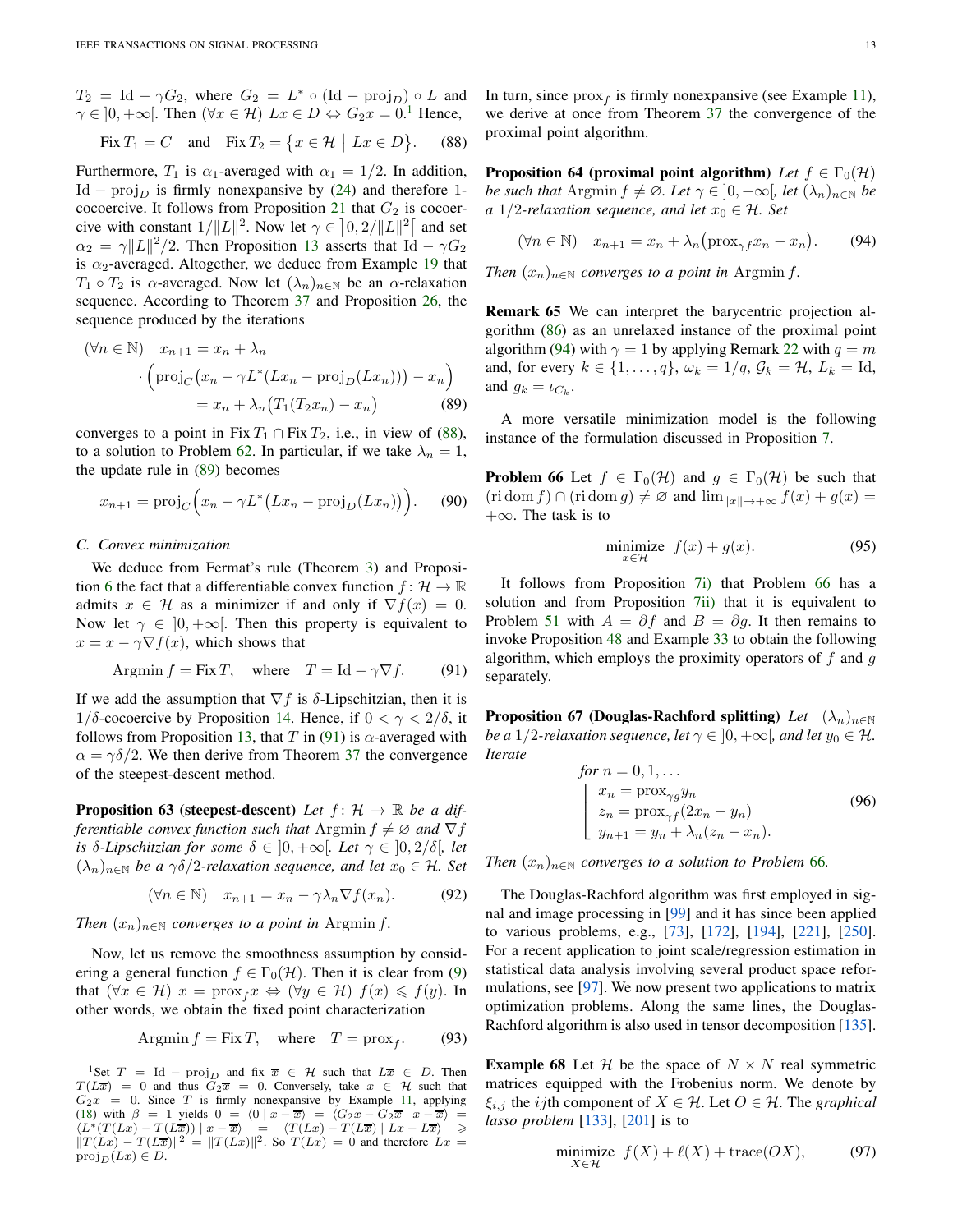where

$$
f(X) = \chi \sum_{i=1}^{N} \sum_{j=1}^{N} |\xi_{i,j}|, \text{ with } \chi \in [0, +\infty[, \qquad (98)
$$

and

$$
\ell(X) = \begin{cases}\n-\ln \det X, & \text{if } X \text{ is positive definite;} \\
+\infty, & \text{otherwise.}\n\end{cases}
$$
\n(99)

Problem [\(97\)](#page-12-6) arises in the estimation of a sparse precision (i.e., inverse covariance) matrix from an observed matrix O and it has found applications in graph processing. Since  $\ell \in \Gamma_0(\mathcal{H})$  is a symmetric function of the eigenvalues of its arguments, by [\[21,](#page-23-4) Corollary 24.65], its proximity operator at  $X$  is obtained by performing an eigendecomposition  $[U,(\mu_i)_{1\leqslant i\leqslant N}] = \text{eig}(X) \Leftrightarrow X = U \text{Diag}(\mu_1,\ldots,\mu_N)U^\top.$ Here, given  $\gamma \in [0, +\infty)$ , [\[21,](#page-23-4) Example 24.66] yields

$$
\text{prox}_{\gamma\ell} X = U \text{Diag} \left( (\text{prox}_{-\gamma \ln} \mu_1, \dots, \text{prox}_{-\gamma \ln} \mu_N) \right) U^\top,
$$
\n(100)

where  $prox_{-\gamma \ln}$ :  $\xi \mapsto (\xi + \sqrt{\xi^2 + 4\gamma})/2$ . Let  $(\lambda_n)_{n \in \mathbb{N}}$  be a 1/2-relaxation sequence, let  $\gamma \in [0, +\infty]$ , and let  $Y_0 \in \mathcal{H}$ . Upon setting  $q = \ell + \langle \cdot | O \rangle$ , the Douglas-Rachford algorithm of [\(96\)](#page-12-7) for solving [\(97\)](#page-12-6) becomes

for 
$$
n = 0, 1, ...
$$
  
\n
$$
\begin{cases}\n[U_n, (\mu_{i,n})_{1 \leq i \leq N}] = \text{eig}(Y_n - \gamma O) \\
X_n = U_n \text{Diag} ((\text{prox}_{-\gamma \ln \mu_{i,n}})_{1 \leq i \leq N}) U_n^{\top} \\
Z_n = \text{soft}_{\gamma \chi}(2X_n - Y_n) \\
Y_{n+1} = Y_n + \lambda_n (Z_n - X_n),\n\end{cases}
$$
\n(101)

where soft $_{\gamma\chi}$  denotes the soft-thresholding operator on  $[-\gamma \chi, \gamma \chi]$  applied componentwise. Applications of [\(101\)](#page-13-0) as well as variants with other choices of  $\ell$  and q are discussed in [\[27\]](#page-24-20).

<span id="page-13-2"></span>**Example 69 (robust PCA)** Let  $M$  and  $N$  be integers such that  $M \geq N > 0$ , and let H be the space of  $N \times M$ real matrices equipped with the Frobenius norm. The robust Principal Component Analysis (PCA) problem [\[56\]](#page-24-21), [\[234\]](#page-27-29) is to

$$
\underset{\substack{X \in \mathcal{H}, Y \in \mathcal{H} \\ X + Y = O}}{\text{minimize}} \|Y\|_{\text{nuc}} + \chi \|X\|_1,\tag{102}
$$

<span id="page-13-1"></span>where  $\|\cdot\|_1$  is the componentwise  $\ell_1$ -norm,  $\|\cdot\|_{\text{nuc}}$ is the nuclear norm, and  $\chi \in [0, +\infty[$ . Let X  $U \text{Diag}(\sigma_1, \ldots, \sigma_N) V^\top$  be the singular value decomposition of  $X \in \mathcal{H}$ . Then  $||X||_{\text{nuc}} = \sum_{i=1}^{N} \sigma_i$  and, by [\[21,](#page-23-4) Example 24.69],

$$
\operatorname{prox}_{\chi \|\cdot\|_{\text{nuc}}} X = U \operatorname{Diag} \left( \operatorname{soft}_{\chi} \sigma_1, \dots, \operatorname{soft}_{\chi} \sigma_N \right) V^{\top}.
$$
\n(103)

An implementation of the Douglas-Rachford algorithm in the product space  $\mathcal{H} \times \mathcal{H}$  to solve [\(102\)](#page-13-1) is detailed in [\[21,](#page-23-4) Example 28.6].

<span id="page-13-5"></span>By combining Propositions [50,](#page-8-6) [6,](#page-2-8) and [14,](#page-3-9) together with Example [33,](#page-5-12) we obtain the convergence of the forward-backward splitting algorithm for minimization. The broad potential of this algorithm in data science was evidenced in [\[108\]](#page-25-3). Inertial variants are presented in [\[4\]](#page-23-8), [\[8\]](#page-23-9), [\[24\]](#page-24-22), [\[31\]](#page-24-23), [\[65\]](#page-24-24), [\[93\]](#page-25-15).

Proposition 70 (forward-backward splitting) *Suppose that, in Problem* [66](#page-12-5)*,* g *is differentiable everywhere and that its gradient is*  $\delta$ -*Lipschitzian for some*  $\delta \in [0, +\infty]$ *. Let*  $\varepsilon \in$  $]0, \min\{1/2, 1/\delta\}$ , let  $x_0 \in \mathcal{H}$ , and let  $(\gamma_n)_{n \in \mathbb{N}}$  be in  $[\varepsilon, 2/(\delta(1+\varepsilon))]$ *, and let* 

$$
(\forall n \in \mathbb{N}) \quad \lambda_n \in [\varepsilon, (1-\varepsilon)(2+\varepsilon-\delta\gamma_n/2)]. \tag{104}
$$

*Iterate*

<span id="page-13-4"></span>for 
$$
n = 0, 1, ...
$$
  
\n
$$
\begin{cases}\n u_n = x_n - \gamma_n \nabla g(x_n) \\
 x_{n+1} = x_n + \lambda_n (\text{prox}_{\gamma_n f} u_n - x_n).\n\end{cases}
$$
\n(105)

*Then*  $(x_n)_{n \in \mathbb{N}}$  *converges to a solution to Problem* [66](#page-12-5)*.* 

**Example 71** Let M and N be integers such that  $M \ge N > 0$ , and let H be the space of  $N \times M$  real-valued matrices equipped with the Frobenius norm. The task is to reconstruct a low-rank matrix given its projection O onto a vector space  $V \subset \mathcal{H}$ . Let  $L = \text{proj}_V$ . The problem is formulated as

<span id="page-13-3"></span>minimize 
$$
\frac{1}{2} ||O - LX||^2 + \chi ||X||_{\text{nuc}},
$$
 (106)

<span id="page-13-0"></span>where  $\chi \in [0, +\infty]$ . As seen in Example [69,](#page-13-2) the proximity operator of the nuclear norm has a closed form expression. In addition,  $g: X \mapsto ||O - LX||^2/2$  is convex and its gradient  $\nabla g: X \mapsto L^*(LX - O) = LX - O$  is nonexpansive. Problem [\(106\)](#page-13-3) can thus be solved by algorithm [\(105\)](#page-13-4) where  $f = \chi \| \cdot \|_{\text{nuc}}$  and  $\delta = 1$ . A particular case of [\(106\)](#page-13-3) is the matrix completion problem [\[57\]](#page-24-25), [\[58\]](#page-24-26), where only some components of the sought matrix are observed. If  $K$  denotes the set of indices of the unknown matrix components, we have  $V = \{ X \in \mathcal{H} \mid (\forall (i, j) \in \mathbb{K}) \xi_{i,j} = 0 \}.$ 

<span id="page-13-7"></span>**Example 72** Let X and W be mutually independent  $\mathbb{R}^N$ valued random vectors. Assume that  $X$  is absolutely continuous and square-integrable, and that its probability density function is log-concave. Further, assume that  $W$  is Gaussian with zero-mean and covariance  $\sigma^2 I_N$ , where  $\sigma \in ]0, +\infty[$ . Let  $Y = X + W$ . For every  $y \in \mathbb{R}^N$ ,  $Qy = E(X | Y = y)$  is the minimum mean square error (MMSE) denoiser for  $X$  given the observation  $y$ . The properties of  $Q$  have been investigated in [\[145\]](#page-26-32). It can be shown that  $Q$  is the proximity operator of the conjugate of  $h = (-\sigma^2 \log p)^* - ||\cdot||^2/2 \in \Gamma_0(\mathbb{R}^N)$ , where p is the density of Y. Let  $g: \mathbb{R}^N \to \mathbb{R}$  be a differentiable convex function with a  $\delta$ -Lipschitzian gradient for some  $\delta \in [0, +\infty[,$ and let  $\gamma \in [0, 2/\delta]$ . The iteration

$$
(\forall n \in \mathbb{N}) \quad x_{n+1} = Q(x_n - \gamma \nabla g(x_n)) \tag{107}
$$

therefore turns out to be a special case of the forward-backward algorithm [\(105\)](#page-13-4), where  $f = h^*/\gamma$  and  $(\forall n \in \mathbb{N})$  $\lambda_n = 1$ . This algorithm is studied in [\[240\]](#page-28-5) from a different perspective.

<span id="page-13-6"></span>The projection-gradient method goes back to the classical papers [\[141\]](#page-26-33), [\[171\]](#page-26-34). A version can be obtained by setting  $f =$  $\iota_C$  in Proposition [70,](#page-13-5) where C is the constraint set. Below, we describe the simpler formulation resulting from the application of Theorem [37](#page-5-8) to  $T = \text{proj}_C \circ (\text{Id} - \gamma \nabla g)$ .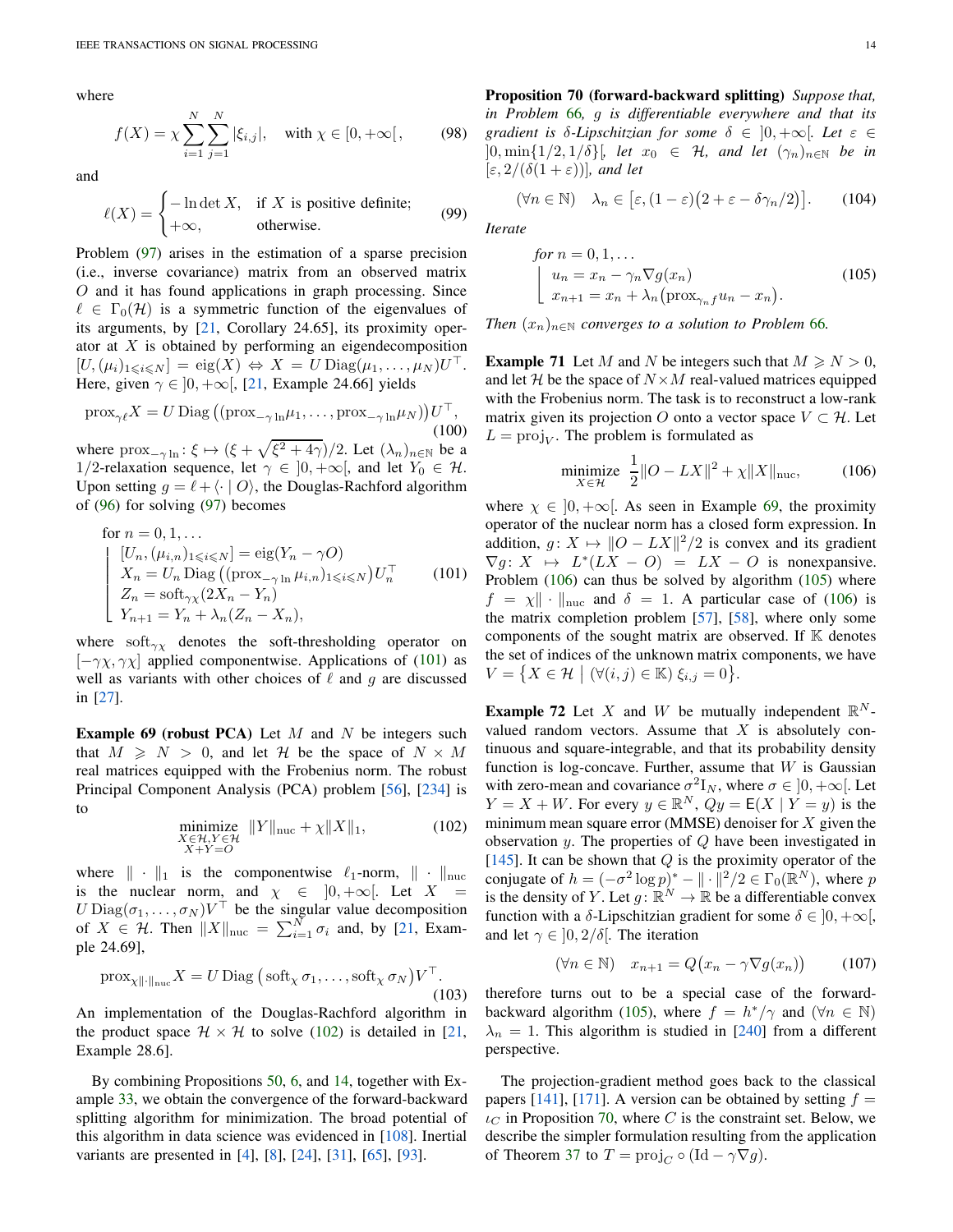**Example 73 (projection-gradient)** Let  $C$  be a nonempty closed convex subset of H and let  $q: \mathcal{H} \to \mathbb{R}$  be a differentiable convex function, with a  $\delta$ -Lipschitzian gradient for some  $\delta \in [0, +\infty[$ . The task is to

<span id="page-14-0"></span>
$$
\underset{x \in C}{\text{minimize}} g(x),\tag{108}
$$

under the assumption that  $\lim_{||x||\to+\infty} g(x) = +\infty$  or C is bounded. Let  $\gamma \in [0, 2/\delta]$  and set  $\alpha = 2/(4 - \gamma \delta)$ . Furthermore, let  $(\lambda_n)_{n\in\mathbb{N}}$  be an  $\alpha$ -relaxation sequence and let  $x_0 \in \mathcal{H}$ . Iterate

<span id="page-14-2"></span>for 
$$
n = 0, 1, ...
$$
  
\n
$$
\begin{cases}\ny_n = x_n - \gamma \nabla g(x_n) \\
x_{n+1} = x_n + \lambda_n (\text{proj}_C y_n - x_n).\n\end{cases}
$$
\n(109)

Then  $(x_n)_{n \in \mathbb{N}}$  converges to a solution to [\(108\)](#page-14-0).

<span id="page-14-10"></span>As a special case of Example [73,](#page-13-6) we obtain the convergence of the *alternating projections* algorithm [\[70\]](#page-24-27), [\[171\]](#page-26-34).

**Example 74 (alternating projections)** Let  $C_1$  and  $C_2$  be nonempty closed convex subsets of  $H$ , one of which is bounded. Given  $x_0 \in \mathcal{H}$ , iterate

$$
(\forall n \in \mathbb{N}) \quad x_{n+1} = \text{proj}_{C_1}(\text{proj}_{C_2} x_n). \tag{110}
$$

Then  $(x_n)_{n\in\mathbb{N}}$  converges to a solution to the constrained minimization problem

<span id="page-14-1"></span>
$$
\underset{x \in C_1}{\text{minimize}} \quad d_{C_2}(x). \tag{111}
$$

This follows from Example [73](#page-13-6) applied to  $g = d_{C_2}^2/2$ . Note that  $\nabla g = \text{Id} - \text{proj}_{C_2}$  has Lipschitz constant  $\delta = 1$  (see Example [5\)](#page-2-10) and hence [\(110\)](#page-14-1) is the instance of [\(109\)](#page-14-2) obtained by setting  $\gamma = 1$  and  $(\forall n \in \mathbb{N}) \lambda_n = 1$  (see Example [10](#page-2-5)[i\)\)](#page-2-6).

<span id="page-14-3"></span>The following version of Problem  $66$  involves m smooth functions.

 $\sum_{i=1}^{m} \omega_i = 1$ . Let  $f_0 \in \Gamma_0(\mathcal{H})$  and, for every  $i \in \{1, \ldots, m\}$ , **Problem 75** Let  $(\omega_i)_{1 \leq i \leq m}$  be real numbers in  $[0, 1]$  such that Let  $\delta_i \in ]0, +\infty[$  and let  $f_i : \mathcal{H} \to \mathbb{R}$  be a differentiable convex function with a  $\delta_i$ -Lipschitzian gradient. Suppose that

$$
\lim_{\|x\| \to +\infty} f_0(x) + \sum_{i=1}^m \omega_i f_i(x) = +\infty.
$$
 (112)

The task is to

<span id="page-14-6"></span>
$$
\underset{x \in \mathcal{H}}{\text{minimize}} \ f_0(x) + \sum_{i=1}^m \omega_i f_i(x). \tag{113}
$$

<span id="page-14-9"></span>To solve Problem [75,](#page-14-3) an option is to apply Theorem [44](#page-6-8) to obtain a forward-backward algorithm with block-updates.

Proposition 76 ([\[95\]](#page-25-16)) *Consider the setting of Problem* [75](#page-14-3)*. Let*  $(I_n)_{n\in\mathbb{N}}$  *be a sequence of nonempty subsets of*  $\{1,\ldots,m\}$ *such that* [\(49\)](#page-6-6) *holds for some*  $M \in \mathbb{N} \setminus \{0\}$ *. Let*  $\gamma \in$ 

 $]0,2/\max_{1\leq i\leq m}\delta_i[$ *, let*  $x_0$  ∈  $H$ *, let*  $(t_{i,-1})_{1\leq i\leq m}$  ∈  $\mathcal{H}^m$ *, and iterate*

<span id="page-14-4"></span>for 
$$
n = 0, 1, ...
$$
  
\nfor every  $i \in I_n$   
\n
$$
\begin{cases}\n\text{for every } i \in I_n \\
t_{i,n} = x_n - \gamma \nabla f_i(x_n) \\
\text{for every } i \in \{1, ..., m\} \setminus I_n \\
t_{i,n} = t_{i,n-1} \\
x_{n+1} = \text{prox}_{\gamma f_0} \left( \sum_{i=1}^m \omega_i t_{i,n} \right).\n\end{cases}
$$
\n(114)

*Then the following hold:*

- i) *Let* x *be a solution to Problem* [75](#page-14-3) *and let* i ∈  $\{1, \ldots, m\}$ *. Then*  $\nabla f_i(x_n) \to \nabla f_i(x)$ *.*
- ii)  $(x_n)_{n\in\mathbb{N}}$  *converges to a solution to Problem [75](#page-14-3).*
- iii) *Suppose that, for some*  $i \in \{0, \ldots, m\}$ ,  $f_i$  is strongly *convex. Then*  $(x_n)_{n \in \mathbb{N}}$  *converges linearly to the unique solution to Problem* [75](#page-14-3)*.*

A method related to  $(114)$  is proposed in  $[181]$ ; see also [\[183\]](#page-26-36) for a special case. Here is a data analysis application.

**Example 77** Let  $(e_k)_{1\leq k\leq N}$  be an orthonormal basis of H and, for every  $k \in \{1, ..., N\}$ , let  $\psi_k \in \Gamma_0(\mathbb{R})$ . For every  $i \in \{1, \ldots, m\}$ , let  $0 \neq a_i \in \mathcal{H}$ , let  $\mu_i \in \{0, +\infty\}$ , and let  $\phi_i: \mathbb{R} \to [0, +\infty[$  be a differentiable convex function such that  $\phi'_i$  is  $\mu_i$ -Lipschitzian. The task is to

<span id="page-14-5"></span>
$$
\underset{x \in \mathcal{H}}{\text{minimize}} \quad \sum_{k=1}^{N} \psi_k(\langle x \mid e_k \rangle) + \frac{1}{m} \sum_{i=1}^{m} \phi_i(\langle x \mid a_i \rangle). \tag{115}
$$

As shown in  $[95]$ ,  $(115)$  is an instantiation of  $(113)$  and, given  $\gamma \in \left]0,2/(\max_{1 \leq i \leq m} \mu_i ||a_i||^2)\right[$  and subsets  $(I_n)_{n \in \mathbb{N}}$ of  $\{1, \ldots, m\}$  such that [\(49\)](#page-6-6) holds, it can be solved by [\(114\)](#page-14-4), which becomes

for 
$$
n = 0, 1, ...
$$
  
\nfor every  $i \in I_n$   
\n
$$
\begin{cases}\nt_{i,n} = x_n - \gamma \phi_i'(\langle x_n | a_i \rangle) a_i \\
\text{for every } i \in \{1, ..., m\} \setminus I_n \\
\lfloor t_{i,n} = t_{i,n-1} \\
y_n = \sum_{i=1}^m \omega_i t_{i,n} \\
x_{n+1} = \sum_{k=1}^N (\text{prox}_{\gamma \psi_k} \langle y_n | e_k \rangle) e_k.\n\end{cases}
$$
(116)

<span id="page-14-8"></span>A popular setting is obtained by choosing  $\mathcal{H} = \mathbb{R}^N$  and  $(e_k)_{1\leq k\leq N}$  as the canonical basis,  $\alpha \in (0, +\infty)$ , and, for every  $k \in \{1, \ldots, K\}, \psi_k = \alpha |\cdot|$ . This reduces [\(115\)](#page-14-5) to

$$
\underset{x \in \mathbb{R}^N}{\text{minimize}} \ \alpha \|x\|_1 + \sum_{i=1}^m \phi_i(\langle x \mid a_i \rangle). \tag{117}
$$

Choosing, for every  $i \in \{1, ..., m\}$ ,  $\phi_i : t \mapsto |t - \eta_i|^2$  where  $\eta_i \in \mathbb{R}$  models an observation, yields the lasso formulation, whereas choosing  $\phi_i : t \mapsto \ln(1 + \exp(t)) - \eta_i t$ , where  $\eta_i \in$  $\{0, 1\}$  models a label, yields the penalized logistic regression framework [\[148\]](#page-26-37).

<span id="page-14-7"></span>Next, we extend Problem [66](#page-12-5) to a flexible composite minimization problem. See [\[36\]](#page-24-12), [\[71\]](#page-24-28), [\[72\]](#page-24-29), [\[74\]](#page-25-30), [\[75\]](#page-25-31), [\[90\]](#page-25-9), [\[94\]](#page-25-32), [\[97\]](#page-25-29), [\[182\]](#page-26-38), [\[194\]](#page-27-26), [\[195\]](#page-27-30), [\[202\]](#page-27-31) for concrete instantiations of this model in data science.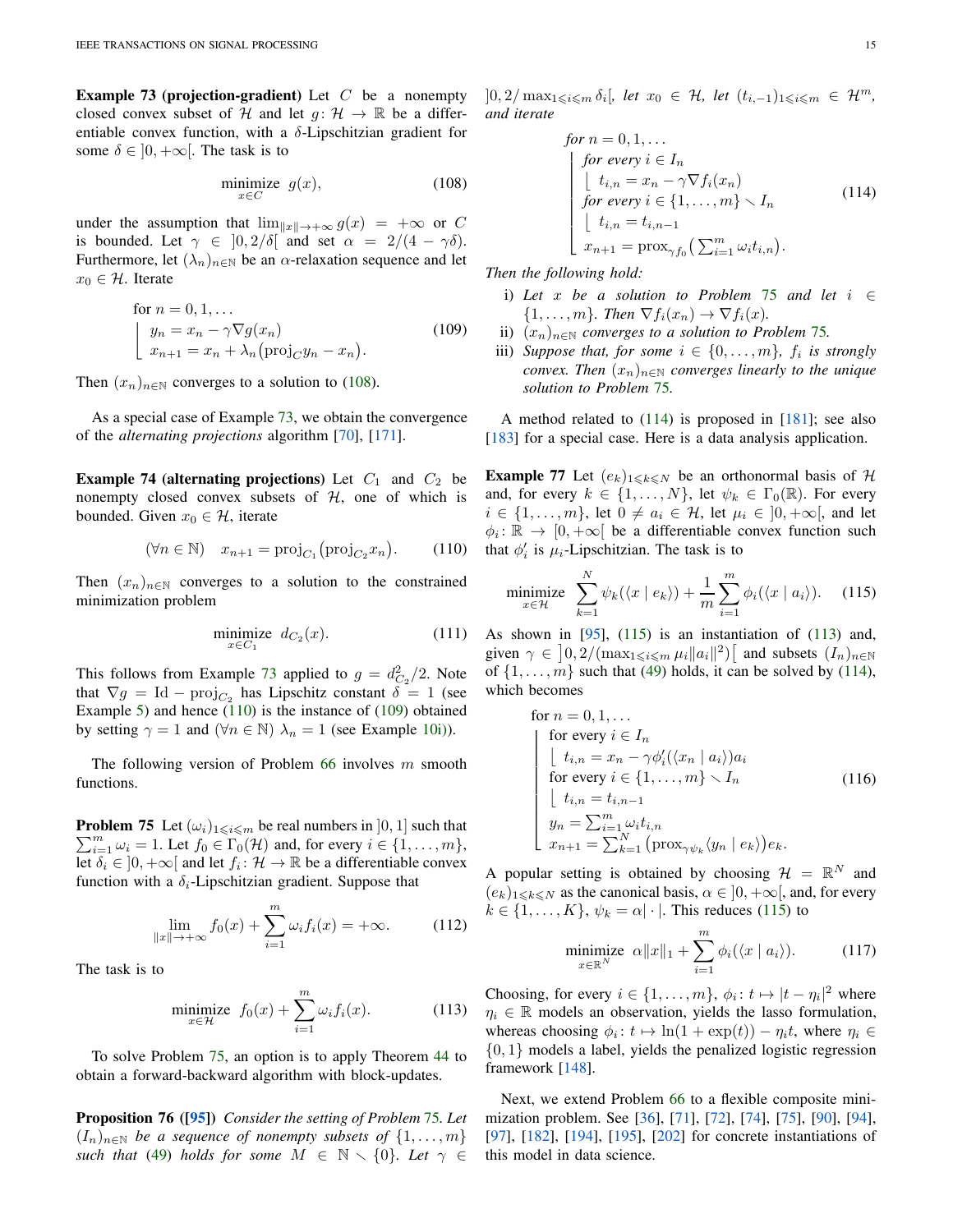**Problem 78** Let  $\delta \in [0, +\infty]$  and let  $f \in \Gamma_0(\mathcal{H})$ . For every  $k \in \{1,\ldots,q\}$ , let  $g_k \in \Gamma_0(\mathcal{G}_k)$ , let  $0 \neq L_k : \mathcal{H} \to \mathcal{G}_k$ be linear, and let  $h_k: \mathcal{G}_k \to \mathbb{R}$  be a differentiable convex function, with a δ-Lipschitzian gradient. Suppose that  $\lim_{\|x\| \to +\infty} f(x) + \sum_{k=1}^{q} (g_k(L_k x) + h_k(L_k x)) = +\infty$  and that

<span id="page-15-0"></span>
$$
(\exists z \in \text{ri}\,\text{dom}\, f)(\forall k \in \{1, \dots, q\}) \quad L_k z \in \text{ri}\,\text{dom}\, g_k. \tag{118}
$$

The task is to

$$
\underset{x \in \mathcal{H}}{\text{minimize}} \ f(x) + \sum_{k=1}^{q} \left( g_k(L_k x) + h_k(L_k x) \right). \tag{119}
$$

Thanks to the qualification condition [\(118\)](#page-15-0), Problem [78](#page-14-7) is an instance of Problem [55](#page-9-0) where  $A = \partial f$  and, for every  $k \in \{1, \ldots, q\}, B_k = \partial g_k$  and  $C_k = \nabla g_k$ . Since the operators  $(C_k)_{1\leq k\leq q}$  are  $1/\delta$ -cocoercive, the iterative algorithms from Propositions [56,](#page-9-6) [57,](#page-9-7) and [58](#page-10-4) are applicable. For example, Proposition [58](#page-10-4) with the substitution  $J_{\sigma^{-1}B_k} = \text{prox}_{\sigma^{-1}g_k}$  (see Example [33\)](#page-5-12) allows us to solve the problem. In particular, the resulting algorithm was proposed in [\[69\]](#page-24-30), [\[175\]](#page-26-39) in the case when  $W = \tau$ Id with  $\tau \in [0, +\infty]$ . See also [\[66\]](#page-24-5), [\[107\]](#page-25-22), [\[112\]](#page-25-23), [\[113\]](#page-25-33), [\[131\]](#page-26-40), [\[149\]](#page-26-41), [\[164\]](#page-26-10), [\[237\]](#page-27-23) for related work.

**Example 79** Let  $o \in \mathbb{R}^N$  and let  $M \in \mathbb{R}^{K \times N}$  be such that  $I_N - M^\top M$  is positive semidefinite. Let  $\varphi \in \Gamma_0(\mathbb{R}^N)$  and let C be a nonempty closed convex subset of  $\mathbb{R}^N$ . The denoising problem of [\[216\]](#page-27-32) is cast as

<span id="page-15-1"></span>minimize 
$$
\psi(x) + \frac{1}{2} ||x - o||^2
$$
, (120)

where the function

$$
\psi \colon x \mapsto \varphi(x) - \inf_{y \in \mathcal{H}} \left( \varphi(y) + \frac{1}{2} \| M(x - y) \|^2 \right) \tag{121}
$$

is generally nonconvex. However, [\(120\)](#page-15-1) is a convex problem. Further developments can be found in [\[1\]](#page-23-10). Note that [\(120\)](#page-15-1) is actually equivalent to Problem [78](#page-14-7) with  $q = 2$ ,  $\mathcal{H} = \mathbb{R}^N \times \mathbb{R}^N$ ,  $\mathcal{G}_1 = \mathcal{H}, \, \mathcal{G}_2 = \mathbb{R}^N, \, f \colon (x, y) \mapsto \varphi(x), \, h_1 \colon (x, y) \mapsto \iota_C(x),$  $g_1: (x, y) \mapsto x^{\top} (\mathbf{I}_N - M^{\top}M) x/2 - \langle x | o \rangle + ||My||^2/2, g_2 =$  $\varphi^*$ ,  $L_1 = \text{Id}, L_2: (x, y) \mapsto M^\top M(x - y)$ , and  $h_2 = 0$ .

Remark 80 (ADMM) Let us revisit the composite minimization problem of Proposition [7](#page-2-3) and Example [34.](#page-5-9) Let  $f \in \Gamma_0(\mathcal{H})$ , let  $g \in \Gamma_0(\mathcal{G})$ , and let  $L: \mathcal{H} \to \mathcal{G}$  be linear. Suppose that  $\lim_{\|x\| \to +\infty} f(x) + g(Lx) = +\infty$  and  $ri(L(\text{dom } f)) \cap ri(\text{dom } g) \neq \emptyset$ . Then the problem

$$
\underset{x \in \mathcal{H}}{\text{minimize}} \quad f(x) + g(Lx) \tag{122}
$$

is a special case of Problem [78](#page-14-7) and it can therefore be solved by any of the methods discussed above. Now let  $\gamma \in [0, +\infty[$ and let us make the following additional assumptions:

- i)  $L^* \circ L$  is invertible.
- ii) The operator

$$
\operatorname{prox}_{\gamma f}^L : \mathcal{G} \to \mathcal{H} : y \mapsto \underset{x \in \mathcal{H}}{\operatorname{argmin}} \left( f(x) + \frac{\|Lx - y\|^2}{2} \right)
$$

is easy to implement.

Then, given  $y_0 \in \mathcal{G}$  and  $z_0 \in \mathcal{G}$ , the alternatingdirection method of multipliers (ADMM) constructs a sequence  $(x_n)_{n\in\mathbb{N}}$  that converges to a solution to [\(122\)](#page-15-2) via the iterations [\[37\]](#page-24-31), [\[126\]](#page-26-20), [\[134\]](#page-26-42), [\[139\]](#page-26-43)

for 
$$
n = 0, 1, ...
$$
  
\n
$$
\begin{cases}\nx_n = \text{prox}_{\gamma f}^L (y_n - z_n) \\
d_n = Lx_n \\
y_{n+1} = \text{prox}_{\gamma g} (d_n + z_n) \\
z_{n+1} = z_n + d_n - y_{n+1}.\n\end{cases}
$$
\n(123)

This iteration process can be viewed as an application of the Douglas-Rachford algorithm [\(96\)](#page-12-7) to the Fenchel dual of [\(122\)](#page-15-2) [\[134\]](#page-26-42), [\[126\]](#page-26-20). Variants of this algorithm are discussed in [\[14\]](#page-23-11),  $[100]$ ,  $[125]$ , and applications to image recovery in  $[2]$ ,  $[3]$ , [\[132\]](#page-26-45), [\[137\]](#page-26-46), [\[143\]](#page-26-47), [\[217\]](#page-27-33).

## *D. Inconsistent feasibility problems*

We consider a more structured variant of Problem [61](#page-11-1) which can also be considered as an extension of Problem [62.](#page-11-5)

**Problem 81** Let C be a nonempty closed convex subset of  $H$ and, for every  $i \in \{1, \ldots, m\}$ , let  $L_i: \mathcal{H} \to \mathcal{G}_i$  be a nonzero linear operator and let  $D_i$  be a nonempty closed convex subset of  $\mathcal{G}_i$ . The task is to

find 
$$
x \in C
$$
 such that  $(\forall i \in \{1, ..., m\})$   $L_i x \in D_i$ . (124)

To address the possibility that this problem has no solution due to modeling errors  $[62]$ ,  $[81]$ ,  $[248]$ , we fix weights  $(\omega_i)_{1 \leq i \leq m}$  in  $]0,1]$  such that  $\sum_{i=1}^m \omega_i = 1$  and consider the surrogate problem

<span id="page-15-4"></span><span id="page-15-3"></span>minimize 
$$
\frac{1}{2} \sum_{i=1}^{m} \omega_i d_{D_i}^2(L_i x)
$$
, (125)

where  $C$  acts as a hard constraint. This is a valid relaxation of  $(124)$  in the sense that, if  $(124)$  does have solutions, then those are the only solutions to [\(125\)](#page-15-4). Now set  $f_0 = \iota_C$ . In addition, for every  $i \in \{1, \ldots, m\}$ , set  $f_i: x \mapsto (1/2)d_{D_i}^2(L_ix)$  and notice that  $f_i$  is differentiable and that its gradient  $\nabla f_i =$  $L_i^* \circ (\text{Id} - \text{proj}_{D_i}) \circ L_i$  has Lipschitz constant  $\delta_i = ||L_i||^2$ . Furthermore,  $(112)$  holds as long as C is bounded or, for some  $i \in \{1, \ldots, m\}$ ,  $D_i$  is bounded and  $L_i$  is invertible. We have thus cast [\(125\)](#page-15-4) as an instance of Problem [75](#page-14-3) [\[95\]](#page-25-16). In view of [\(114\)](#page-14-4), a solution is found as the limit of the sequence  $(x_n)_{n\in\mathbb{N}}$ produced by the block-update algorithm

<span id="page-15-2"></span>for 
$$
n = 0, 1, ...
$$
  
\nfor every  $i \in I_n$   
\n
$$
\begin{cases}\n\text{for every } i \in I_n \\
t_{i,n} = x_n + \gamma L_i^* (\text{proj}_{D_i} (L_i x_n) - L_i x_n) \\
\text{for every } i \in \{1, ..., m\} \setminus I_n \\
t_{i,n} = t_{i,n-1} \\
x_{n+1} = \text{proj}_C \left( \sum_{i=1}^m \omega_i t_{i,n} \right),\n\end{cases}
$$
\n(126)

where  $\gamma$  and  $(I_n)_{n \in \mathbb{N}}$  are as in Proposition [76.](#page-14-9)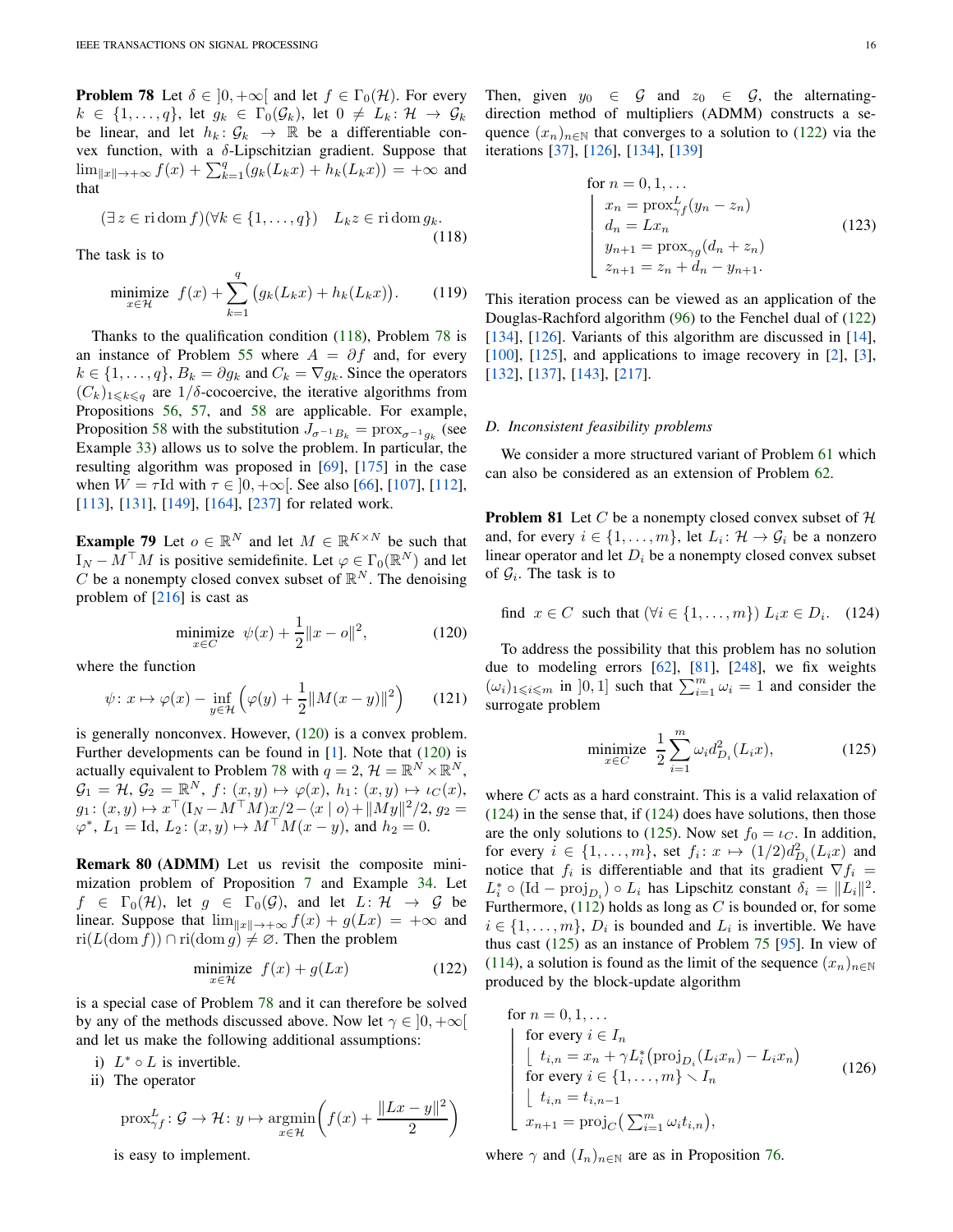## *E. Stochastic forward-backward method*

Consider the minimization of  $f + g$ , where  $f \in \Gamma_0(\mathcal{H})$ and  $g: \mathcal{H} \to \mathbb{R}$  is a differentiable convex function. In certain applications, it may happen that only stochastic approximations to  $f$  or  $g$  are available. A generic stochastic form of the forward-backward algorithm for such instances is [\[103\]](#page-25-35)

$$
(\forall n \in \mathbb{N}) \quad x_{n+1} = x_n + \lambda_n \left( \text{prox}_{\gamma_n f_n} (x_n - \gamma_n u_n) + a_n - x_n \right),\tag{127}
$$

where  $\gamma_n \in [0, +\infty[, \lambda_n \in [0, 1], f_n \in \Gamma_0(\mathcal{H})$  is an approximation to  $f, u_n$  is a random variable approximating  $\nabla g(x_n)$ , and  $a_n$  is a random variable modeling a possible additive error. When  $f = f_n = 0$ ,  $\lambda_n = 1$ , and  $a_n = 0$ , we recover the standard stochastic gradient method for minimizing  $g$ , which was pioneered in  $[129]$ ,  $[130]$ .

**Example 82** As in Problem [75,](#page-14-3) let  $f \in \Gamma_0(\mathcal{H})$  and let  $g = m^{-1} \sum_{i=1}^{m} g_i$ , where each  $g_i: \mathcal{H} \to \mathbb{R}$  is a differentiable convex function. The following specialization of [\(127\)](#page-16-1) is obtained by setting, for every  $n \in \mathbb{N}$ ,  $f_n = f$  and  $u_n = \nabla g_{i(n)}(x_n)$ , where  $i(n)$  is a  $\{1, \ldots, m\}$ -valued random variable. This leads to the incremental proximal stochastic gradient algorithm described by the update equation

$$
x_{n+1} = x_n + \lambda_n \left( \text{prox}_{\gamma_n f} \left( x_n - \gamma_n \nabla g_{i(n)}(x_n) \right) - x_n \right). \tag{128}
$$

For related algorithms, see [\[30\]](#page-24-33), [\[119\]](#page-25-36), [\[120\]](#page-25-37), [\[158\]](#page-26-49), [\[214\]](#page-27-34).

Various convergence results have been established for al-gorithm [\(127\)](#page-16-1). If  $\nabla g$  is Lipschitzian, (127) is closely related to the fixed point iteration in Theorem [45.](#page-7-5) The almost sure convergence of  $(x_n)_{n\in\mathbb{N}}$  to a minimizer of  $f + g$  can be guaranteed in several scenarios [\[7\]](#page-23-14), [\[103\]](#page-25-35), [\[208\]](#page-27-35). Fixed point strategies allow us to derive convergence results such as the following.

**Theorem 83** ([\[103\]](#page-25-35)) Let  $f \in \Gamma_0(\mathcal{H})$ , let  $\delta \in [0, +\infty]$ , and *let*  $g: \mathcal{H} \to \mathbb{R}$  *be a differentiable convex function such that*  $\nabla g$  *is*  $\delta$ -Lipschitzian and  $S = \text{Argmin}(f + g) \neq \emptyset$ . Let  $\gamma \in [0, 2/\delta[$  *and let*  $(\lambda_n)_{n \in \mathbb{N}}$  *be a sequence in*  $[0, 1]$  *such that*  $\sum_{n \in \mathbb{N}} \lambda_n = +\infty$ *. Let*  $x_0$ *,*  $(u_n)_{n \in \mathbb{N}}$ *, and*  $(a_n)_{n \in \mathbb{N}}$  *be*  $\mathcal{H}$ *valued random variables with finite second-order moments. Let*  $(x_n)_{n\in\mathbb{N}}$  *be a sequence produced by* [\(127\)](#page-16-1) *with*  $\gamma_n = \gamma$  *and*  $f_n = f$ *. For every*  $n \in \mathbb{N}$ *, let*  $\mathcal{X}_n$  *be the*  $\sigma$ -algebra generated *by*  $(x_0, ..., x_n)$  *and set*  $\zeta_n = \mathsf{E}(\|u_n - \mathsf{E}(u_n \mid \mathfrak{X}_n)\|^2 \mid \mathfrak{X}_n)$ . *Assume that the following are satisfied a. s.:*

i)  $\sum_{n \in \mathbb{N}} \lambda_n \sqrt{\mathsf{E}(\|a_n\|^2 \,|\, \mathcal{X}_n)} < +\infty.$ ii)  $\sum_{n\in\mathbb{N}}\frac{|\mathcal{N}_n|}{\sqrt{\lambda_n}}\mathbb{E}(u_n|\mathcal{X}_n)-\nabla g(x_n)\|<+\infty.$ 

iii)  $\sup_{n\in\mathbb{N}} \zeta_n < +\infty$  and  $\sum_{n\in\mathbb{N}} \sqrt{\lambda_n \zeta_n} < +\infty$ .

*Then*  $(x_n)_{n \in \mathbb{N}}$  *converges a.s. to an S-valued random variable.* 

Extensions of these stochastic optimization approaches can be designed by introducing an inertial parameter [\[207\]](#page-27-36) or by bringing into play primal-dual formulations [\[103\]](#page-25-35).

#### *F. Random block-coordinate optimization algorithms*

<span id="page-16-0"></span>We design block-coordinate versions of optimization algorithms presented in Section [V-C,](#page-12-8) in which blocks of variables are updated randomly.

**Problem 84** For every  $i \in \{1, \ldots, m\}$  and  $k \in \{1, \ldots, q\}$ , let  $f_i \in \Gamma_0(\mathcal{H}_i)$ , let  $g_k \in \Gamma_0(\mathcal{G}_k)$ , and let  $0 \neq L_{k,i} : \mathcal{H}_i \rightarrow \mathcal{G}_k$ be linear. Suppose that

$$
(\exists z \in \mathcal{H})(\exists w \in \mathcal{G})(\forall i \in \{1, ..., m\})(\forall k \in \{1, ..., q\})
$$

$$
-\sum_{j=1}^{q} L_{j,i}^{*} w_j \in \partial f_i(z_i) \text{ and } \sum_{j=1}^{m} L_{k,j} z_j \in \partial g_k^{*}(w_k). \quad (129)
$$

The task is to

<span id="page-16-1"></span>,

$$
\underset{\boldsymbol{x}\in\boldsymbol{\mathcal{H}}}{\text{minimize}} \quad \sum_{i=1}^{m} f_i(x_i) + \sum_{k=1}^{q} g_k\bigg(\sum_{i=1}^{m} L_{k,i} x_i\bigg). \tag{130}
$$

Let  $\gamma \in ]0, +\infty[$ , let  $(\lambda_n)_{n \in \mathbb{N}}$  be a sequence in  $]0, 2[$ , and set

$$
\boldsymbol{V} = \left\{ (x_1, \dots, x_m, y_1, \dots, y_q) \in \boldsymbol{\mathcal{H}} \times \boldsymbol{\mathcal{G}} \mid \left( \forall k \in \{1, \dots, q\} \right) y_k = \sum_{i=1}^m L_{k,i} x_i \right\} \quad (131)
$$

Let us decompose  $\text{proj}_{\mathbf{V}}$  as  $\text{proj}_{\mathbf{V}}$ :  $\mathbf{x} \mapsto (Q_i \mathbf{x})_{1 \leq i \leq m+q}$ . A random block-coordinate form of the Douglas-Rachford algorithm for solving Problem [84](#page-16-0) is [\[102\]](#page-25-17)

<span id="page-16-2"></span>for 
$$
n = 0, 1, ...
$$
  
\nfor  $i = 1, ..., m$   
\n
$$
\begin{cases}\nz_{i,n+1} = z_{i,n} + \varepsilon_{i,n} (Q_i(\mathbf{x}_n, \mathbf{y}_n) - z_{i,n}) \\
x_{i,n+1} = x_{i,n} \\
+ \varepsilon_{i,n} \lambda_n (\text{prox}_{\gamma f_i}(2z_{i,n+1} - x_{i,n}) - z_{i,n+1})\n\end{cases}
$$
\nfor  $k = 1, ..., q$   
\n $w_{k,n+1} = w_{k,n} + \varepsilon_{m+k,n} (Q_{m+k}(\mathbf{x}_n, \mathbf{y}_n) - w_{k,n})$   
\n $y_{k,n+1} = y_{k,n}$   
\n $+ \varepsilon_{m+k,n} \lambda_n (\text{prox}_{\gamma g_k}(2w_{k,n+1} - y_{k,n}) - w_{k,n+1}),$ \n(132)

<span id="page-16-3"></span>where  $\mathbf{x}_n = (x_{i,n})_{1 \leq i \leq m}$  and  $\mathbf{y}_n = (y_{k,n})_{1 \leq k \leq q}$ . Moreover,  $(\varepsilon_{j,n})_{1\leq j\leq m+q,n\in\mathbb{N}}$  are binary random variables signaling the activated components.

Proposition 85 ([\[102\]](#page-25-17)) *Let* S *be the set of solutions to Problem* [84](#page-16-0) *and set*  $D = \{0, 1\}^{m+q} \setminus \{0\}$ *. Let*  $\gamma \in ]0, +\infty[$ *, let*  $\epsilon \in [0,1]$ , let  $(\lambda_n)_{n \in \mathbb{N}}$  be in  $[\epsilon, 2 - \epsilon]$ , let  $x_0$  and  $z_0$  be  $\mathcal{H}$ *valued random variables, let*  $y_0$  *and*  $w_0$  *be* **G**-valued random *variables, and let*  $(\epsilon_n)_{n\in\mathbb{N}}$  *be identically distributed D-valued random variables. In addition, suppose that the following hold:*

- i) *For every*  $n \in \mathbb{N}$ ,  $\varepsilon_n$  and  $(\boldsymbol{x}_0, \ldots, \boldsymbol{x}_n, \boldsymbol{y}_0, \ldots, \boldsymbol{y}_n)$  are *mutually independent.*
- ii)  $(\forall j \in \{1, ..., m + q\})$  Prob  $[\varepsilon_{j,0} = 1] > 0$ .

*Then the sequence*  $(z_n)_{n \in \mathbb{N}}$  *generated by* [\(132\)](#page-16-2) *converges a.s. to an* S*-valued random variable.*

Applications based on Proposition [85](#page-16-3) appear in the areas of machine learning [\[96\]](#page-25-11) and binary logistic regression [\[42\]](#page-24-34).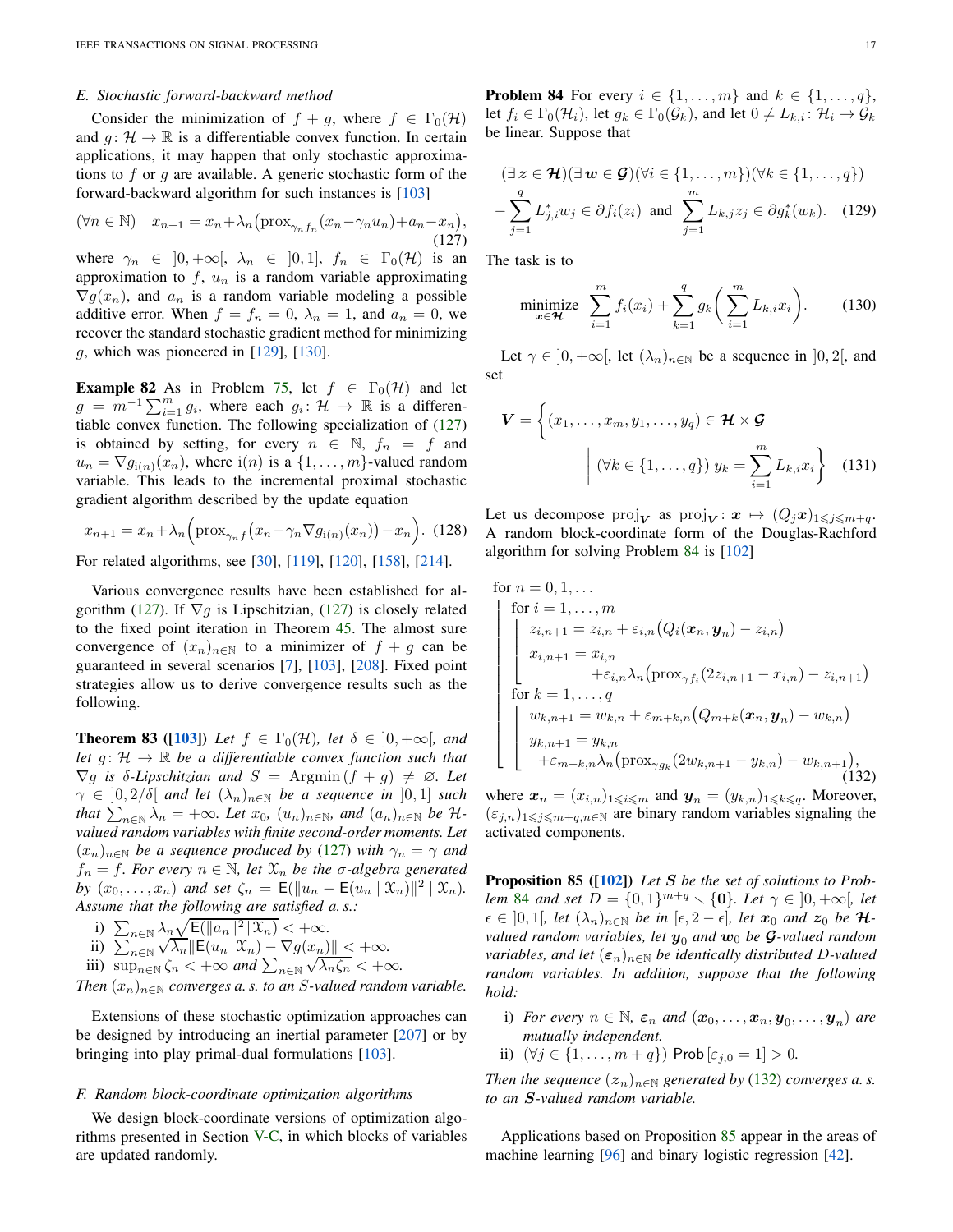If the functions  $(g_k)_{1\leq k\leq q}$  are differentiable in Problem [84,](#page-16-0) a block-coordinate version of the forward-backward algorithm can also be employed, namely,

<span id="page-17-2"></span>for 
$$
n = 0, 1, ...
$$
  
\nfor  $i = 1, ..., m$   
\n
$$
\begin{bmatrix}\nr_{i,n} = \varepsilon_{i,n} \left( x_{i,n} - \frac{\gamma_{i,n} \sum_{k=1}^{q} L_{k,i}^{*} \left( \nabla g_k \left( \sum_{j=1}^{m} L_{k,j} x_{j,n} \right) \right) \right)}{\gamma_{i,n} \sum_{k=1}^{q} L_{k,i}^{*} \left( \nabla g_k \left( \sum_{j=1}^{m} L_{k,j} x_{j,n} \right) \right)}\n\end{bmatrix}
$$
\n
$$
x_{i,n+1} = x_{i,n} + \varepsilon_{i,n} \lambda_n \left( \text{prox}_{\gamma_{i,n} f_i} r_{i,n} - x_{i,n} \right),
$$
\n(133)

where  $\gamma_{i,n} \in [0, +\infty]$  and  $\lambda_n \in [0, 1]$ . The convergence of [\(133\)](#page-17-2) has been investigated in various settings in terms of the expected value of the cost function  $[189]$ ,  $[203]$ ,  $[204]$ , [\[211\]](#page-27-40), the mean square convergence of the iterates [\[104\]](#page-25-18), [\[203\]](#page-27-38), [\[204\]](#page-27-39), or the almost sure convergence of the iterates  $[102]$ ,  $[211]$ . It is shown in  $[211]$  that algorithms such as the so-called *random Kaczmarz method* to solve standard linear systems are special cases of  $(133)$ .

A noteworthy feature of the block-coordinate forwardbackward algorithm  $(133)$  is that, at iteration *n*, it allows for the use of distinct parameters  $(\gamma_{i,n})_{1\leqslant i\leqslant m}$  to update each component. This was observed to be beneficial to the convergence profile in several applications [\[76\]](#page-25-38), [\[203\]](#page-27-38). See also [\[211\]](#page-27-40) for further developments along these lines.

#### *G. Block-iterative multivariate minimization algorithms*

<span id="page-17-1"></span>We investigate a specialization of a primal-dual version of the multivariate inclusion Problem [59](#page-10-2) in the context of Problem [84.](#page-16-0)

Problem 86 Consider the setting of Problem [84.](#page-16-0) The task is to solve the primal minimization problem

<span id="page-17-4"></span>
$$
\underset{\boldsymbol{x}\in\boldsymbol{\mathcal{H}}}{\text{minimize}} \quad \sum_{i=1}^{m} f_i(x_i) + \sum_{k=1}^{q} g_k\bigg(\sum_{i=1}^{m} L_{k,i} x_i\bigg),\tag{134}
$$

along with its dual problem

$$
\underset{\mathbf{v}^* \in \mathcal{G}}{\text{minimize}} \quad \sum_{i=1}^m f_i^* \bigg( -\sum_{k=1}^q L_{k,i}^* v_k^* \bigg) + \sum_{k=1}^q g_k^*(v_k^*). \tag{135}
$$

We solve Problem [86](#page-17-1) with algorithm [\(82\)](#page-11-6) by replacing  $J_{\gamma_{i,n}A_i}$  by  $\text{prox}_{\gamma_{i,n}f_i}$  and  $J_{\mu_{k,n}B_k}$  by  $\text{prox}_{\mu_{k,n}g_k}$ . This blockiterative method then produces a sequence  $(x_n)_{n\in\mathbb{N}}$  which converges to a solution to [\(134\)](#page-17-3) and a sequence  $(v_n^*)_{n \in \mathbb{N}}$  which converges to a solution to [\(135\)](#page-17-4) [\[92\]](#page-25-24).

Examples of problems that conform to the format of Problems [84](#page-16-0) or [86](#page-17-1) are encountered in image processing [\[28\]](#page-24-35), [\[43\]](#page-24-36), [\[46\]](#page-24-37) as well as in machine learning [\[5\]](#page-23-6), [\[11\]](#page-23-1), [\[96\]](#page-25-11), [\[156\]](#page-26-50), [\[157\]](#page-26-51), [\[178\]](#page-26-11), [\[236\]](#page-27-41), [\[251\]](#page-28-7).

#### *H. Splitting based on Bregman distances*

The notion of a Bregman distance goes back to [\[40\]](#page-24-38) and it has been used since the 1980s in signal recovery; see [\[55\]](#page-24-39), [\[64\]](#page-24-40). Let  $\varphi \in \Gamma_0(\mathcal{H})$  be strictly convex, and differentiable on int dom  $\varphi \neq \varnothing$  (more precisely, we require a Legendre function, see [\[18\]](#page-23-15), [\[19\]](#page-23-16) for the technical details). The associated *Bregman distance* between two points  $x$  and  $y$  in  $H$  is

$$
D_{\varphi}(x,y) = \begin{cases} \varphi(x) - \varphi(y) - \langle x - y | \nabla \varphi(y) \rangle, \\ \text{if } y \in \text{int dom } \varphi; \\ +\infty, \end{cases}
$$
 (136)

This construction captures many interesting discrepancy measures in data analysis such as the Kullback-Leibler divergence. Another noteworthy instance is when  $\varphi = \| \cdot \|^2 / 2$ , which yields  $D_{\varphi}(x, y) = ||x - y||^2 / 2$  and suggests extending standard tools such as projection and proximity operators (see Theorems [1](#page-1-4) and [2\)](#page-1-3) by replacing the quadratic kernel by a Bregman distance [\[18\]](#page-23-15), [\[19\]](#page-23-16), [\[40\]](#page-24-38), [\[63\]](#page-24-41), [\[124\]](#page-25-39), [\[225\]](#page-27-42). For instance, under mild conditions on  $f \in \Gamma_0(\mathcal{H})$  [\[19\]](#page-23-16), the *Bregman proximal point* of  $y \in \text{int dom } \varphi$  relative to f is the unique point  $\text{prox}_{f}^{\varphi} y$ which solves

$$
\underset{p \in \text{int dom }\varphi}{\text{minimize}} \ f(p) + D_{\varphi}(p, y). \tag{137}
$$

The *Bregman projection*  $proj_C^{\varphi} y$  of y onto a nonempty closed convex set C in H is obtained by setting  $f = \iota_C$  above. Various algorithms such as the POCS algorithm [\(85\)](#page-11-3) or the proximal point algorithm [\(94\)](#page-12-4) have been extended in the context of Bregman distances [\[18\]](#page-23-15), [\[19\]](#page-23-16). For instance [\[18\]](#page-23-15) establishes the convergence to a solution to Problem [61](#page-11-1) of a notable extension of POCS in which the sets are Bregmanprojected onto in arbitrary order, namely

$$
(\forall n \in \mathbb{N}) \quad x_{n+1} = \text{proj}_{C_{i(n)}}^{\varphi} x_n,\tag{138}
$$

where i:  $\mathbb{N} \to \{1, \ldots, m\}$  is such that, for every  $p \in \mathbb{N}$  and every  $j \in \{1, \ldots, m\}$ , there exists  $n \geq p$  such that  $i(n) = j$ .

<span id="page-17-3"></span>A motivation for such extensions is that, for certain functions, proximal points are easier to compute in the Bregman sense than in the standard quadratic sense [\[16\]](#page-23-17), [\[98\]](#page-25-40), [\[190\]](#page-27-43). Some work has also focused on monotone operator splitting using Bregman distances as an extension of standard methods [\[98\]](#page-25-40). The Bregman version of the basic forward-backward minimization method of Proposition [70,](#page-13-5) namely,

for 
$$
n = 0, 1, ...
$$
  
\n
$$
\begin{cases}\n u_n = \nabla \varphi(x_n) - \gamma_n \nabla g(x_n) \\
 x_{n+1} = (\nabla \varphi + \gamma_n \partial f)^{-1} u_n\n\end{cases}
$$
\n(139)

has also been investigated in [\[16\]](#page-23-17), [\[49\]](#page-24-42), [\[190\]](#page-27-43) (note that the standard quadratic kernel corresponds to  $\nabla \varphi = Id$ ). In these papers, it was shown to converge in instances when [\(105\)](#page-13-4) cannot be used because  $\nabla g$  is not Lipschitzian.

## <span id="page-17-0"></span>VI. FIXED POINT MODELING OF NASH EQUILIBRIA

In addition to the notation of Section [II-A,](#page-1-10) given  $i \in$  $\{1, \ldots, m\}, x_i \in \mathcal{H}_i$ , and  $\mathbf{y} \in \mathbf{\mathcal{H}}$ , we set

$$
\begin{cases} \mathcal{H}_{\backsim i} = \mathcal{H}_1 \times \cdots \times \mathcal{H}_{i-1} \times \mathcal{H}_{i+1} \times \cdots \times \mathcal{H}_m \\ y_{\backsim i} = (y_j)_{1 \leqslant j \leqslant m, j \neq i} \\ (x_i; \mathbf{y}_{\backsim i}) = (y_1, \ldots, y_{i-1}, x_i, y_{i+1}, \ldots, y_m). \end{cases} \tag{140}
$$

In various problems arising in signal recovery [\[9\]](#page-23-18), [\[10\]](#page-23-19), [\[28\]](#page-24-35), [\[43\]](#page-24-36), [\[46\]](#page-24-37), [\[114\]](#page-25-41), [\[115\]](#page-25-42), [\[121\]](#page-25-43), telecommunications [\[168\]](#page-26-52),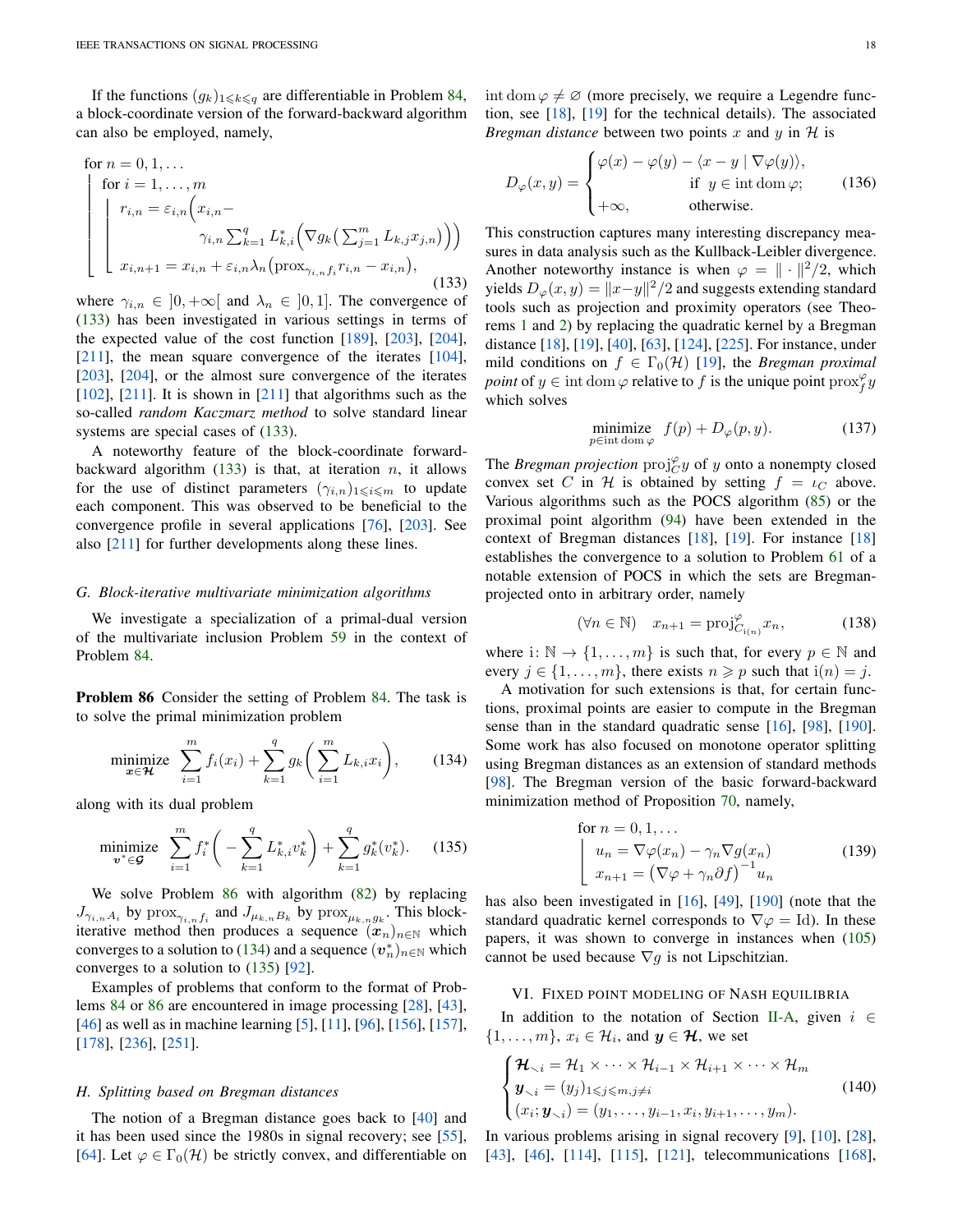[\[215\]](#page-27-44), machine learning [\[38\]](#page-24-43), [\[116\]](#page-25-44), network science [\[244\]](#page-28-8),  $[246]$ , and control  $[26]$ ,  $[33]$ ,  $[254]$ , the solution is not a single vector but a collections of vectors  $x = (x_1, \ldots, x_m) \in \mathcal{H}$ representing the actions of  $m$  competing players. Oftentimes, such solutions cannot be modeled via a standard minimization problem of the form

$$
\underset{x \in \mathcal{H}}{\text{minimize}} \quad \mathbf{h}(x) \tag{141}
$$

for some function  $h: \mathcal{H} \to [-\infty, +\infty]$ , but rather as a Nash equilibrium [\[187\]](#page-27-45). In this game-theoretic setting [\[167\]](#page-26-53), player  $i$  aims at minimizing his individual loss (or negative payoff) function  $h_i: \mathcal{H} \to ]-\infty, +\infty]$ , that incorporates the actions of the other players. An action profile  $\overline{x} \in \mathcal{H}$  is called a *Nash equilibrium* if unilateral deviations from it are not profitable, i.e.,

<span id="page-18-4"></span>
$$
(\forall i \in \{1,\ldots,m\}) \quad \mathbf{h}_i(\overline{x}_i; \overline{x}_{\smallsetminus i}) = \min_{x_i \in \mathcal{H}_i} \mathbf{h}_i(x_i; \overline{x}_{\smallsetminus i}).
$$
\n(142)

In other words, if

best<sub>i</sub>: 
$$
\mathcal{H}_{\setminus i} \to 2^{\mathcal{H}_i}: \mathbf{x}_{\setminus i} \mapsto
$$
  
\n
$$
\{x_i \in \mathcal{H}_i \mid (\forall y_i \in \mathcal{H}_i) \mathbf{h}_i(y_i; \mathbf{x}_{\setminus i}) \geqslant \mathbf{h}_i(x_i; \mathbf{x}_{\setminus i})\} \quad (143)
$$

denotes the *best response operator* of player  $i, \overline{x} \in \mathcal{H}$  is a Nash equilibrium if and only if

$$
(\forall i \in \{1, \ldots, m\}) \quad \overline{x}_i \in \text{best}_i(\overline{x}_{\smallsetminus i}).\tag{144}
$$

This property can also be expressed in terms of the set-valued operator

$$
\boldsymbol{B} : \boldsymbol{\mathcal{H}} \to 2^{\boldsymbol{\mathcal{H}}} : \boldsymbol{x} \mapsto \text{best}_1(\boldsymbol{x}_{\setminus 1}) \times \cdots \times \text{best}_m(\boldsymbol{x}_{\setminus m}). \tag{145}
$$

Thus, a point  $\overline{x} \in \mathcal{H}$  is a Nash equilibrium if and only if it is a fixed point of B in the sense that  $\overline{x} \in B\overline{x}$ .

# <span id="page-18-6"></span>*A. Cycles in the POCS algorithm*

Let us go back to feasibility and Problem [61.](#page-11-1) The POCS algorithm [\(85\)](#page-11-3) converges to a solution to the feasibility problem [\(83\)](#page-11-2) when one exists. Now suppose that Problem [61](#page-11-1) is inconsistent, with  $C_1$  bounded. Then, as seen in Example [74,](#page-14-10) in the case of  $m = 2$  sets, the sequence  $(x_{2n})_{n \in \mathbb{N}}$  produced by the alternating projection algorithm [\(110\)](#page-14-1), written as

for 
$$
n = 0, 1, ...
$$
  
\n
$$
\begin{cases}\nx_{2n+1} = \text{proj}_{C_2} x_{2n} \\
x_{2n+2} = \text{proj}_{C_1} x_{2n+1},\n\end{cases}
$$
\n(146)

converges to a point  $\overline{x}_1 \in \text{Fix}(\text{proj}_{C_1} \circ \text{proj}_{C_2})$ , i.e., to a minimizer of  $d_{C_2}$  over  $C_1$ . More precisely [\[70\]](#page-24-27), if we set  $\overline{x}_2 = \text{proj}_{C_2} \overline{x}_1$ , then  $\overline{x}_1 = \text{proj}_{C_1} \overline{x}_2$  and  $(\overline{x}_1, \overline{x}_2)$  solves

$$
\underset{x_1 \in C_1, x_2 \in C_2}{\text{minimize}} \|x_1 - x_2\|.\tag{147}
$$

An extension of the alternating projection method  $(146)$  to m sets is the POCS algorithm [\(85\)](#page-11-3), which we write as

for 
$$
n = 0, 1, ...
$$
  
\n
$$
\begin{cases}\nx_{mn+1} = \text{proj}_{C_m} x_{mn} \\
x_{mn+2} = \text{proj}_{C_{m-1}} x_{mn+1} \\
\vdots \\
x_{mn+m} = \text{proj}_{C_1} x_{mn+m-1}.\n\end{cases}
$$
\n(148)

As first shown in [\[146\]](#page-26-54) (this is also a consequence of The-orem [41\)](#page-6-9), for every  $i \in \{1, \ldots, m\}$ ,  $(x_{mn+i})_{n \in \mathbb{N}}$  converges to a point  $\overline{x}_{m+1-i} \in C_{m+1-i}$ ; in addition  $(\overline{x}_i)_{1 \leq i \leq m}$  forms a *cycle* in the sense that (see Fig. [6\)](#page-18-1)

<span id="page-18-3"></span>
$$
\overline{x}_1 = \text{proj}_{C_1} \overline{x}_2, \dots, \overline{x}_{m-1} = \text{proj}_{C_{m-1}} \overline{x}_m,
$$
  
and  $\overline{x}_m = \text{proj}_{C_m} \overline{x}_1.$  (149)

<span id="page-18-1"></span>As shown in [\[13\]](#page-23-20), in stark contrast with the case of  $m = 2$ 



Fig. 6: The POCS algorithm with  $m = 3$  sets and initialized at  $x_0$  produces the cycle  $(\overline{x}_1, \overline{x}_2, \overline{x}_3)$ .

sets and [\(147\)](#page-18-2), there exists no function  $\Phi \colon \mathcal{H}^m \to \mathbb{R}$  such that cycles solve the minimization problem

$$
\underset{x_1 \in C_1, \dots, x_m \in C_m}{\text{minimize}} \Phi(x_1, \dots, x_m), \tag{150}
$$

which deprives cycles of a minimization interpretation. Nonetheless, cycles are equilibria in a more general sense, which can be described from three different perspectives.

• Fixed point theory: Define two operators  $P$  and  $L$  from  $\mathcal{H}^m$  to  $\mathcal{H}^m$  by

$$
\begin{cases}\nP: x \mapsto (\text{proj}_{C_1} x_1, \dots, \text{proj}_{C_m} x_m) \\
L: x \mapsto (x_2, \dots, x_m, x_1).\n\end{cases} \tag{151}
$$

<span id="page-18-0"></span>Then, in view of [\(149\)](#page-18-3), the set of cycles is precisely the set of fixed points of  $P \circ L$ , which is also the set of fixed points of  $T = P \circ F$ , where  $F = (\text{Id} + L)/2$ (see [\[21,](#page-23-4) Corollary 26.3]). Since Example [11](#page-3-10) implies that  $P$  is firmly nonexpansive and since  $L$  is nonexpansive,  $\bf{F}$  is firmly nonexpansive as well. It thus follows from Example [19,](#page-3-8) that the cycles are the fixed points of the  $2/3$ -averaged operator  $T$ .

<span id="page-18-2"></span>Game theory: Consider a game in  $\mathcal{H}^m$  in which the goal of player  $i$  is to minimize the loss

<span id="page-18-5"></span>
$$
\boldsymbol{h}_i \colon (x_i; \boldsymbol{x}_{\smallsetminus i}) \mapsto \iota_{C_i}(x_i) + \frac{1}{2} \|x_i - x_{i+1}\|^2, \qquad (152)
$$

i.e., to be in  $C_i$  and as close as possible to the action of player  $i + 1$  (with the convention  $x_{m+1} = x_1$ ). Then a cycle  $(\overline{x}_1, \ldots, \overline{x}_m)$  is a solution to [\(142\)](#page-18-4) and therefore a Nash equilibrium. Let us note that the best response operator of player *i* is  $best_i: \mathbf{x}_{\setminus i} \mapsto \text{proj}_{C_i} x_{i+1}.$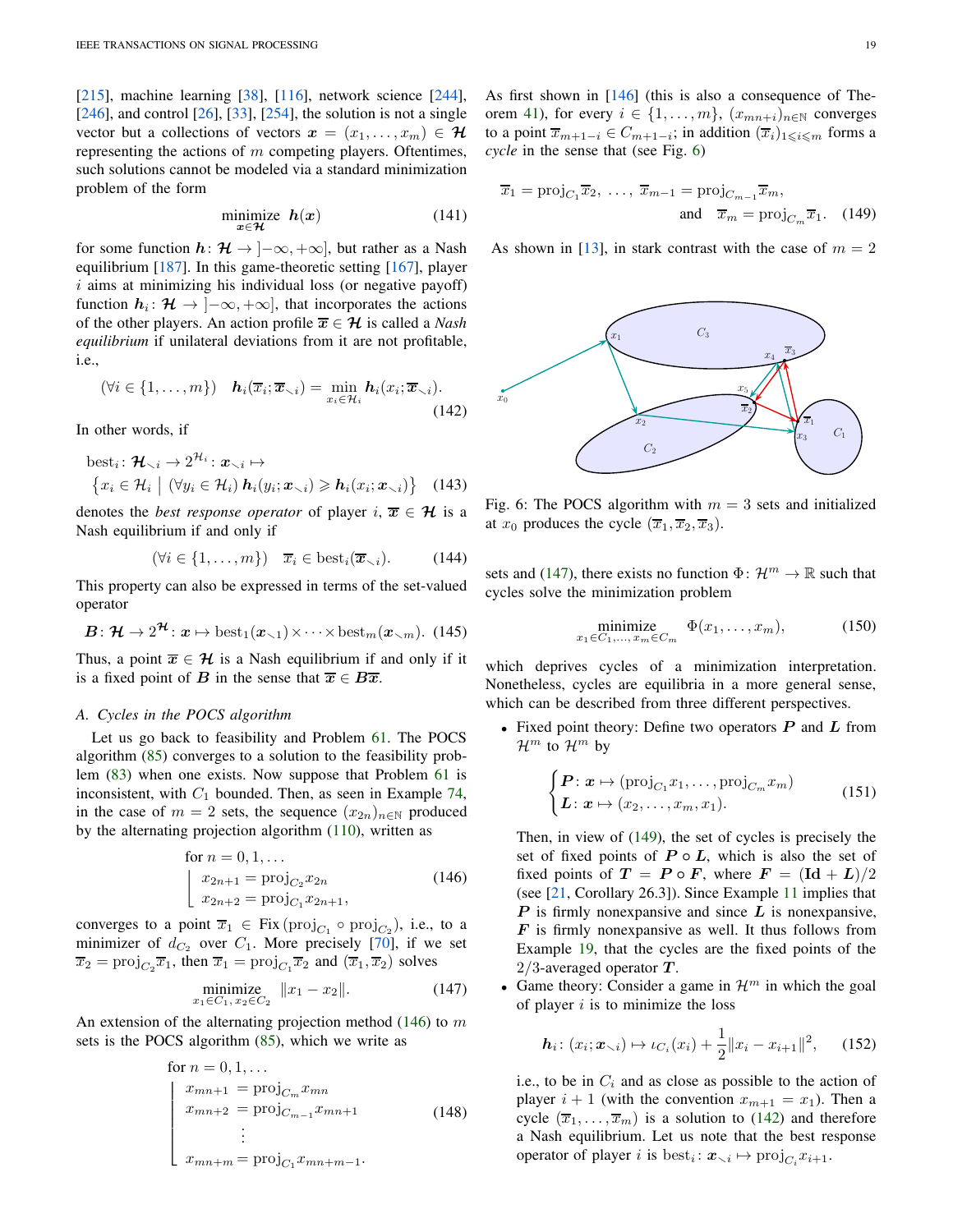• Monotone inclusion: Applying Fermat's rule to each line of  $(142)$  in the setting of  $(152)$ , and using  $(14)$ , we obtain

$$
\begin{cases}\n0 \in N_{C_1}\overline{x}_1 + \overline{x}_1 - \overline{x}_2 \\
\vdots \\
0 \in N_{C_{m-1}}\overline{x}_{m-1} + \overline{x}_{m-1} - \overline{x}_m \\
0 \in N_{C_m}\overline{x}_m + \overline{x}_m - \overline{x}_1.\n\end{cases} (153)
$$

In terms of the maximally monotone operator  $A =$  $N_{C_1 \times \cdots \times C_m}$  and the cocoercive operator

$$
\mathbf{B}: \mathbf{x} \mapsto (x_1 - x_2, \dots, x_{m-1} - x_m, x_m - x_1), \quad (154)
$$

[\(153\)](#page-19-0) can be rewritten as an instance of Problem [47](#page-7-2) in  $\mathcal{H}^m$ , namely,  $\mathbf{0} \in \overline{A\overline{x}} + \overline{B\overline{x}}$ .

# <span id="page-19-7"></span>*B. Proximal cycles*

We have seen in Section [VI-A](#page-18-6) a first example of a Nash equilibrium. This setting can be extended by replacing the indicator function  $\iota_{C_i}$  in [\(152\)](#page-18-5) by a general function  $\varphi_i \in$  $\Gamma_0(\mathcal{H})$  modeling the self-loss of player *i*, i.e.,

$$
\boldsymbol{h}_i \colon (x_i; \boldsymbol{x}_{\setminus i}) \mapsto \varphi_i(x_i) + \frac{1}{2} \|x_i - x_{i+1}\|^2. \tag{155}
$$

The solutions to the resulting problem [\(142\)](#page-18-4) are *proximal cycles*, i.e., *m*-tuples  $(\overline{x}_i)_{1\leq i\leq m} \in \mathcal{H}^m$  such that

$$
\overline{x}_1 = \text{prox}_{\varphi_1} \overline{x}_2, \dots, \overline{x}_{m-1} = \text{prox}_{\varphi_{m-1}} \overline{x}_m,
$$
  
and  $\overline{x}_m = \text{prox}_{\varphi_m} \overline{x}_1.$  (156)

Furthermore, the equivalent monotone inclusion and fixed point representations of the cycles in Section [VI-A](#page-18-6) remain true with

$$
\boldsymbol{P} \colon \boldsymbol{\mathcal{H}} \to \boldsymbol{\mathcal{H}} \colon \boldsymbol{x} \mapsto \left(\text{prox}_{\varphi_1} x_1, \dots, \text{prox}_{\varphi_m} x_m\right) \qquad (157)
$$

and  $A = \partial f$ , where  $f: \mathbf{x} \mapsto \sum_{i=1}^{m} \varphi_i(x_i)$ . Here, the best response operator of player i is  $\text{best}_i : \mathbf{x}_{\setminus i} \mapsto \text{prox}_{\varphi_i} x_{i+1}.$ Examples of such cycles appear in [\[43\]](#page-24-36), [\[108\]](#page-25-3).

#### *C. Construction of Nash equilibria*

A more structured version of the Nash equilibrium formulation [\(142\)](#page-18-4), which captures [\(155\)](#page-19-1) and therefore [\(152\)](#page-18-5), is provided next.

<span id="page-19-2"></span>**Problem 87** For every  $i \in \{1, \ldots, m\}$ , let  $\psi_i \in \Gamma_0(\mathcal{H}_i)$ , let  $f_i: \mathcal{H} \rightarrow ]-\infty, +\infty]$ , let  $g_i: \mathcal{H} \rightarrow ]-\infty, +\infty]$  be such that, for every  $x \in \mathcal{H}$ ,  $f_i(\cdot; x_{\setminus i}) \in \Gamma_0(\mathcal{H}_i)$  and  $g_i(\cdot; \mathbf{x}_{\setminus i}) \in \Gamma_0(\mathcal{H}_i)$ . The task is to

find 
$$
\overline{x} \in \mathcal{H}
$$
 such that  $(\forall i \in \{1, ..., m\})$   
\n $\overline{x}_i \in \text{Argmin } \psi_i(x_i) + f_i(x_i; \overline{x}_{\setminus i}) + g_i(x_i; \overline{x}_{\setminus i}).$  (158)

<span id="page-19-3"></span>Under suitable assumptions on  $(f_i)_{1 \leqslant i \leqslant m}$  and  $(g_i)_{1 \leqslant i \leqslant m}$ , monotone operator splitting strategies can be contemplated to solve Problem [87.](#page-19-2) This approach was initiated in [\[79\]](#page-25-45) in a special case of the following setting, which reduces to that investigated in [\[45\]](#page-24-46) when  $(\forall i \in \{1, ..., m\}) \psi_i = 0$ .

<span id="page-19-0"></span>**Assumption 88** In Problem [87,](#page-19-2) the functions  $(f_i)_{1 \leq i \leq m}$  coincide with a function  $f \in \Gamma_0(\mathcal{H})$ . For every  $i \in \{1, \ldots, m\}$ and every  $x \in \mathcal{H}$ ,  $g_i(\cdot; x_{\setminus i})$  is differentiable on  $\mathcal{H}_i$  and  $\nabla_i \mathbf{g}_i(\mathbf{x})$  denotes its derivative relative to  $x_i$ . Moreover,

$$
(\forall x \in \mathcal{H})(\forall y \in \mathcal{H})
$$

$$
\sum_{i=1}^{m} \langle \nabla_i g_i(x) - \nabla_i g_i(y) | x_i - y_i \rangle \geq 0, \quad (159)
$$

and

$$
(\exists z \in \mathcal{H}) \quad -(\nabla_1 g_1(z), \dots, \nabla_m g_m(z))
$$

$$
\in \partial f(z) + \underset{i=1}{\overset{m}{\times}} \partial \psi_i(z_i). \quad (160)
$$

In the context of Assumption [88,](#page-19-3) let us introduce the maximally monotone operators on  $H$ 

<span id="page-19-6"></span>
$$
\begin{cases}\nA = \partial f \\
B \colon x \mapsto \bigvee_{i=1}^{m} \partial \psi_i(x_i) \\
C \colon x \mapsto (\nabla_1 g_1(x), \dots, \nabla_m g_m(x)).\n\end{cases}
$$
\n(161)

<span id="page-19-1"></span>Then the solutions to the inclusion problem (see Problem [51\)](#page-8-2)  $0 \in Ax + Bx + Cx$  solve Problem [87](#page-19-2) [\[45\]](#page-24-46). In turn, applying the splitting scheme of Proposition [52](#page-8-8) leads to the following implementation.

Proposition 89 *Consider the setting of Assumption* [88](#page-19-3) *with the additional requirement that, for some*  $\delta \in [0, +\infty]$ *,* 

<span id="page-19-4"></span>
$$
(\forall x \in \mathcal{H})(\forall y \in \mathcal{H}) \quad \sum_{i=1}^{m} \|\nabla_i g_i(x) - \nabla_i g_i(y)\|^2
$$

$$
\leq \delta^2 \sum_{i=1}^{m} \|x_i - y_i\|^2. \quad (162)
$$

Let  $\varepsilon \in (0, 1/(2+\delta))$ *, let*  $(\gamma_n)_{n \in \mathbb{N}}$  *be in*  $|\varepsilon, (1-\varepsilon)/(1+\delta)|$ *, let*  $x_0 \in \mathcal{H}$ *, and let*  $v_0 \in \mathcal{H}$ *. Iterate* 

<span id="page-19-5"></span>for 
$$
n = 0, 1, ...
$$
  
\nfor  $i = 1, ..., m$   
\n
$$
\begin{cases}\n\int y_{i,n} = x_{i,n} - \gamma_n (\nabla_i \mathbf{g}_i(\mathbf{x}_n) + v_{i,n}) \\
\mathbf{p}_n = \text{prox}_{\gamma_n f} \mathbf{y}_n \\
\text{for } i = 1, ..., m \\
\begin{cases}\nq_{i,n} = v_{i,n} + \gamma_n (x_{i,n} - \text{prox}_{\psi_i/\gamma_n} (v_{i,n}/\gamma_n + x_{i,n})) \\
x_{i,n+1} = x_{i,n} - y_{i,n} + p_{i,n} - \gamma_n (\nabla_i \mathbf{g}_i(\mathbf{p}_n) + q_{i,n}) \\
v_{i,n+1} = q_{i,n} + \gamma_n (p_{i,n} - x_{i,n}).\n\end{cases}
$$
\n(163)

*Then there exists a solution*  $\overline{x}$  *to Problem* [87](#page-19-2) *such that, for*  $every \ i \in \{1, \ldots, m\}, \ x_{i,n} \to \overline{x}_i.$ 

<span id="page-19-8"></span>**Example 90** Let  $\varphi_1: \mathcal{H}_1 \to \mathbb{R}$  be convex and differentiable with a  $\delta_1$ -Lipschitzian gradient, let  $\varphi_2: \mathcal{H}_2 \to \mathbb{R}$  be convex and differentiable with a  $\delta_2$ -Lipschitzian gradient, let  $L: \mathcal{H}_1 \to \mathcal{H}_2$  be linear, and let  $C_1 \subset \mathcal{H}_1$ ,  $C_2 \subset \mathcal{H}_2$ , and  $D \subset \mathcal{H}_1 \times \mathcal{H}_2$  be nonempty closed convex sets. Suppose that there exists  $z \in \mathcal{H}_1 \times \mathcal{H}_2$  such that  $-(\nabla \varphi_1(z_1))$  +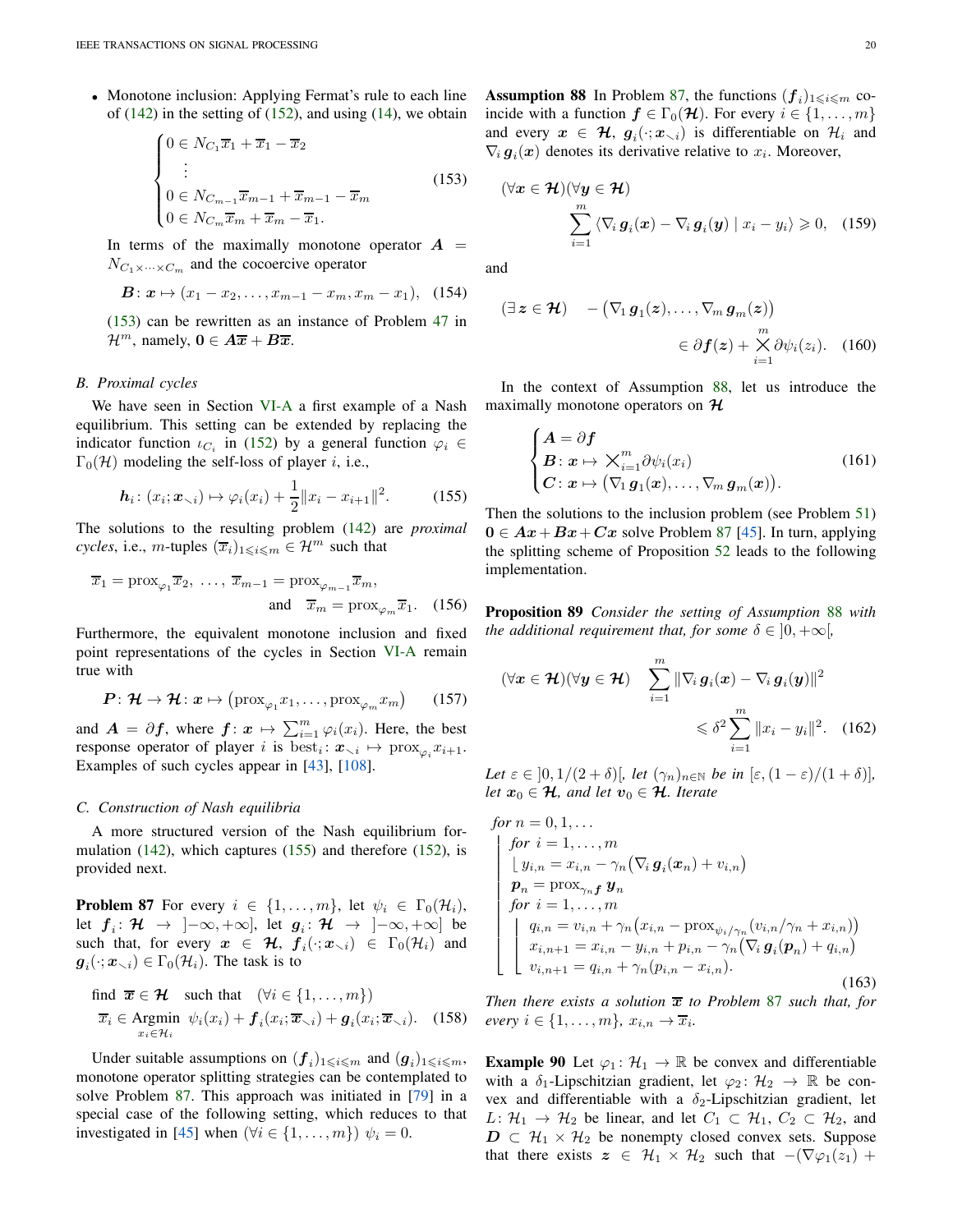$L^*z_2, \nabla \varphi_2(z_2) - Lz_1) \in N_{\mathbf{D}}(z_1, z_2) + N_{C_1}z_1 \times N_{C_2}z_2$ . Then the 2-player game

$$
\begin{cases}\n\overline{x}_1 \in \text{Argmin} \quad \iota_D(x_1, \overline{x}_2) + \varphi_1(x_1) + \langle Lx_1 | \overline{x}_2 \rangle \\
\overline{x}_2 \in \text{Argmin} \quad \iota_D(\overline{x}_1, x_2) + \varphi_2(x_2) - \langle L\overline{x}_1 | x_2 \rangle\n\end{cases} (164)
$$

is an instance of Problem [87](#page-19-2) with  $f_1 = f_2 = \iota_D$ ,  $\psi_1 = \iota_{C_1}$ ,  $\psi_2 = \iota_{C_2}$ , and

<span id="page-20-4"></span>
$$
\begin{cases}\n\boldsymbol{g}_1\colon(x_1,x_2)\mapsto\varphi_1(x_1)+\langle Lx_1\mid x_2\rangle \\
\boldsymbol{g}_2\colon(x_1,x_2)\mapsto\varphi_2(x_2)-\langle Lx_1\mid x_2\rangle.\n\end{cases}\n\tag{165}
$$

In addition, Assumption [88](#page-19-3) is satisfied, as well as [\(162\)](#page-19-4) with  $\delta = \max{\{\delta_1, \delta_2\}} + ||L||$ . Moreover, in view of [\(11\)](#page-1-8), algorithm [\(163\)](#page-19-5) becomes

for 
$$
n = 0, 1, ...
$$
  
\n
$$
\begin{cases}\ny_{1,n} = x_{1,n} - \gamma_n (\nabla \varphi_1(x_{1,n}) + L^* x_{2,n} + v_{1,n}) \\
y_{2,n} = x_{2,n} - \gamma_n (\nabla \varphi_2(x_{2,n}) - L x_{1,n} + v_{2,n}) \\
p_n = \text{proj}_D \mathbf{y}_n \\
q_{1,n} = v_{1,n} + \gamma_n (x_{1,n} - \text{proj}_{C_1}(v_{1,n}/\gamma_n + x_{1,n})) \\
q_{2,n} = v_{2,n} + \gamma_n (x_{2,n} - \text{proj}_{C_2}(v_{2,n}/\gamma_n + x_{2,n})) \\
x_{1,n+1} = x_{1,n} - y_{1,n} + p_{1,n} \\
-\gamma_n (\nabla \varphi_1(p_{1,n}) + L^* p_{2,n} + q_{1,n}) \\
x_{2,n+1} = x_{2,n} - y_{2,n} + p_{2,n} \\
-\gamma_n (\nabla \varphi_2(p_{2,n}) - L p_{1,n} + q_{2,n}) \\
v_{1,n+1} = q_{1,n} + \gamma_n (p_{1,n} - x_{1,n}) \\
v_{2,n+1} = q_{2,n} + \gamma_n (p_{2,n} - x_{2,n}).\n\end{cases}
$$
\n(166)

Condition [\(162\)](#page-19-4) means that the operator C of [\(161\)](#page-19-6) is  $\delta$ -Lipschitzian. The stronger assumption that it is cocoercive, allows us to bring into play the three-operator splitting algorithm of Proposition [53](#page-8-3) to solve Problem [87.](#page-19-2)

Proposition 91 *Consider the setting of Assumption* [88](#page-19-3) *with the additional requirement that, for some*  $\beta \in (0, +\infty)$ *,* 

$$
(\forall \boldsymbol{x} \in \mathcal{H})(\forall \boldsymbol{y} \in \mathcal{H}) \sum_{i=1}^{m} \langle x_i - y_i | \nabla_i \boldsymbol{g}_i(\boldsymbol{x}) - \nabla_i \boldsymbol{g}_i(\boldsymbol{y}) \rangle
$$

$$
\geq \beta \sum_{i=1}^{m} || \nabla_i \boldsymbol{g}_i(\boldsymbol{x}) - \nabla_i \boldsymbol{g}_i(\boldsymbol{y}) ||^2. \quad (167)
$$

*Let*  $\gamma \in [0, 2\beta]$  *and set*  $\alpha = 2\beta/(4\beta - \gamma)$ *. Furthermore, let*  $(\lambda_n)_{n\in\mathbb{N}}$  *be an*  $\alpha$ -relaxation sequence and let  $y_0 \in \mathcal{H}$ . Iterate

for 
$$
n = 0, 1, ...
$$
  
\nfor  $i = 1, ..., m$   
\n
$$
\begin{cases}\nx_{i,n} = \text{prox}_{\gamma \psi_i} y_{i,n} \\
r_{i,n} = y_{i,n} + \gamma \nabla_i g_i(x_n) \\
z_n = \text{prox}_{\gamma f}(2x_n - r_n) \\
y_{n+1} = y_n + \lambda_n (z_n - x_n).\n\end{cases}
$$
\n(168)

*Then there exists a solution*  $\overline{x}$  *to Problem [87](#page-19-2) such that, for*  $every \ i \in \{1, \ldots, m\}, \ x_{i,n} \to \overline{x}_i.$ 

**Example 92** For every  $i \in \{1, \ldots, m\}$ , let  $C_i \subset \mathcal{H}_i$  be a nonempty closed convex set, let  $L_i: \mathcal{H}_i \to \mathcal{G}$  be linear, and

<span id="page-20-5"></span>

Fig. 7: Feedforward neural network: the ith layer involves a linear weight operator  $W_i$ , a bias vector  $b_i$ , and an activation operator  $R_i$ , which is assumed to be an averaged nonexpansive operator.

let  $o_i \in \mathcal{G}$ . The task is to solve the Nash equilibrium (with the convention  $L_{m+1}\overline{x}_{m+1} = L_1\overline{x}_1$ 

<span id="page-20-1"></span>find 
$$
\overline{x} \in \mathcal{H}
$$
 such that  $(\forall i \in \{1, ..., m\})$   
\n $\overline{x}_i \in \text{Argmin } \psi_i(x_i) + \frac{\|L_i x_i + L_{i+1} \overline{x}_{i+1} - o_i\|^2}{2}.$  (169)

Here, the action of player i must lie in  $C_i$ , and it is further penalized by  $\psi_i$  and the proximity of the linear mixture  $L_i x_i + L_{i+1} \overline{x}_{i+1}$  to some vector  $o_i$ . For instance if, for every  $i \in \{1, ..., m\}, C_i = \mathcal{H}_i, o_i = 0$ , and  $L_i = (-1)^i \text{Id}$ , we recover the setting of Section [VI-B.](#page-19-7) The equilibrium [\(169\)](#page-20-1) is an instantiation of Problem [87](#page-19-2) with  $f_1 = f_2: \mathbf{x} \mapsto \sum_{i=1}^m \iota_{C_i}(x_i)$ and, for every  $i \in \{1, ..., m\}$ ,  $g_i: \mathbf{x} \mapsto ||L_i x_i + L_{i+1} x_{i+1}$  $o_i||^2/2$ . In addition, as in [\[45,](#page-24-46) Section 9.4.3], [\(167\)](#page-20-2) holds with  $\beta = (2 \max_{1 \leq i \leq m} ||L_i||^2)^{-1}$ . Finally, [\(168\)](#page-20-3) reduces to (with the convention  $L_{m+1}x_{m+1,n} = L_1x_{1,n}$ 

for 
$$
n = 0, 1, ...
$$
  
\nfor  $i = 1, ..., m$   
\n
$$
\begin{cases}\nx_{i,n} = \text{prox}_{\gamma \psi_i} y_{i,n} \\
r_{i,n} = y_{i,n} + \gamma L_i^*(L_i x_{i,n} + L_{i+1} x_{i+1,n} - o_i) \\
z_{i,n} = \text{proj}_{C_i} (2x_{i,n} - r_{i,n}) \\
y_{i,n+1} = y_{i,n} + \lambda_n (z_{i,n} - x_{i,n}).\n\end{cases}
$$
\n(170)

# Remark 93

<span id="page-20-2"></span>i) As seen in Example [90,](#page-19-8) the functions of [\(165\)](#page-20-4) satisfy the Lipschitz condition [\(162\)](#page-19-4). However the cocoercivity condition [\(167\)](#page-20-2) does not hold. For instance, if  $\varphi_1 = 0$ and  $\varphi_2 = 0$  then, for every x and y in  $\mathcal{H}_1 \times \mathcal{H}_2$ ,

$$
\langle \nabla_1 \mathbf{g}_1(\mathbf{x}) - \nabla_1 \mathbf{g}_1(\mathbf{y}) \mid x_1 - y_1 \rangle + \langle \nabla_2 \mathbf{g}_2(\mathbf{x}) - \nabla_2 \mathbf{g}_2(\mathbf{y}) \mid x_2 - y_2 \rangle = 0.
$$
 (171)

- <span id="page-20-3"></span>ii) Distributed splitting algorithms for finding Nash equilibria are discussed in [\[25\]](#page-24-47), [\[26\]](#page-24-44), [\[244\]](#page-28-8), [\[245\]](#page-28-11).
- iii) An asynchronous block-iterative decomposition algorithm to solve Nash equilibrium problems involving a mix of nonsmooth and smooth functions acting on linear mixtures of actions is proposed in [\[51\]](#page-24-48).

## <span id="page-20-0"></span>VII. FIXED POINT MODELING OF OTHER NON-MINIMIZATION PROBLEMS

# *A. Neural network structures*

A feedforward neural network (see Fig. [7\)](#page-20-5) consists of the composition of nonlinear activation operators and affine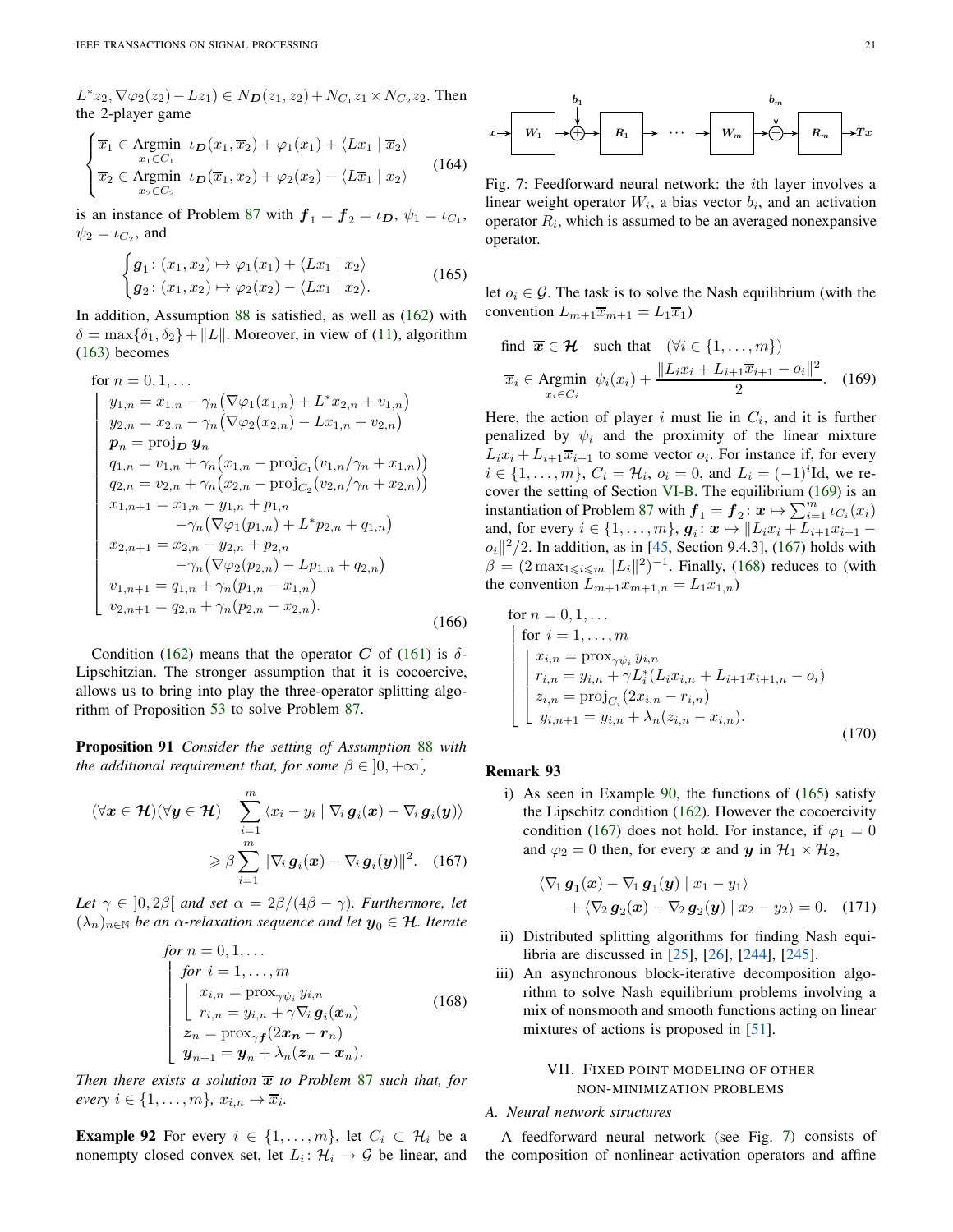operators. More precisely, such an m-layer network can be modeled as

<span id="page-21-5"></span><span id="page-21-1"></span>
$$
T = T_m \circ \cdots \circ T_1,\tag{172}
$$

where  $T_i = R_i \circ (W_i \cdot + b_i)$ , with  $W_i \in \mathbb{R}^{N_i \times N_{i-1}}$ ,  $b_i \in \mathbb{R}^{N_i}$ , and  $R_i: \mathbb{R}^{N_i} \to \mathbb{R}^{N_i}$  (see Fig. [7\)](#page-20-5). If the *i*-th layer is convolutional, then the corresponding weight matrix  $W<sub>i</sub>$  has a Toeplitz (or block-Toeplitz) structure. Many common activation operators are separable, i.e.,

$$
R_i\colon (\xi_k)_{1\leqslant k\leqslant N_i} \mapsto \big(\varrho_{i,k}(\xi_k)\big)_{1\leqslant k\leqslant N_i},\tag{173}
$$

where  $\rho_{i,k} : \mathbb{R} \to \mathbb{R}$ . For example, the ReLU activation function is given by

$$
\varrho_{i,k} : \xi \mapsto \begin{cases} \xi, & \text{if } \xi > 0; \\ 0, & \text{if } \xi \leq 0, \end{cases}
$$
 (174)

and the unimodal sigmoid activation function is

$$
\varrho_{i,k} : \xi \mapsto \frac{1}{1 + e^{-\xi}} - \frac{1}{2}.
$$
 (175)

An example of a nonseparable operator is the softmax activator

$$
R_i: (\xi_k)_{1 \leq k \leq N_i} \mapsto \left( e^{\xi_k} / \sum_{j=1}^{N_i} e^{\xi_j} \right)_{1 \leq k \leq N_i}.
$$
 (176)

It was observed in [\[106\]](#page-25-2) that almost all standard activators are actually averaged operators in the sense of  $(21)$ . In particular, as discussed in [\[105\]](#page-25-46), many activators are proximity operators in the sense of Theorem [2.](#page-1-3) In this case, in [\(173\)](#page-21-1), there exist functions  $(\phi_k)_{1 \leq k \leq N_i}$  in  $\Gamma_0(\mathbb{R})$  such that

$$
R_i \colon (\xi_k)_{1 \leq k \leq N_i} \mapsto \left(\text{prox}_{\phi_k} \xi_k\right)_{1 \leq k \leq N_i}.\tag{177}
$$

For ReLU,  $\phi_k$  reduces to  $\iota_{[0,+\infty]}$  whereas, for the unimodal sigmoid, it is the function

$$
\xi \mapsto \begin{cases}\n(\xi + 1/2) \ln(\xi + 1/2) + (1/2 - \xi) \ln(1/2 - \xi) \\
-(|\xi|^2 + 1/4)/2, & \text{if } |\xi| < 1/2; \\
-1/4, & \text{if } |\xi| = 1/2; \\
+\infty, & \text{if } |\xi| > 1/2.\n\end{cases}
$$
\n(178)

For softmax, we have  $R_i = \text{prox}_{\varphi_i}$  where

$$
\varphi_i \colon (\xi_k)_{1 \leq k \leq N_i} \mapsto \begin{cases} \sum_{i=1}^{N_i} \left( \xi_k \ln \xi_k - |\xi_k|^2 / 2 \right), \\ \text{if } \min_{1 \leq k \leq N_i} \xi_k \geq 0 \text{ and } \sum_{k=1}^{N_i} \xi_k = 1; \\ +\infty, \text{ otherwise.} \end{cases}
$$
(179)

The weight matrices  $(W_i)_{1\leq i\leq m}$  play a crucial role in the overall nonexpansiveness of the network. Indeed, under suitable conditions on these matrices, the network  $T$  is averaged. For example, let  $W = W_m \cdots W_1$  and let

$$
\theta_m = ||W|| + \sum_{\ell=1}^{m-1} \sum_{0 \le j_1 < \dots < j_\ell \le m-1} ||W_m \dots W_{j_\ell+1}||
$$
  
 
$$
\times ||W_{j_\ell} \dots W_{j_{\ell-1}+1}|| \dots ||W_{j_1} \dots W_0||. \quad (180)
$$

Then, if there exists  $\alpha \in [1/2, 1]$  such that

<span id="page-21-2"></span>
$$
||W - 2m(1 - \alpha)Id|| - ||W|| + 2\theta_m \le 2m\alpha,
$$
 (181)

T is  $\alpha$ -averaged. Other sufficient conditions have been established in [\[105\]](#page-25-46). These results pave the way to a theoretical analysis of neural networks from the standpoint of fixed point methods. In particular, assume that  $N_m = N_0$  and consider a recurrent network of the form

$$
(\forall n \in \mathbb{N}) \quad x_{n+1} = (1 - \lambda_n)x_n + \lambda_n Tx_n, \tag{182}
$$

where  $\lambda_n \in [0, +\infty]$  models a skip connection. Then, accord-ing to Theorem [37,](#page-5-8) the convergence of  $(x_n)_{n\in\mathbb{N}}$  to a fixed point of  $T$  is guaranteed under condition [\(181\)](#page-21-2) provided that  $(\lambda_n)_{n\in\mathbb{N}}$  is an  $\alpha$ -relaxation sequence. As shown in [\[105\]](#page-25-46), when for every  $i \in \{1, \ldots, m\}$ ,  $R_i$  is the proximity operator of some function  $\varphi_i \in \Gamma_0(\mathbb{R}^{N_i})$ , the recurrent network delivers asymptotically a solution to the system of inclusions

<span id="page-21-0"></span>
$$
\begin{cases}\nb_1 \in \overline{x}_1 - W_1 \overline{x}_m + \partial \varphi_1(\overline{x}_1) \\
b_2 \in \overline{x}_2 - W_2 \overline{x}_1 + \partial \varphi_2(\overline{x}_2) \\
\vdots \\
b_m \in \overline{x}_m - W_m \overline{x}_{m-1} + \partial \varphi_m(\overline{x}_m),\n\end{cases} \tag{183}
$$

where  $\overline{x}_m \in \text{Fix } T$  and, for every  $i \in \{2, ..., m\}, \overline{x}_i =$  $T_i\overline{x}_{i-1}$ . Alternatively, [\(183\)](#page-21-0) is a Nash equilibrium of the form [\(142\)](#page-18-4) where (we set  $\overline{x}_0 = \overline{x}_m$ )

$$
\boldsymbol{h}_i \colon (x_i; \overline{\boldsymbol{x}}_{\setminus i}) \mapsto \varphi_i(x_i) + \frac{1}{2} \|x_i - b_i - W_i \overline{x}_{i-1}\|^2. \tag{184}
$$

Fixed point theory also allows us to provide conditions for  $T$  to be Lipschitzian and to calculate an associated Lipschitz constant. Such results are useful to evaluate the robustness of the network to adversarial perturbations of its input [\[223\]](#page-27-46). As shown in [\[106\]](#page-25-2), if  $\theta_m$  is given by [\(180\)](#page-21-3),  $\theta_m/2^{m-1}$  is a Lipschitz constant of  $T$  and

<span id="page-21-4"></span>
$$
||W|| \leq \frac{\theta_m}{2^{m-1}} \leq ||W_1|| \cdots ||W_m||. \tag{185}
$$

This bound is thus more accurate than the product of the individual bounds corresponding to each layer used in [\[223\]](#page-27-46). Tighter estimations can also be derived, especially when the activation operators are separable [\[106\]](#page-25-2), [\[169\]](#page-26-55), [\[212\]](#page-27-47). Note that the lower bound in [\(185\)](#page-21-4) would correspond to a linear network where all the nonlinear activation operators would be removed. Interestingly, when all the weight matrices have components in [0, + $\infty$ [, ||W|| is a Lipschitz constant of the network [\[106\]](#page-25-2).

<span id="page-21-3"></span>Special cases of the neural network model of [\[105\]](#page-25-46) are investigated in [\[147\]](#page-26-56), [\[224\]](#page-27-48). Another special case of interest is when the operator T in [\(172\)](#page-21-5) corresponds to the *unrolling* (or *unfolding*) of a fixed point algorithm [\[184\]](#page-27-49), that is, each operator  $T_i$  corresponds to one iteration of such an algorithm [\[15\]](#page-23-21), [\[144\]](#page-26-57), [\[243\]](#page-28-12), [\[253\]](#page-28-13). The algorithm parameters, as well as possible hyperparameters of the problem, can then be optimized from a training set by using differentiable programming. Let us note that the results of  $[105]$ ,  $[106]$  can be used to characterize the nonexpansiveness properties of the resulting neural network [\[29\]](#page-24-49).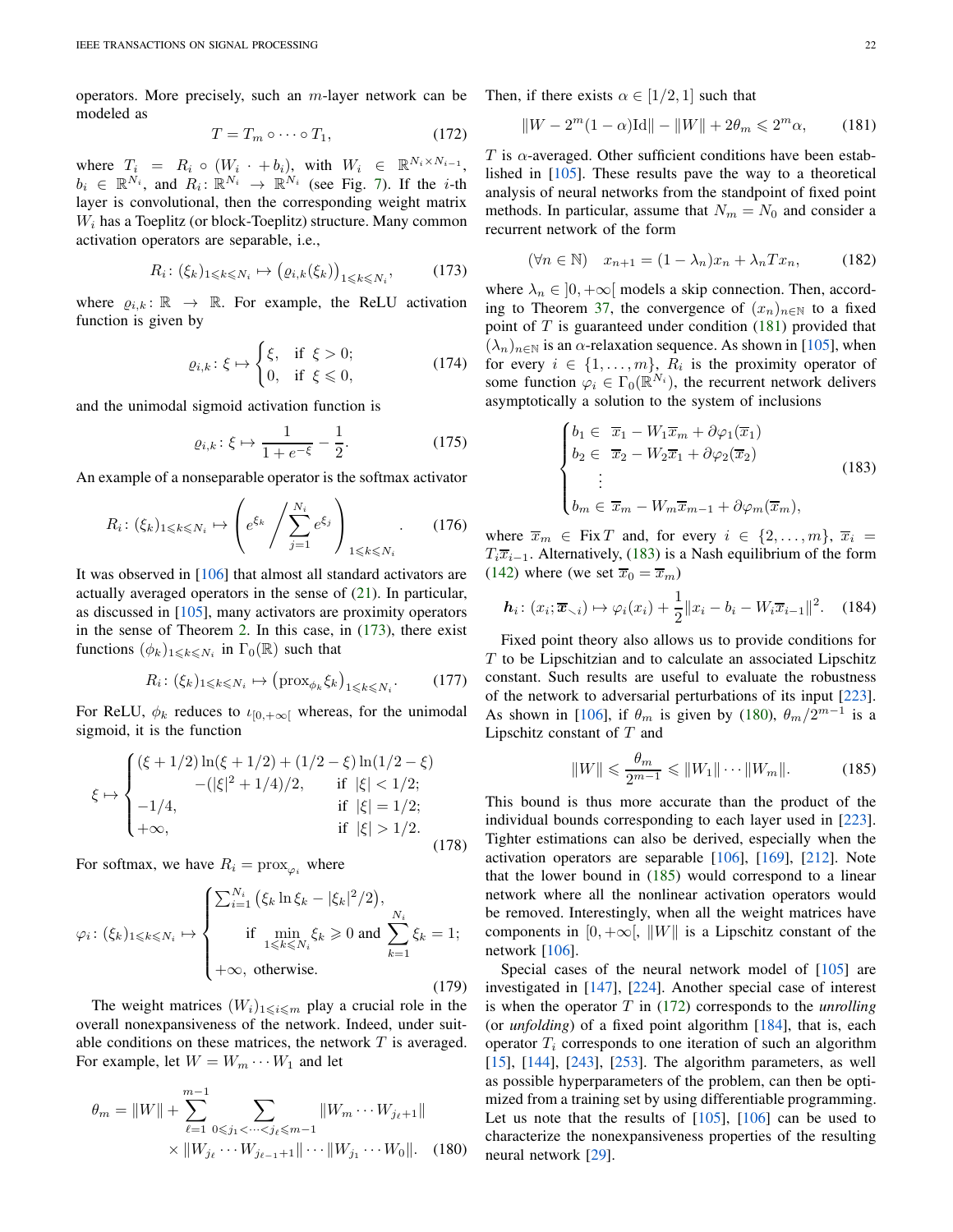## *B. Plug-and-play methods*

The principle of the so-called *plug-and-play* (PnP) methods [\[52\]](#page-24-50), [\[192\]](#page-27-50), [\[205\]](#page-27-51), [\[209\]](#page-27-52), [\[222\]](#page-27-53), [\[235\]](#page-27-54) is to replace a proximity operator appearing in some proximal minimization algorithm by another operator  $Q$ . The rationale is that, since a proximity operator can be interpreted as a denoiser [\[108\]](#page-25-3), one can consider replacing this proximity operator by a more sophisticated denoiser Q, or even learning it in a supervised manner from a database of examples. Example [72](#page-13-7) described implicitly a PnP algorithm that can be interpreted as a minimization problem. Here are some techniques that go beyond the optimization setting.

Algorithm 94 (PnP forward-backward) Let  $f: \mathcal{H} \rightarrow \mathbb{R}$ be a differentiable convex function, let  $Q: \mathcal{H} \rightarrow \mathcal{H}$ , let  $\gamma \in [0, +\infty]$ , let  $(\lambda_n)_{n \in \mathbb{N}}$  be a sequence in  $[0, +\infty]$ , and let  $x_0 \in \mathcal{H}$ . Iterate

<span id="page-22-0"></span>for 
$$
n = 0, 1, ...
$$
  
\n
$$
\begin{cases}\ny_n = x_n - \gamma \nabla f(x_n) \\
x_{n+1} = x_n + \lambda_n (Qy_n - x_n).\n\end{cases}
$$
\n(186)

The convergence of  $(x_n)_{n\in\mathbb{N}}$  in [\(186\)](#page-22-0) is related to the properties of  $T = Q \circ (\text{Id} - \gamma \nabla f)$ . Suppose that T is  $\alpha$ averaged with  $\alpha \in [0, 1]$ , and that  $S = Fix T \neq \emptyset$ . Then it follows from Theorem [37](#page-5-8) that, if  $(\lambda_n)_{n\in\mathbb{N}}$  is an  $\alpha$ -relaxation sequence, then  $(x_n)_{n \in \mathbb{N}}$  converges to a point in S.

<span id="page-22-2"></span>**Algorithm 95 (PnP Douglas-Rachford)** Let  $f \in \Gamma_0(\mathcal{H})$ , let  $Q: \mathcal{H} \to \mathcal{H}$ , let  $\gamma \in [0, +\infty)$ , let  $(\lambda_n)_{n \in \mathbb{N}}$  be a sequence in  $]0, +\infty[$ , and let  $x_0 \in \mathcal{H}$ . Iterate

<span id="page-22-1"></span>for 
$$
n = 0, 1, ...
$$
  
\n
$$
\begin{cases}\nx_n = \text{prox}_{\gamma f} y_n \\
y_{n+1} = y_n + \lambda_n \big(Q(2x_n - y_n) - x_n\big).\n\end{cases}
$$
\n(187)

In view of  $(187)$ ,

$$
(\forall n \in \mathbb{N}) \quad y_{n+1} = \left(1 - \frac{\lambda_n}{2}\right) y_n + \frac{\lambda_n}{2} T y_n, \tag{188}
$$

where  $T = (2Q - \text{Id}) \circ (2\text{prox}_{\gamma f} - \text{Id})$ . Now assume that Q is such that T is  $\alpha$ -averaged for some  $\alpha \in [0,1]$  and Fix  $T \neq \emptyset$ . Then it follows from Theorem [37](#page-5-8) that, if  $(\lambda_n/2)_{n\in\mathbb{N}}$  is an  $\alpha$ -relaxation sequence, then  $(y_n)_{n\in\mathbb{N}}$  converges to a point in Fix T and we deduce that  $(x_n)_{n\in\mathbb{N}}$  converges to a point in  $S =$  $prox_{\gamma f}$ (Fix T). Conditions for T to be a Banach contraction in the two previous algorithms are given in [\[209\]](#page-27-52).

Applying the Douglas-Rachford algorithm to the dual of Problem [66](#page-12-5) leads to a simple form of the alternating direction method of multipliers. Thus, consider algorithm  $95$ , where f,  $\gamma$ , and Q are replaced by  $f^*$ ,  $1/\gamma$  and Id +  $\gamma^{-1}Q(-\gamma)$ , respectively, and  $(\forall n \in \mathbb{N})$   $\lambda_n = 1$ . Then we obtain the following algorithm [\[68\]](#page-24-51), which is applied to image fusion in [\[226\]](#page-27-55).

**Algorithm 96 (PnP ADMM)** Let  $f \in \Gamma_0(\mathcal{H})$ , let  $Q: \mathcal{H} \to$ H, let  $\gamma \in [0, +\infty)$ , let  $y_0 \in H$ , let  $z_0 \in H$ , and let  $\gamma \in$  $]0, +\infty[$ . Iterate

for 
$$
n = 0, 1, ...
$$
  
\n
$$
\begin{cases}\nx_n = Q(y_n - z_n) \\
y_{n+1} = \text{prox}_{\gamma f}(x_n + z_n) \\
z_{n+1} = z_n + x_n - y_{n+1}.\n\end{cases}
$$
\n(189)

Note that, beyond the above fixed point descriptions of S, the properties of the solutions in plug-and-play methods are elusive in general.

#### *C. Adjoint mismatch problem*

A common inverse problem formulation is to

minimize 
$$
f(x) + \frac{1}{2} ||Hx - y||^2 + \frac{\kappa}{2} ||x||^2
$$
, (190)

where  $f \in \Gamma_0(\mathcal{H}), y \in \mathcal{G}$  models the observation,  $H: \mathcal{H} \to \mathcal{G}$ is a linear operator, and  $\kappa \in [0, +\infty]$ . This is a particular case of Problem [66](#page-12-5) where

$$
g = \frac{1}{2} ||H - y||^2 + \frac{\kappa}{2} || \cdot ||^2,
$$
 (191)

has Lipschitzian gradient  $\nabla g: x \mapsto H^*(Hx - y) + \kappa x$ . It can therefore be solved via Proposition [70,](#page-13-5) which therefore requires the application of the adjoint operator  $H^*$  at each iteration. Due to both physical and computational limitations in certain applications, this adjoint may be hard to implement and it is replaced by a linear approximation  $K: \mathcal{G} \to \mathcal{H}$ [\[174\]](#page-26-58), [\[252\]](#page-28-14). This leads to a surrogate of the proximal-gradient scheme [\(105\)](#page-13-4) of the form

<span id="page-22-3"></span>
$$
(\forall n \in \mathbb{N}) \quad x_{n+1} = x_n +
$$

$$
\lambda_n \Big( \text{prox}_{\gamma f} \big( (1 - \gamma \kappa) x_n - \gamma K (H x_n - y) \big) - x_n \Big), \quad (192)
$$

with  $\gamma \in ]0, +\infty[$  and  $\{\lambda_n\}_{n\in\mathbb{N}} \subset ]0,1]$ . Let us assume that  $L = K \circ H + \kappa \text{Id}$  is a cocoercive operator. Then the above algorithm is an instance of the forward-backward splitting algorithm introduced in Proposition [50](#page-8-6) to solve Problem [47](#page-7-2) where  $A = \partial f$  and  $B = L - Ky$ . This means that a solution produced by algorithm [\(192\)](#page-22-3) no longer solves a minimization problem since  $L$  is not a gradient in general [\[21,](#page-23-4) Proposition 2.58]. However, suppose that g is  $\nu$ -strongly convex with  $\nu \in ]0, +\infty[$ , let  $\zeta_{\min}$  be the minimum eigenvalue of  $L + L^*$ , set  $\chi = 1/(\nu + \zeta_{\min})$ , let  $\hat{x}$  be the solution to Displace 47. Then Problem [66,](#page-12-5) and let  $\tilde{x}$  be the solution to Problem [47.](#page-7-2) Then, as shown in [\[77\]](#page-25-47),

$$
\|\widetilde{x} - \widehat{x}\| \leq \chi \| (H^* - K)(H\widehat{x} - y) \|.
$$
 (193)

A sufficient condition ensuring that  $L$  is cocoercive is that  $\zeta_{\text{min}} > 0$ . The problem of adjoint mismatch when  $f = 0$  is studied in [\[122\]](#page-25-48).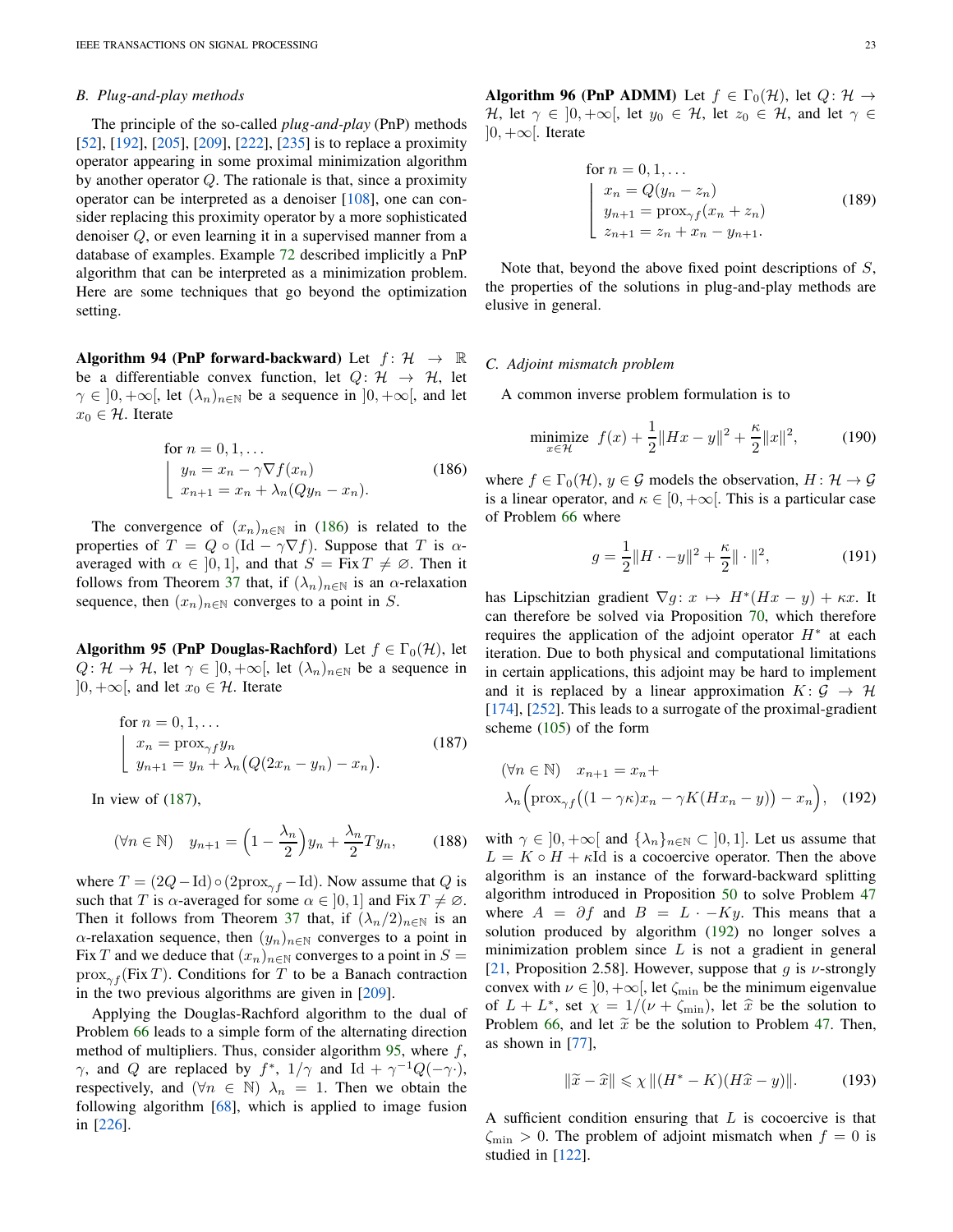## *D. Problems with nonlinear observations*

<span id="page-23-22"></span>We describe the framework presented in [\[109\]](#page-25-49), [\[110\]](#page-25-50) to address the problem of recovering an ideal object  $\overline{x} \in \mathcal{H}$  from linear and nonlinear transformations  $(r_k)_{1\leq k\leq q}$  of it.

**Problem 97** For every  $k \in \{1, ..., q\}$ , let  $R_k: \mathcal{H} \to \mathcal{G}_k$  and let  $r_k \in \mathcal{G}_k$ . The task is to

<span id="page-23-23"></span>find  $x \in \mathcal{H}$  such that  $(\forall k \in \{1, ..., q\})$   $R_k x = r_k$ . (194)

In the case when  $q = 2$ ,  $\mathcal{G}_1 = \mathcal{G}_2 = \mathcal{H}$ , and  $R_1$  and  $R_2$ are projectors onto vector subspaces, Problem [97](#page-23-22) reduces to the classical linear recovery framework of [\[247\]](#page-28-0) which can be solved by projection methods. We can also express Problem [61](#page-11-1) as a special case of Problem [97](#page-23-22) by setting  $m = q$  and

$$
(\forall k \in \{1, \ldots, q\}) \quad r_k = 0 \quad \text{and} \quad R_k = \text{Id} - \text{proj}_{C_k}. \tag{195}
$$

In the presence of more general nonlinear operators, however, projection techniques are not applicable to solve [\(194\)](#page-23-23). Furthermore, standard minimization approaches such as minimizing the least-squares residual  $\sum_{k=1}^{q} ||R_kx - r_k||^2$  typically lead to an intractable nonconvex problem. Yet, we can employ fixed point arguments to approach the problem and design a provably convergent method to solve it. To this end, assume that [\(194\)](#page-23-23) has a solution and that each operator  $R_k$  is *proxifiable* in the sense that there exists  $S_k: \mathcal{G}_k \to \mathcal{H}$  such that

$$
\begin{cases}\nS_k \circ R_k \text{ is firmly nonexpansive} \\
(\forall x \in \mathcal{H}) \quad S_k(R_k x) = S_k r_k \Rightarrow R_k x = r_k.\n\end{cases}
$$
\n(196)

Clearly, if  $R_k$  is firmly nonexpansive, e.g., a projection or proximity operator (see Fig. [3\)](#page-3-1), then it is proxifiable with  $S_k =$ Id. Beyond that, many transformations found in data analysis, including discontinuous operations such as wavelet coefficients hard-thresholding, are proxifiable [\[109\]](#page-25-49), [\[110\]](#page-25-50). Now set

$$
(\forall k \in \{1, \ldots, q\}) \quad T_k = S_k r_k + \mathrm{Id} - S_k \circ R_k. \tag{197}
$$

Then the operators  $(T_k)_{1\leq k\leq q}$  are firmly nonexpansive and Problem [97](#page-23-22) reduces finding one of their common fixed points. In view of Propositions [18](#page-3-6) and [26,](#page-4-5) this can be achieved by applying Theorem [37](#page-5-8) with  $T = T_1 \circ \cdots \circ T_q$ . The more sophisticated block-iterative methods of [\[22\]](#page-24-8), [\[110\]](#page-25-50) are also applicable.

Let us observe that the above model is based purely on a fixed point formalism which does not involve monotone inclusions or optimization concepts. See [\[109\]](#page-25-49), [\[110\]](#page-25-50) for data science applications.

## VIII. CONCLUDING REMARKS

<span id="page-23-3"></span>We have shown that fixed point theory provides an essential set of tools to efficiently model, analyze, and solve a broad range of problems in data science, be they formulated as traditional minimization problems or in more general forms such as Nash equilibria, monotone inclusions, or nonlinear operator equations. Thus, as illustrated in Section [VII,](#page-20-0) nonlinear models that would appear to be predestined to nonconvex minimization methods can be effectively solved with the fixed point machinery. The prominent role played by averaged operators

in the construction of provably convergent fixed point iterative methods has been highlighted. Also emphasized is the fact that monotone operators are the backbone of many powerful modeling approaches. We believe that fixed point strategies are bound to play an increasing role in future advances in data science.

Acknowledgment. The authors thank Minh N. Bùi and Zev C. Woodstock for their careful proofreading of the paper.

#### **REFERENCES**

- <span id="page-23-10"></span>[1] J. Abe, M. Yamagishi, and I. Yamada, Linearly involved generalized Moreau enhanced models and their proximal splitting algorithm under overall convexity condition, *Inverse Problems*, vol. 36, art. 035012, 2020.
- <span id="page-23-12"></span>[2] M. V. Afonso, J. M. Bioucas-Dias, and M. A. T. Figueiredo, Fast image recovery using variable splitting and constrained optimization, *IEEE Trans. Image Process.*, vol. 19, pp. 2345–2356, 2010.
- <span id="page-23-13"></span>[3] M. V. Afonso, J. M. Bioucas-Dias, and M. A. T. Figueiredo, An augmented Lagrangian approach to the constrained optimization formulation of imaging inverse problems, *IEEE Trans. Image Process.*, vol. 20, pp. 681–695, 2011.
- <span id="page-23-8"></span>[4] V. Apidopoulos, J.-F. Aujol, and C. Dossal, Convergence rate of inertial forward-backward algorithm beyond Nesterov's rule, *Math. Program.*, vol. A180, pp. 137–156, 2020.
- <span id="page-23-6"></span>[5] A. Argyriou, R. Foygel, and N. Srebro, Sparse prediction with the ksupport norm, *Proc. Adv. Neural Inform. Process. Syst. Conf.*, vol. 25, pp. 1457–1465, 2012.
- <span id="page-23-0"></span>[6] E. Artzy, T. Elfving, and G. T. Herman, Quadratic optimization for image reconstruction II, *Comput. Graph. Image Process.*, vol. 11, pp. 242–261, 1979.
- <span id="page-23-14"></span>[7] Y. F. Atchadé, G. Fort, and E. Moulines, On perturbed proximal gradient algorithms, *J. Machine Learn. Res.*, vol. 18, pp. 1–33, 2017.
- <span id="page-23-9"></span>[8] H. Attouch and A. Cabot, Convergence of a relaxed inertial forwardbackward algorithm for structured monotone inclusions, *Appl. Math. Optim.*, vol. 80, pp. 547–598, 2019.
- <span id="page-23-18"></span>[9] J.-F. Aujol, G. Aubert, L. Blanc-Féraud, and A. Chambolle, Image decomposition into a bounded variation component and an oscillating component, *J. Math. Imaging Vision,* vol. 22, pp. 71–88, 2005.
- <span id="page-23-19"></span>[10] J.-F. Aujol, G. Gilboa, T. Chan, and S. Osher, Structure-texture image decomposition – modeling, algorithms, and parameter selection. *Int. J. Comput. Vision,* vol. 67, pp. 111–136, 2006.
- <span id="page-23-1"></span>[11] F. Bach, R. Jenatton, J. Mairal, and G. Obozinski, Optimization with sparsity-inducing penalties, *Found. Trends Machine Learn.*, vol. 4, pp. 1–106, 2012.
- <span id="page-23-5"></span>[12] J.-B. Baillon, R. E. Bruck, and S. Reich, On the asymptotic behavior of nonexpansive mappings and semigroups in Banach spaces, *Houston J. Math.*, vol. 4, pp. 1–9, 1978.
- <span id="page-23-20"></span>[13] J.-B. Baillon, P. L. Combettes, and R. Cominetti, There is no variational characterization of the cycles in the method of periodic projections, *J. Funct. Anal.*, vol. 262, pp. 400–408, 2012.
- <span id="page-23-11"></span>[14] S. Banert, R. I. Bot, and E. R. Csetnek, Fixing and extending some recent results on the ADMM algorithm, *Numer. Algorithms*, published online 2020-05-14.
- <span id="page-23-21"></span>[15] S. Banert, A. Ringh, J. Adler, J. Karlsson, and O. Öktem, Data-driven nonsmooth optimization, *SIAM J. Optim.*, vol. 30, pp. 102–131, 2020.
- <span id="page-23-17"></span>[16] H. H. Bauschke, J. Bolte, and M. Teboulle, A descent lemma beyond Lipschitz gradient continuity: First-order methods revisited and applications, *Math. Oper. Res.*, vol. 42, pp. 330–348, 2017.
- <span id="page-23-7"></span>[17] H. H. Bauschke and J. M. Borwein, On projection algorithms for solving convex feasibility problems, *SIAM Rev.*, vol. 38, pp. 367–426, 1996.
- <span id="page-23-15"></span>[18] H. H. Bauschke and J. M. Borwein, Legendre functions and the method of random Bregman projections, *J. Convex Anal.*, vol. 4, pp. 27–67, 1997.
- <span id="page-23-16"></span>[19] H. H. Bauschke, J. M. Borwein, and P. L. Combettes, Bregman monotone optimization algorithms, *SIAM J. Control Optim.*, vol. 42, pp. 596–636, 2003.
- <span id="page-23-2"></span>[20] H. H. Bauschke, R. S. Burachik, P. L. Combettes, V. Elser, D. R. Luke, and H. Wolkowicz, Eds., *Fixed-Point Algorithms for Inverse Problems in Science and Engineering*. New York: Springer, 2011.
- <span id="page-23-4"></span>[21] H. H. Bauschke and P. L. Combettes, *Convex Analysis and Monotone Operator Theory in Hilbert Spaces*, 2nd ed., corrected printing. New York: Springer, 2019.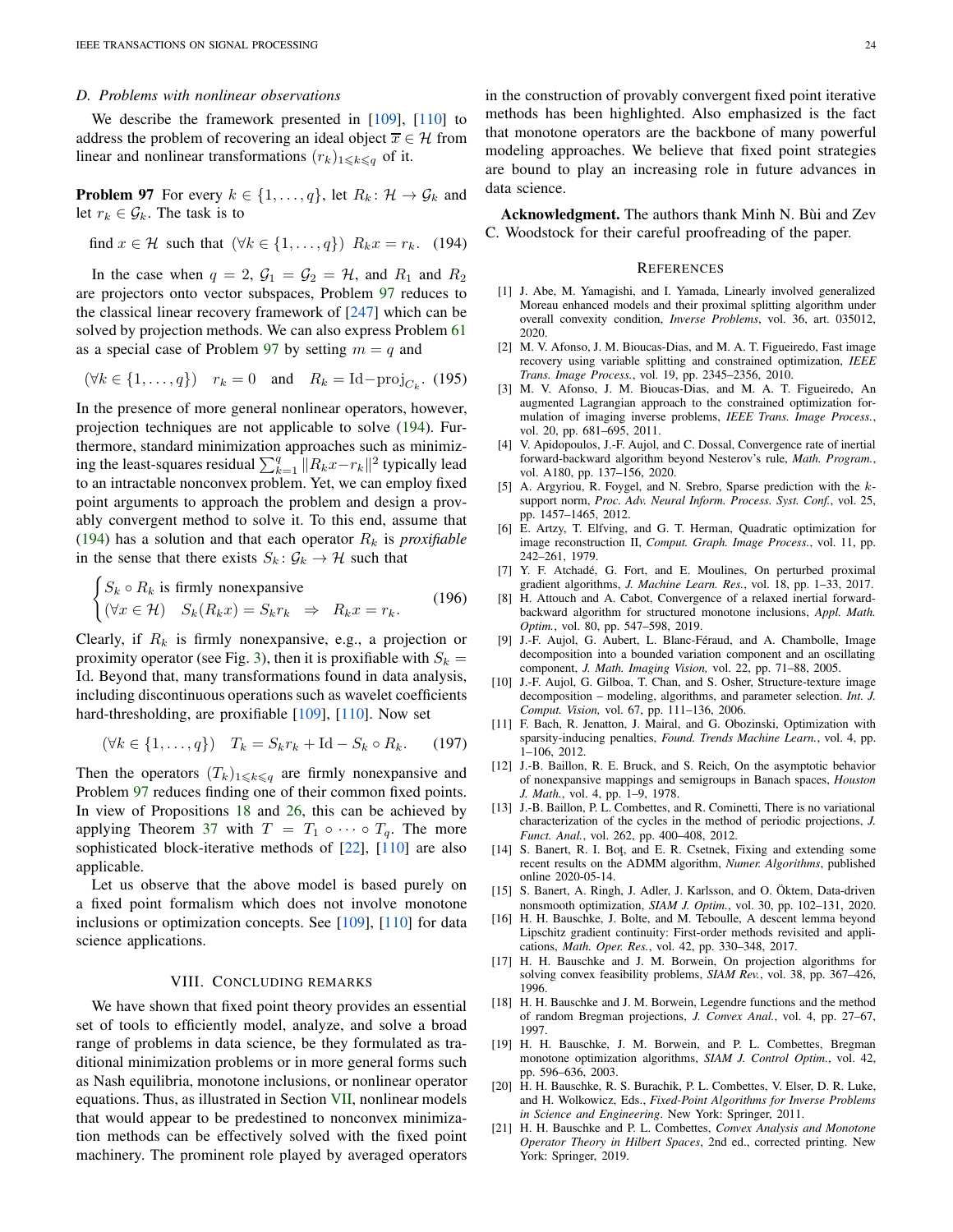- <span id="page-24-8"></span>[22] H. H. Bauschke, P. L. Combettes, and S. G. Kruk, Extrapolation algorithm for affine-convex feasibility problems, *Numer. Algorithms,* vol. 41, pp. 239–274, 2006.
- <span id="page-24-6"></span>[23] H. H. Bauschke, F. Deutsch, and H. Hundal, Characterizing arbitrarily slow convergence in the method of alternating projections, *Int. Trans. Oper. Res.*, vol. 16, pp. 413–425, 2009.
- <span id="page-24-22"></span>[24] A. Beck and M. Teboulle, A fast iterative shrinkage-thresholding algorithm for linear inverse problems, *SIAM J. Imaging Sci.*, vol. 2, pp. 183–202, 2009.
- <span id="page-24-47"></span>[25] G. Belgioioso and S. Grammatico, A Douglas-Rachford splitting for semi-decentralized equilibrium seeking in generalized aggregative games, *Proc. IEEE Conf. Decision Control*. Miami, USA, Dec. 17–19, 2018, pp. 3541–3546.
- <span id="page-24-44"></span>[26] G. Belgioioso, A. Nedich, and S. Grammatico, Distributed generalized Nash equilibrium seeking in aggregative games on time-varying networks, *IEEE Trans. Automat. Control*, published online 2020-06-30.
- <span id="page-24-20"></span>[27] A. Benfenati, E. Chouzenoux, and J.-C. Pesquet, Proximal approaches for matrix optimization problems: Application to robust precision matrix estimation, *Signal Process.*, vol. 169, art. 107417, 2020.
- <span id="page-24-35"></span>[28] M. Bergounioux, Mathematical analysis of a inf-convolution model for image processing, *J. Optim. Theory Appl.*, vol. 168, pp. 1–21, 2016.
- <span id="page-24-49"></span>[29] C. Bertocchi, E. Chouzenoux, M.-C. Corbineau, J.-C. Pesquet, and M. Prato, Deep unfolding of a proximal interior point method for image restoration, *Inverse Problems*, vol. 36, art. 034005, 2020.
- <span id="page-24-33"></span>[30] D. P. Bertsekas, Incremental proximal methods for large scale convex optimization, *Math. Program.*, vol. B129, pp. 163–195, 2011.
- <span id="page-24-23"></span>[31] J. M. Bioucas-Dias and M. A. T. Figueiredo, A new TwIST: Two-step iterative shrinkage/thresholding algorithms for image restoration, *IEEE Trans. Image Process.*, vol. 16, pp. 2992–3004, 2007.
- <span id="page-24-7"></span>[32] J. M. Borwein, B. Sims, and M. K. Tam, Norm convergence of realistic projection and reflection methods, *Optimization*, vol. 64, pp. 161–178, 2015.
- <span id="page-24-45"></span>[33] A. Borzì and C. Kanzow, Formulation and numerical solution of Nash equilibrium multiobjective elliptic control problems, *SIAM J. Control Optim.*, vol. 51, pp. 718–744, 2013.
- <span id="page-24-0"></span>[34] R. J. Boscovich, De literaria expeditione per pontificiam ditionem et synopsis amplioris operis..., *Bononiensi Scientiarum et Artum Instituto atque Academia Commentarii,* vol. 4, pp. 353–396, 1757.
- <span id="page-24-11"></span>[35] R. I. Bot and C. Hendrich, A Douglas-Rachford type primal-dual method for solving inclusions with mixtures of composite and parallelsum type monotone operators, *SIAM J. Optim.*, vol. 23, pp. 2541–2565, 2013.
- <span id="page-24-12"></span>[36] R. I. Bot and C. Hendrich, Convergence analysis for a primal-dual monotone + skew splitting algorithm with applications to total variation minimization, *J. Math. Imaging Vision*, vol. 49, pp. 551–568, 2014.
- <span id="page-24-31"></span>[37] S. Boyd, N. Parikh, E. Chu, B. Peleato, and J. Eckstein, Distributed optimization and statistical learning via the alternating direction method of multipliers, *Found. Trends Machine Learn.*, vol. 3, pp. 1–122, 2010.
- <span id="page-24-43"></span>[38] M. Bravo, D. Leslie, and P. Mertikopoulos, Bandit learning in concave N-person games, *Proc. Adv. Neural Inform. Process. Syst. Conf.*, vol. 31, pp. 5661–5671, 2018.
- <span id="page-24-15"></span>[39] L. M. Brègman, The method of successive projection for finding a common point of convex sets, *Soviet Math. – Doklady,* vol. 6, pp. 688–692, 1965.
- <span id="page-24-38"></span>[40] L. M. Brègman, The relaxation method of finding the common point of convex sets and its application to the solution of problems in convex programming, *USSR Comput. Math. Math. Phys.*, vol. 7, pp. 200–217, 1967.
- <span id="page-24-9"></span>[41] L. M. Briceño-Arias, Forward-Douglas-Rachford splitting and forwardpartial inverse method for solving monotone inclusions, *Optimization*, vol. 64, pp. 1239–1261, 2015.
- <span id="page-24-34"></span>[42] L. M. Briceño-Arias, G. Chierchia, E. Chouzenoux, and J.-C. Pesquet, A random block-coordinate Douglas-Rachford splitting method with low computational complexity for binary logistic regression, *Comput. Optim. Appl.*, vol. 72, pp. 707–726, 2019.
- <span id="page-24-36"></span>[43] L. M. Briceño-Arias and P. L. Combettes, Convex variational formulation with smooth coupling for multicomponent signal decomposition and recovery, *Numer. Math. Theory Methods Appl.*, vol. 2, pp. 485–508, 2009.
- <span id="page-24-4"></span>[44] L. M. Briceño-Arias and P. L. Combettes, A monotone+skew splitting model for composite monotone inclusions in duality, *SIAM J. Optim.*, vol. 21, pp. 1230–1250, 2011.
- <span id="page-24-46"></span>[45] L. M. Briceño-Arias and P. L. Combettes, Monotone operator methods for Nash equilibria in non-potential games, in: *Computational and Analytical Mathematics*, (D. Bailey et al., Eds.) New York: Springer, 2013, pp. 143–159.
- <span id="page-24-37"></span>[46] L. M. Briceño-Arias, P. L. Combettes, J.-C. Pesquet, and N. Pustelnik, Proximal algorithms for multicomponent image recovery problems, *J. Math. Imaging Vision*, vol. 41, pp. 3–22, 2011.
- <span id="page-24-10"></span>[47] L. M. Briceño-Arias and D. Davis, Forward-backward-half forward algorithm for solving monotone inclusions, *SIAM J. Optim.*, vol. 28, pp. 2839–2871, 2018.
- <span id="page-24-13"></span>[48] M. N. Bùi and P. L. Combettes, Warped proximal iterations for monotone inclusions, *J. Math. Anal. Appl.*, vol. 491, art. 124315, 2020.
- <span id="page-24-42"></span>[49] M. N. Bùi and P. L. Combettes, Bregman forward-backward operator splitting, *Set-Valued Var. Anal.*, published online 2020-11-28.
- <span id="page-24-14"></span>[50] M. N. Bùi and P. L. Combettes, Multivariate monotone inclusions in saddle form, *Math. Oper. Res.*, to appear.
- <span id="page-24-48"></span>[51] M. N. Bùi and P. L. Combettes, A warped resolvent algorithm to construct Nash equilibria, 2021. <https://arxiv.org/abs/2101.00532>
- <span id="page-24-50"></span>[52] G. T. Buzzard, S. H. Chan, S. Sreehari, and C. A. Bouman, Plugand-play unplugged: Optimization-free reconstruction using consensus equilibrium, *SIAM J. Imaging Sci.*, vol. 11, pp. 2001–2020, 2018.
- <span id="page-24-16"></span>[53] C. Byrne, Iterative oblique projection onto convex sets and the split feasibility problem, *Inverse Problems*, vol. 18, pp. 441–453, 2002.
- <span id="page-24-2"></span>[54] C. L. Byrne, *Iterative Optimization in Inverse Problems.* Boca Raton, FL: CRC Press, 2014.
- <span id="page-24-39"></span>[55] C. Byrne and Y. Censor, Proximity function minimization using multiple Bregman projections, with applications to split feasibility and Kullback-Leibler distance minimization, *Ann. Oper. Res.*, vol. 105, pp. 77–98, 2001.
- <span id="page-24-21"></span>[56] E. J. Candès, X. Li, Y. Ma, and J. Wright, Robust principal component analysis?, *J. ACM*, vol. 58, art. 11, 2011.
- <span id="page-24-25"></span>[57] E. J. Candès and B. Recht, Exact matrix completion via convex optimization, *Found. Comput. Math.*, vol. 9, pp. 717–772, 2009.
- <span id="page-24-26"></span>[58] E. J. Candès and T. Tao, The power of convex relaxation: Near-optimal matrix completion, *IEEE Trans. Inform. Theory*, vol. 56, pp. 2053– 2080, 2010.
- <span id="page-24-1"></span>[59] A. Cauchy, Méthode générale pour la résolution des systèmes d'équations simmultanées, *C. R. Acad. Sci. Paris*, vol. 25, pp. 536– 538, 1847.
- <span id="page-24-17"></span>[60] Y. Censor and T. Elfving, A multiprojection algorithm using Bregman projections in a product space, *Numer. Algorithms*, vol. 8, pp. 221–239, 1994.
- <span id="page-24-18"></span>[61] Y. Censor, T. Elfving, N. Kopf, and T. Bortfeld, The multiple-sets split feasibility problem and its applications for inverse problems, *Inverse Problems*, vol. 21, pp. 2071–2084, 2005.
- <span id="page-24-32"></span>[62] Y. Censor and M. Zaknoon, Algorithms and convergence results of projection methods for inconsistent feasibility problems: A review, *Pure Appl. Funct. Anal.*, vol. 3, pp. 565–586, 2018.
- <span id="page-24-41"></span>[63] Y. Censor and S. A. Zenios, Proximal minimization algorithm with D-functions, *J. Optim. Theory Appl.*, vol. 73, pp. 451–464, 1992.
- <span id="page-24-40"></span>[64] Y. Censor and S. A. Zenios, *Parallel Optimization – Theory, Algorithms and Applications.* New York: Oxford University Press, 1997.
- <span id="page-24-24"></span>[65] A. Chambolle and C. Dossal, On the convergence of the iterates of the "fast iterative shrinkage/thresholding algorithm," *J. Optim. Theory Appl.*, vol. 166, pp. 968–982, 2015.
- <span id="page-24-5"></span>[66] A. Chambolle and T. Pock, A first-order primal-dual algorithm for convex problems with applications to imaging, *J. Math. Imaging Vision*, vol. 40, pp. 120–145, 2011.
- <span id="page-24-3"></span>[67] A. Chambolle and T. Pock, An introduction to continuous optimization for imaging, *Acta Numer.*, vol. 25, pp. 161–319, 2016.
- <span id="page-24-51"></span>[68] S. H. Chan, X. Wang, and O. A. Elgendy, Plug-and-play ADMM for image restoration: Fixed-point convergence and applications, *IEEE Trans. Comput. Imaging*, vol. 3, pp. 84–98, 2017.
- <span id="page-24-30"></span>[69] P. Chen, J. Huang, and X. Zhang, A primal-dual fixed point algorithm for convex separable minimization with applications to image restoration, *Inverse Problems*, vol. 29, art. 025011, 2013.
- <span id="page-24-27"></span>[70] W. Cheney and A. A. Goldstein, Proximity maps for convex sets, *Proc. Amer. Math. Soc.*, vol. 10, pp. 448–450, 1959.
- <span id="page-24-28"></span>[71] G. Chierchia, N. Pustelnik, J.-C. Pesquet, and B. Pesquet-Popescu, Epigraphical splitting for solving constrained convex optimization problems with proximal tools, *Signal Image Video Process.*, vol. 9, pp. 1737–1749, 2015.
- <span id="page-24-29"></span>[72] G. Chierchia, N. Pustelnik, B. Pesquet-Popescu, and J.-C. Pesquet, A non-local structure tensor-based approach for multicomponent image recovery problems, *IEEE Trans. Image Process.*, vol. 23, pp. 5531– 5544, 2014.
- <span id="page-24-19"></span>[73] L. Chizat, G. Peyré, B. Schmitzer, and F.-X. Vialard, An interpolating distance between optimal transport and Fisher-Rao metrics, *Found. Comput. Math.*, vol. 18, pp. 1–44, 2018.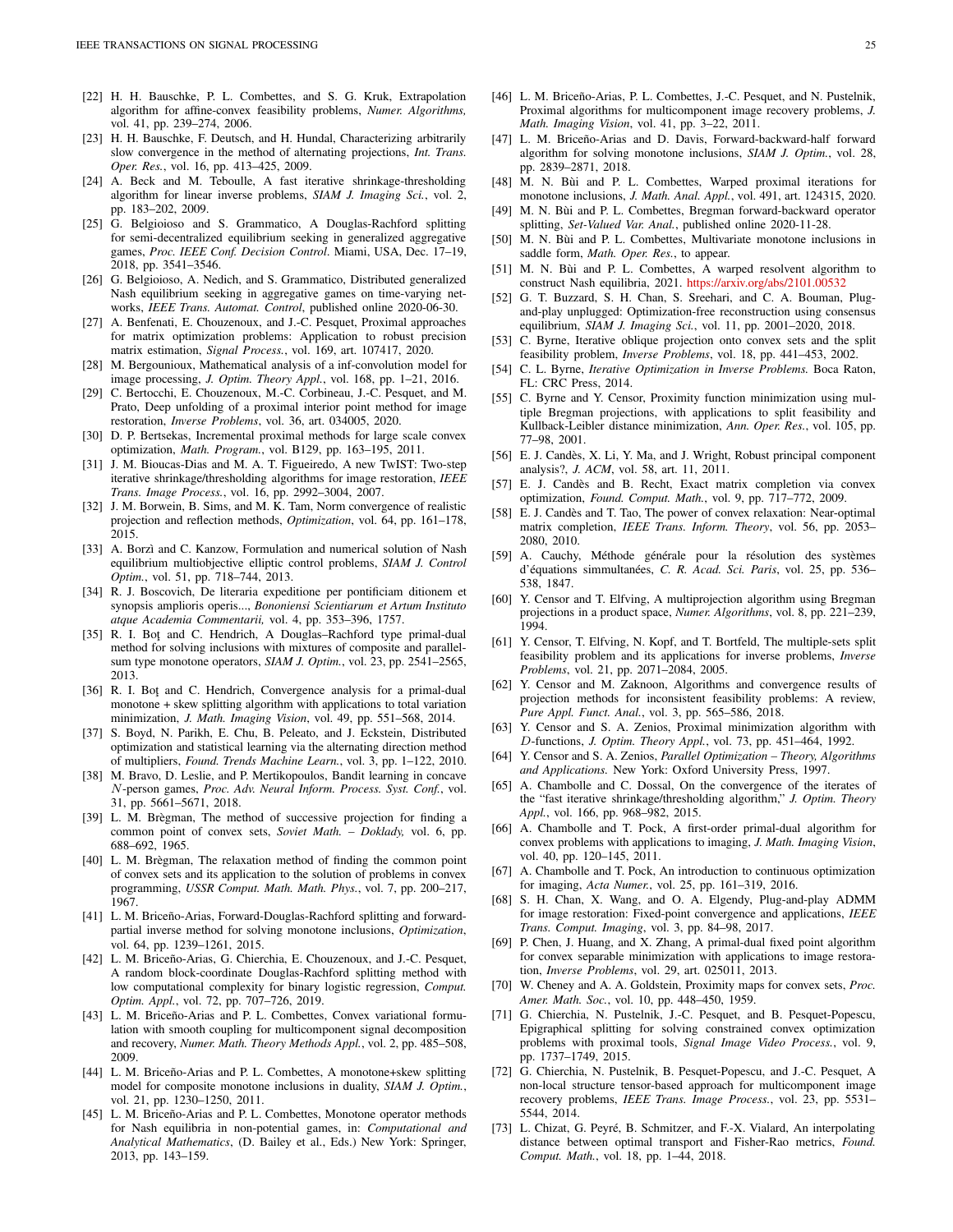- <span id="page-25-30"></span>[74] E. Chouzenoux, M.-C. Corbineau, and J.-C. Pesquet, A proximal interior point algorithm with applications to image processing, *J. Math. Imaging Vision*, vol. 62, pp. 919–940, 2020.
- <span id="page-25-31"></span>[75] E. Chouzenoux, A. Jezierska, J.-C. Pesquet, and H. Talbot, A convex approach for image restoration with exact Poisson-Gaussian likelihood, *SIAM J. Imaging Sci.*, vol. 8, pp. 2662–2682, 2015.
- <span id="page-25-38"></span>[76] E. Chouzenoux, J.-C. Pesquet, and A. Repetti. A block coordinate variable metric forward-backward algorithm, *J. Global Optim.*, vol. 66, pp. 457–485, 2016.
- <span id="page-25-47"></span>[77] E. Chouzenoux, J.-C. Pesquet, C. Riddell, M. Savanier, and Y. Trousset, Convergence of proximal gradient algorithm in the presence of adjoint mismatch, *Inverse Problems*, 2021.
- <span id="page-25-26"></span>[78] G. Cimmino, Calcolo approssimato per le soluzioni dei sistemi di equazioni lineari, *La Ricerca Scientifica (Roma)*, vol. 1, pp. 326–333, 1938.
- <span id="page-25-45"></span>[79] G. Cohen, Nash equilibria: Gradient and decomposition algorithms, *Large Scale Syst.*, vol. 12, pp. 173–184, 1987.
- <span id="page-25-25"></span>[80] P. L. Combettes, The foundations of set theoretic estimation, *Proc. IEEE*, vol. 81, pp. 182–208, 1993.
- <span id="page-25-34"></span>[81] P. L. Combettes, Inconsistent signal feasibility problems: Least-squares solutions in a product space, *IEEE Trans. Signal Process.*, vol. 42, pp. 2955–2966, 1994.
- <span id="page-25-0"></span>[82] P. L. Combettes, The convex feasibility problem in image recovery, in: *Advances in Imaging and Electron Physics* (P. Hawkes, Ed.), vol. 95, pp. 155–270. New York: Academic Press, 1996.
- <span id="page-25-27"></span>[83] P. L. Combettes, Convex set theoretic image recovery by extrapolated iterations of parallel subgradient projections, *IEEE Trans. Image Process.*, vol. 6, pp. 493–506, 1997.
- <span id="page-25-14"></span>[84] P. L. Combettes, Strong convergence of block-iterative outer approximation methods for convex optimization, *SIAM J. Control Optim.*, vol. 38, 538–565, 2000.
- <span id="page-25-19"></span>[85] P. L. Combettes, Fejér-monotonicity in convex optimization, in: *Encyclopedia of Optimization*, (C. A. Floudas and P. M. Pardalos, Eds.), vol. 2. New York: Springer, 2001, pp. 106–114. (Also available in 2nd ed., pp. 1016–1024, 2009.)
- <span id="page-25-13"></span>[86] P. L. Combettes, A block-iterative surrogate constraint splitting method for quadratic signal recovery, *IEEE Trans. Signal Process.*, vol. 51, pp. 1771–1782, 2003.
- <span id="page-25-6"></span>[87] P. L. Combettes, Solving monotone inclusions via compositions of nonexpansive averaged operators, *Optimization*, vol. 53, pp. 475–504, 2004.
- <span id="page-25-21"></span>[88] P. L. Combettes, Can one genuinely split  $m > 2$  monotone operators? *Workshop on Algorithms and Dynamics for Games and Optimization*, Playa Blanca, Tongoy, Chile, October 14-18, 2013. <https://pcombet.math.ncsu.edu/2013open-pbs1.pdf>
- <span id="page-25-5"></span>[89] P. L. Combettes, Monotone operator theory in convex optimization, *Math. Program.*, vol. B170, pp. 177–206, 2018.
- <span id="page-25-9"></span>[90] P. L. Combettes, L. Condat, J.-C. Pesquet, and B. C. Vũ, A forwardbackward view of some primal-dual optimization methods in image recovery, *Proc. IEEE Int. Conf. Image Process.* Paris, France, Oct. 27- 30, 2014, pp. 4141–4145.
- <span id="page-25-10"></span>[91] P. L. Combettes, Đinh Dũng, and B. C. Vũ, Dualization of signal recovery problems, *Set-Valued Anal.*, vol. 18, pp. 373–404, 2010.
- <span id="page-25-24"></span>[92] P. L. Combettes and J. Eckstein, Asynchronous block-iterative primaldual decomposition methods for monotone inclusions, *Math. Program.*, vol. B168, pp. 645–672, 2018.
- <span id="page-25-15"></span>[93] P. L. Combettes and L. E. Glaudin, Quasinonexpansive iterations on the affine hull of orbits: From Mann's mean value algorithm to inertial methods, *SIAM J. Optim.*, vol. 27, pp. 2356–2380, 2017.
- <span id="page-25-32"></span>[94] P. L. Combettes and L. E. Glaudin, Proximal activation of smooth functions in splitting algorithms for convex image recovery, *SIAM J. Imaging Sci.*, vol. 12, pp. 1905–1935, 2019.
- <span id="page-25-16"></span>[95] P. L. Combettes and L. E. Glaudin, Solving composite fixed point problems with block updates, *Adv. Nonlinear Anal.*, vol. 10, 2021.
- <span id="page-25-11"></span>[96] P. L. Combettes, A. M. McDonald, C. A. Micchelli, and M. Pontil, Learning with optimal interpolation norms, *Numer. Algorithms*, vol. 81, pp. 695–717, 2019.
- <span id="page-25-29"></span>[97] P. L. Combettes and C. L. Müller, Perspective maximum likelihoodtype estimation via proximal decomposition, *Electron. J. Stat.*, vol. 14, pp. 207–238, 2020.
- <span id="page-25-40"></span>[98] P. L. Combettes and Q. V. Nguyen, Solving composite monotone inclusions in reflexive Banach spaces by constructing best Bregman approximations from their Kuhn-Tucker set, *J. Convex Anal.*, vol. 23, pp. 481–510, 2016.
- <span id="page-25-28"></span>[99] P. L. Combettes and J.-C. Pesquet, A Douglas-Rachford splitting approach to nonsmooth convex variational signal recovery, *IEEE J. Select. Topics Signal Process.*, vol. 1, pp. 564–574, 2007.
- <span id="page-25-1"></span>[100] P. L. Combettes and J.-C. Pesquet, Proximal splitting methods in signal processing, in [\[20\]](#page-23-2), pp. 185–212.
- <span id="page-25-20"></span>[101] P. L. Combettes and J.-C. Pesquet, Primal-dual splitting algorithm for solving inclusions with mixtures of composite, Lipschitzian, and parallel-sum type monotone operators, *Set-Valued Var. Anal.*, vol. 20, pp. 307–330, 2012.
- <span id="page-25-17"></span>[102] P. L. Combettes and J.-C. Pesquet, Stochastic quasi-Fejér blockcoordinate fixed point iterations with random sweeping, *SIAM J. Optim.*, vol. 25, pp. 1221–1248, 2015.
- <span id="page-25-35"></span>[103] P. L. Combettes and J.-C. Pesquet, Stochastic approximations and perturbations in forward-backward splitting for monotone operators, *Pure Appl. Funct. Anal.*, vol. 1, pp. 13–37, 2016.
- <span id="page-25-18"></span>[104] P. L. Combettes and J.-C. Pesquet, Stochastic quasi-Fejér blockcoordinate fixed point iterations with random sweeping II: Mean-square and linear convergence, *Math. Program.*, vol. B174, pp. 433–451, 2019.
- <span id="page-25-46"></span>[105] P. L. Combettes and J.-C. Pesquet, Deep neural network structures solving variational inequalities, *Set-Valued Var. Anal.*, vol. 28, pp. 491– 518, 2020.
- <span id="page-25-2"></span>[106] P. L. Combettes and J.-C. Pesquet, Lipschitz certificates for layered network structures driven by averaged activation operators, *SIAM J. Math. Data Sci.*, vol. 2, pp. 529–557, 2020.
- <span id="page-25-22"></span>[107] P. L. Combettes and B. C. Vũ, Variable metric forward-backward splitting with applications to monotone inclusions in duality, *Optimization,* vol. 63, pp. 1289–1318, 2014.
- <span id="page-25-3"></span>[108] P. L. Combettes and V. R. Wajs, Signal recovery by proximal forwardbackward splitting, *Multiscale Model. Simul.*, vol. 4, pp. 1168–1200, 2005.
- <span id="page-25-49"></span>[109] P. L. Combettes and Z. C. Woodstock, A fixed point framework for recovering signals from nonlinear transformations, *Proc. Europ. Signal Process. Conf.*, pp. 2120–2124. Amsterdam, The Netherlands, Jan. 18- 22, 2021.
- <span id="page-25-50"></span>[110] P. L. Combettes and Z. C. Woodstock, Reconstruction of functions from prescribed proximal points, 2021. <http://arxiv.org/abs/2101.04074>
- <span id="page-25-7"></span>[111] P. L. Combettes and I. Yamada, Compositions and convex combinations of averaged nonexpansive operators, *J. Math. Anal. Appl.*, vol. 425, pp. 55–70, 2015.
- <span id="page-25-23"></span>[112] L. Condat, A primal-dual splitting method for convex optimization involving Lipschitzian, proximable and linear composite terms, *J. Optim. Theory Appl.*, vol. 158, pp. 460–479, 2013.
- <span id="page-25-33"></span>[113] L. Condat, D. Kitahara, A. Contreras, and A. Hirabayashi, Proximal splitting algorithms: A tour of recent advances, with new twists, 2020. <https://arxiv.org/abs/1912.00137>
- <span id="page-25-41"></span>[114] A. Danielyan, V. Katkovnik, and K. Egiazarian, BM3D frames and variational image deblurring, *IEEE Trans. Image Process.*, vol. 21, pp. 1715–1728, 2012.
- <span id="page-25-42"></span>[115] J. Darbon and T. Meng, On decomposition models in imaging sciences and multi-time Hamilton–Jacobi partial differential equations, *SIAM J. Imaging Sci.*, vol. 13, pp. 971–1014, 2020.
- <span id="page-25-44"></span>[116] P. Dasgupta and J. B. Collins, A survey of game theoretic approaches for adversarial machine learning in cybersecurity tasks, *AI Magazine*, vol. 40, pp. 31–43, 2019.
- <span id="page-25-4"></span>[117] I. Daubechies, M. Defrise, and C. De Mol, An iterative thresholding algorithm for linear inverse problems with a sparsity constraint, *Comm. Pure Appl. Math.*, vol. 57, pp. 1413–1457, 2004.
- <span id="page-25-8"></span>[118] D. Davis and W. Yin, A three-operator splitting scheme and its optimization applications, *Set-Valued Var. Anal.*, vol. 25, pp. 829–858, 2017.
- <span id="page-25-36"></span>[119] A. J. Defazio, T. S. Caetano, and J. Domke, Finito: A faster, permutable incremental gradient method for big data problems, *Proc. Int. Conf. Machine Learn.*, pp. 1125–1133. Beijing, China, June 22-24, 2014.
- <span id="page-25-37"></span>[120] A. Defazio, F. Bach, and S. Lacoste-Julien, SAGA: A fast incremental gradient method with support for non-strongly convex composite objectives, *Proc. Adv. Neural Inform. Process. Syst. Conf.* vol. 27, pp. 1646–1654, 2014.
- <span id="page-25-43"></span>[121] C. De Mol and M. Defrise, Inverse imaging with mixed penalties, *ULB Institutional Repository*, pp. 798–800, 2004.
- <span id="page-25-48"></span>[122] Y. Dong, P. C. Hansen, M. E. Hochstenbach, and N. A. Brogaard Riis, Fixing nonconvergence of algebraic iterative reconstruction with an unmatched backprojector, *SIAM J. Sci. Comput.*, vol. 41, pp. A1822– A1839, 2019.
- <span id="page-25-12"></span>[123] D. L. Donoho and M. Elad, Optimally sparse representation in general (nonorthogonal) dictionaries via ℓ <sup>1</sup> minimization, *Proc. Nat. Acad. Sci.*, vol. 100, pp. 2197–2202, 2003.
- <span id="page-25-39"></span>[124] J. Eckstein, Nonlinear proximal point algorithms using Bregman functions, with applications to convex programming, *Math. Oper. Res.*, vol. 18, pp. 202–226, 1993.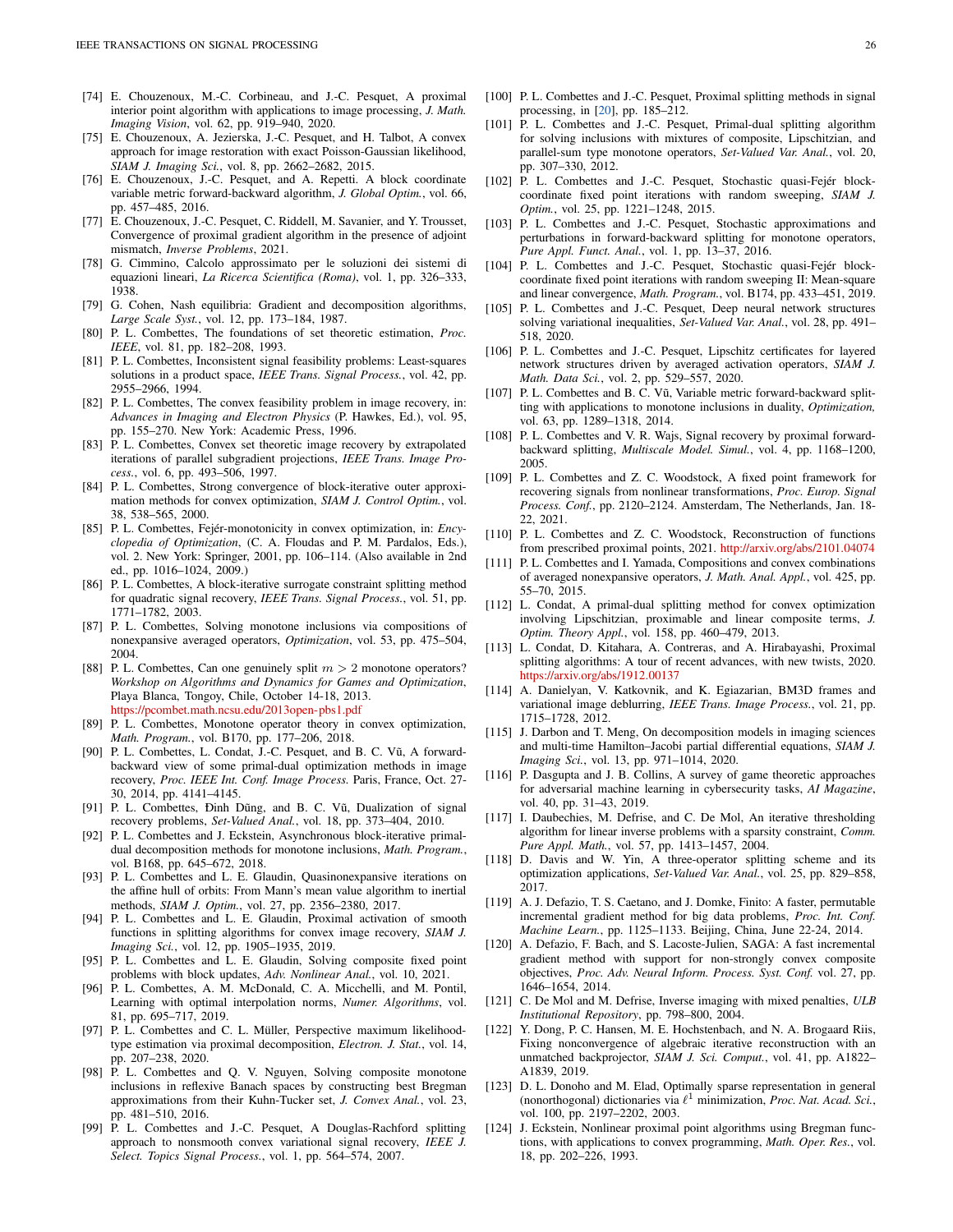- <span id="page-26-44"></span>[125] J. Eckstein, Parallel alternating direction multiplier decomposition of convex programs, *J. Optim. Theory Appl.*, vol. 80, pp. 39–62, 1994.
- <span id="page-26-20"></span>[126] J. Eckstein and D. P. Bertsekas, On the Douglas-Rachford splitting method and the proximal point algorithm for maximal monotone operators, *Math. Program.*, vol. 55, pp. 293–318, 1992.
- <span id="page-26-12"></span>[127] L. El Ghaoui, V. Viallon, and T. Rabbani, Safe feature elimination in sparse supervised learning, *Pac. J. Optim.*, vol. 8, pp. 667–698, 2012.
- <span id="page-26-27"></span>[128] I. I. Eremin, Generalization of the relaxation method of Motzkin-Agmon, *Uspekhi Mat. Nauk*, vol. 20, pp. 183–187, 1965.
- <span id="page-26-17"></span>[129] Yu. M. Ermol'ev, On the method of generalized stochastic gradients and quasi-Fejér sequences, *Cybernetics*, vol. 5, pp. 208-220, 1969.
- <span id="page-26-48"></span>[130] Yu. M. Ermol'ev and Z. V. Nekrylova, Some methods of stochastic optimization, *Kibernetika (Kiev)*, vol. 1966, pp. 96–98, 1966.
- <span id="page-26-40"></span>[131] E. Esser, X. Zhang, and T. Chan, A general framework for a class of first order primal-dual algorithms for convex optimization in imaging science, *SIAM J. Imaging Sci.*, vol. 3, pp. 1015–1046, 2010.
- <span id="page-26-45"></span>[132] M. A. T. Figueiredo and J. M. Bioucas-Dias, Restoration of Poissonian images using alternating direction optimization, *IEEE Trans. Image Process.*, vol. 19, pp. 3133–3145, 2010.
- <span id="page-26-31"></span>[133] J. Friedman, T. Hastie, and R. Tibshirani, Sparse inverse covariance estimation with the graphical lasso, *Biostatistics*, vol. 9, pp. 432–441, 2008.
- <span id="page-26-42"></span>[134] D. Gabay, Applications of the method of multipliers to variational inequalities, in: M. Fortin and R. Glowinski (Eds.), *Augmented Lagrangian Methods: Applications to the Numerical Solution of Boundary Value Problems,* pp. 299–331. Amsterdam: North-Holland, 1983.
- <span id="page-26-30"></span>[135] S. Gandy, B. Recht, and I. Yamada, Tensor completion and low-n-rank tensor recovery via convex optimization, *Inverse Problems*, vol. 27, art. 025010, 2011.
- <span id="page-26-0"></span>[136] C. F. Gauss, *Theoria Motus Corporum Coelestium.* Hamburg: Perthes and Besser, 1809.
- <span id="page-26-46"></span>[137] J.-F. Giovannelli and A. Coulais, Positive deconvolution for superimposed extended source and point sources, *Astron. Astrophys.*, vol. 439, pp. 401–412, 2005.
- <span id="page-26-23"></span>[138] P. Giselsson, Nonlinear forward-backward splitting with projection correction, 2019. <https://arxiv.org/abs/1908.07449>
- <span id="page-26-43"></span>[139] R. Glowinski and P. Le Tallec (Eds.), *Augmented Lagrangian and Operator-Splitting Methods in Nonlinear Mechanics*. Philadelphia: SIAM, 1989.
- <span id="page-26-5"></span>[140] R. Glowinski, S. J. Osher, and W. Yin (Eds.), *Splitting Methods in Communication, Imaging, Science, and Engineering*. New York: Springer, 2016.
- <span id="page-26-33"></span>[141] A. A. Goldstein, Convex programming in Hilbert space, *Bull. Amer. Math. Soc.* vol. 70, pp. 709–710, 1964.
- <span id="page-26-22"></span>[142] E. G. Gol'shtein, A general approach to decomposition of optimization systems, *Sov. J. Comput. Syst. Sci.*, vol. 25, pp. 105–114, 1987.
- <span id="page-26-47"></span>[143] T. Goldstein and S. Osher, The split Bregman method for L1 regularized problems, *SIAM J. Imaging Sci.*, vol. 2, pp. 323–343, 2009.
- <span id="page-26-57"></span>[144] K. Gregor and Y. LeCun, Learning fast approximations of sparse coding, *Proc. Int. Conf. Machine Learn.*, pp. 399–406. Haifa, Israel, June 21-24, 2010.
- <span id="page-26-32"></span>[145] R. Gribonval and P. Machart, Reconciling "priors" & "priors" without prejudice?, *Proc. Adv. Neural Inform. Process. Syst. Conf.*, vol. 26, pp. 2193–2201, 2013.
- <span id="page-26-54"></span>[146] L. G. Gubin, B. T. Polyak, and E. V. Raik, The method of projections for finding the common point of convex sets, *Comput. Math. Math. Phys.*, vol. 7, pp. 1–24, 1967.
- <span id="page-26-56"></span>[147] M. Hasannasab, J. Hertrich, S. Neumayer, G. Plonka, S. Setzer, and G. Steidl, Parseval proximal neural networks, *J. Fourier Anal. Appl.*, vol. 26, art. 59, 2020.
- <span id="page-26-37"></span>[148] T. Hastie, R. Tibshirani, and J. Friedman, *The Elements of Statistical Learning*, 2nd. ed. New York: Springer, 2009.
- <span id="page-26-41"></span>[149] B. He and X. Yuan, Convergence analysis of primal-dual algorithms for a saddle-point problem: From contraction perspective, *SIAM J. Imaging Sci.*, vol. 5, pp. 119–149, 2012.
- <span id="page-26-26"></span>[150] G. T. Herman, *Fundamentals of Computerized Tomography: Image Reconstruction from Projections*, 2nd ed. New York: Springer, 2009.
- <span id="page-26-3"></span>[151] G. T. Herman, A. Lent, and S. W. Rowland, ART: Mathematics and applications, *J. Theor. Biology*, vol. 42, pp. 1–18, 1973.
- <span id="page-26-14"></span>[152] S. A. Hirstoaga, Iterative selection methods for common fixed point problems, *J. Math. Anal. Appl.*, vol. 324, pp. 1020–1035, 2006.
- <span id="page-26-8"></span>[153] X. Huang, E. K. Ryu, and W. Yin, Tight coefficients of averaged operators via scaled relative graph, *J. Math. Anal. Appl.*, vol. 490, art. 124211, 12 pp., 2020.
- <span id="page-26-4"></span>[154] B. R. Hunt, The inverse problem of radiography, *Math. Biosciences,* vol. 8, pp. 161–179, 1970.
- <span id="page-26-18"></span>[155] F. Iutzeler, P. Bianchi, P. Ciblat, and W. Hachem, Asynchronous distributed optimization using a randomized alternating direction method of multipliers, *Proc. 52nd Conf. Decision Control*, pp. 3671–3676. Florence, Italy, Dec. 10–13, 2013.
- <span id="page-26-50"></span>[156] L. Jacob, G. Obozinski, and J.-Ph. Vert, Group lasso with overlap and graph lasso, Proc. Int. Conf. Machine Learn., pp. 433-440. Montréal, Canada, June 14–18, 2009.
- <span id="page-26-51"></span>[157] R. Jenatton, J. Mairal, G. Obozinski, and F. Bach, Proximal methods for hierarchical sparse coding, *J. Machine Learn. Res.*, vol. 12, pp. 2297–2334, 2011.
- <span id="page-26-49"></span>[158] R. Johnson and T. Zhang, Accelerating stochastic gradient descent using predictive variance reduction, *Proc. Adv. Neural Inform. Process. Syst. Conf.*, vol. 26, pp. 315–323, 2013.
- <span id="page-26-24"></span>[159] P. R. Johnstone and J. Eckstein, Projective splitting with forward steps, *Math. Program.*, published online 2020-09-30.
- <span id="page-26-25"></span>[160] P. R. Johnstone and J. Eckstein, Single-forward-step projective splitting: Exploiting cocoercivity, *Comput. Optim. Appl.* vol. 78, pp. 125– 166, 2021.
- <span id="page-26-28"></span>[161] S. Kaczmarz, Angenäherte Auflösung von Systemen linearer Gleichungen, *Bull. Acad. Sci. Pologne,* vol. A35, pp. 355–357, 1937.
- <span id="page-26-16"></span>[162] B. Lemaire, Stability of the iteration method for nonexpansive mappings, *Serdica Math. J.*, vol. 22, pp. 331–340, 1996.
- <span id="page-26-15"></span>[163] K. C. Kiwiel and B. Łopuch, Surrogate projection methods for finding fixed points of firmly nonexpansive mappings, *SIAM J. Optim.*, vol. 7, pp. 1084–1102, 1997.
- <span id="page-26-10"></span>[164] N. Komodakis and J.-C. Pesquet, Playing with duality: An overview of recent primal-dual approaches for solving large-scale optimization problems, *IEEE Signal Process. Mag.*, vol. 32, pp. 31–54, 2015.
- <span id="page-26-6"></span>[165] H. J. Landau and W. L. Miranker, The recovery of distorted bandlimited signals, *J. Math. Anal. Appl.*, vol. 2, pp. 97–104, 1961.
- <span id="page-26-1"></span>[166] P. S. Laplace, Sur quelques points du système du monde, *Mémoires Acad. Royale Sci. Paris,* pp. 1–87, 1789.
- <span id="page-26-53"></span>[167] R. Laraki, J. Renault, and S. Sorin, *Mathematical Foundations of Game Theory.* New York: Springer, 2019.
- <span id="page-26-52"></span>[168] S. Lasaulce and H. Tembine, *Game Theory and Learning for Wireless Networks: Fundamentals and Applications*. Amsterdam: Elsevier, 2011.
- <span id="page-26-55"></span>[169] F. Latorre, P. T. Rolland, and V. Cevher, Lipschitz constant estimation of neural networks via sparse polynomial optimization, *Proc. Int. Conf. Learn. Represent.* Addis Abeba, Ethiopia, April 26-30, 2020.
- <span id="page-26-2"></span>[170] A. M. Legendre, *Nouvelles M´ethodes pour la D´etermination des Orbites des Com`etes.* Firmin Didot, Paris, 1805.
- <span id="page-26-34"></span>[171] E. S. Levitin and B. T. Polyak, Convergence of minimizing sequences in conditional extremum problems, *Soviet Math. Dokl.*, vol. 7, pp. 764– 767, 1966.
- <span id="page-26-29"></span>[172] S. B. Lindstrom and B. Sims, Survey: Sixty years of Douglas–Rachford, *J. Aust. Math. Soc.*, published online 2020-02-20.
- <span id="page-26-19"></span>[173] P.-L. Lions and B. Mercier, Splitting algorithms for the sum of two nonlinear operators, *SIAM J. Numer. Anal.*, vol. 16, pp. 964–979, 1979.
- <span id="page-26-58"></span>[174] D. A. Lorenz, S. Rose, and F. Schöpfer, The randomized Kaczmarz method with mismatched adjoint, *Bit. Numer. Math.*, vol. 58, pp. 1079– 1098, 2018.
- <span id="page-26-39"></span>[175] I. Loris and C. Verhoeven, On a generalization of the iterative softthresholding algorithm for the case of non-separable penalty, *Inverse Problems*, vol. 27, art. 125007, 2011.
- <span id="page-26-7"></span>[176] C. P. Mariadassou and B. Yegnanarayana, Image reconstruction from noisy digital holograms, *IEE Proceedings-F*, vol. 137, pp. 351–356, 1990.
- <span id="page-26-13"></span>[177] B. Martinet, *Algorithmes pour la Résolution de Problèmes d'Optimisation et de Minimax.* Thèse, Université de Grenoble, France, 1972. <http://hal.archives-ouvertes.fr/>
- <span id="page-26-11"></span>[178] A. M. McDonald, M. Pontil, and D. Stamos, New perspectives on  $k$ support and cluster norms, *J. Machine Learn. Res.*, vol. 17, pp. 1–38, 2016.
- <span id="page-26-21"></span>[179] B. Mercier, *Lectures on Topics in Finite Element Solution of Elliptic Problems*. Lectures on Mathematics and Physics, vol. 63. Bombay: Tata Institute of Fundamental Research, 1979.
- <span id="page-26-9"></span>[180] G. J. Minty, Monotone (nonlinear) operators in Hilbert space, *Duke Math. J.*, vol. 29, pp. 341–346, 1962.
- <span id="page-26-35"></span>[181] K. Mishchenko, F. Iutzeler, and J. Malick, A distributed flexible delaytolerant proximal gradient algorithm, *SIAM J. Optim.*, vol. 30, pp. 933– 959, 2020.
- <span id="page-26-38"></span>[182] G. Moerkotte, M. Montag, A. Repetti, and G. Steidl, Proximal operator of quotient functions with application to a feasibility problem in query optimization, *J. Comput. Appl. Math.*, vol. 285, pp. 243–255, 2015.
- <span id="page-26-36"></span>[183] A. Mokhtari, M. Gürbüzbalaban, and A. Ribeiro, Surpassing gradient descent provably: A cyclic incremental method with linear convergence rate, *SIAM J. Optim.*, vol. 28, pp. 1420–1447, 2018.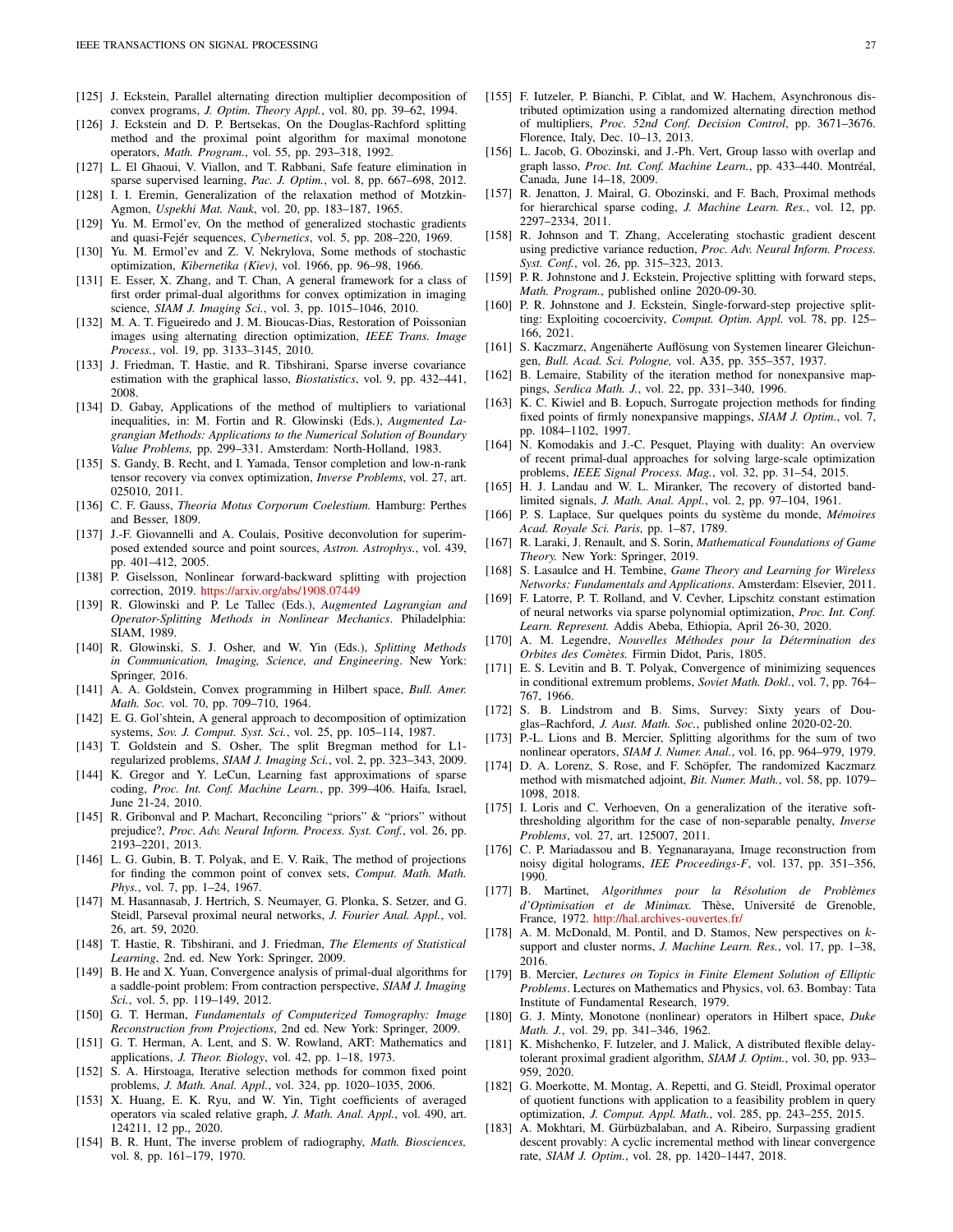- <span id="page-27-49"></span>[184] V. Monga, Y. Li, and Y. C. Eldar, Algorithm unrolling: Interpretable, efficient deep learning for signal and image processing, *IEEE Signal Process. Mag.*, vol. 38, pp. 18–44, 2021.
- <span id="page-27-11"></span>[185] J. J. Moreau, Fonctions convexes duales et points proximaux dans un espace hilbertien, *C. R. Acad. Sci. Paris*, vol. A255, pp. 2897–2899, 1962.
- <span id="page-27-16"></span>[186] Y. Nakayama, M. Yamagishi, and I. Yamada, A hierarchical convex optimization for multiclass SVM achieving maximum pairwise margins with least empirical hinge-loss, 2020. <https://arxiv.org/abs/2004.08180>
- <span id="page-27-45"></span><span id="page-27-14"></span>[187] J. Nash, Non-cooperative games, *Ann. Math.*, vol. 54, pp. 286–295, 1951.
- [188] E. Ndiaye, O. Fercoq, A. Gramfort, and J. Salmon, Gap safe screening rules for sparsity enforcing penalties, *J. Machine Learn. Res.*, vol. 18, pp. 1–33, 2017.
- <span id="page-27-37"></span>[189] I. Necoara and D. Clipici, Parallel random coordinate descent method for composite minimization: Convergence analysis and error bounds, *SIAM J. Optim.*, vol. 26, pp. 197–226, 2016.
- <span id="page-27-43"></span>[190] Q. V. Nguyen, Forward-backward splitting with Bregman distances, *Vietnam J. Math.*, vol. 45, pp. 519–539, 2017.
- <span id="page-27-12"></span>[191] D. O'Connor and L. Vandenberghe, Primal-dual decomposition by operator splitting and applications to image deblurring, *SIAM J. Imaging Sci.*, vol. 7, pp. 1724–1754, 2014.
- <span id="page-27-50"></span>[192] S. Ono, Primal-dual plug-and-play image restoration, *IEEE Signal Process. Lett.*, vol. 24, pp. 1108–1112, 2017.
- <span id="page-27-15"></span>[193] S. Ono and I. Yamada, Hierarchical convex optimization with primaldual splitting, *IEEE Trans. Signal Process.*, vol. 63, pp. 373–388, 2015.
- <span id="page-27-26"></span>[194] N. Papadakis, G. Peyré, and E. Oudet, Optimal transport with proximal splitting, *SIAM J. Imaging Sci.*, vol. 7, pp. 212–238, 2014.
- <span id="page-27-30"></span>[195] M. Q. Pham, L. Duval, C. Chaux, and J. Pesquet A primal-dual proximal algorithm for sparse template-based adaptive filtering: Application to seismic multiple removal, *IEEE Trans. Signal Process.*, vol. 62, pp. 4256–4269, 2014.
- <span id="page-27-21"></span>[196] G. Pierra, Decomposition through formalization in a product space, *Math. Program.*, vol. 28, pp. 96–115, 1984.
- <span id="page-27-7"></span>[197] L. C. Potter and K. S. Arun, A dual approach to linear inverse problems with convex constraints, *SIAM J. Control Optim.*, vol. 31, pp. 1080– 1092, 1993.
- <span id="page-27-13"></span>[198] N. Pustelnik, P. Borgnat, and P. Flandrin, Empirical mode decomposition revisited by multicomponent non-smooth convex optimization, *Signal Process.*, vol. 102, pp. 313–331, 2014.
- <span id="page-27-19"></span>[199] H. Raguet, A note on the forward-Douglas-Rachford splitting for monotone inclusion and convex optimization, *Optim. Lett.*, vol. 13, pp. 717–740, 2019.
- <span id="page-27-18"></span>[200] H. Raguet, J. Fadili, and G. Peyré, A generalized forward-backward splitting, *SIAM J. Imaging Sci.*, vol. 6, pp. 1199–1226, 2013.
- <span id="page-27-28"></span>[201] P. Ravikumar, M. J. Wainwright, G. Raskutti, and B. Yu, Highdimensional covariance estimation by minimizing  $\ell_1$ -penalized logdeterminant divergence, *Electron. J. Statist.*, vol. 5, pp. 935–980, 2011.
- <span id="page-27-31"></span>[202] A Repetti, M. Pereyra, and Y. Wiaux, Scalable Bayesian uncertainty quantification in imaging inverse problems via convex optimization, *SIAM J. Imaging Sci.*, vol. 12, pp. 87–118, 2019.
- <span id="page-27-38"></span>[203] P. Richtárik and M. Takáč, Iteration complexity of randomized blockcoordinate descent methods for minimizing a composite function, *Math. Program.*, vol. A144, pp. 1–38, 2014.
- <span id="page-27-39"></span>[204] P. Richtárik and M. Takáč, On optimal probabilities in stochastic coordinate descent methods, *Optim. Lett.*, vol. 10, pp 1233–1243, 2016.
- <span id="page-27-51"></span>[205] A. Rond, R. Giryes, and M. Elad, Poisson inverse problems by the plug-and-play scheme, *J. Vis. Commun. Image Repres.*, vol. 41, pp. 96–108, 2016.
- <span id="page-27-10"></span>[206] R. T. Rockafellar, *Convex Analysis.* Princeton, NJ: Princeton University Press, 1970.
- <span id="page-27-36"></span>[207] L. Rosasco, S. Villa, and B. C. Vũ, A stochastic inertial forwardbackward splitting algorithm for multivariate monotone inclusions, *Optimization*, vol. 65, 1293–1314, 2016.
- <span id="page-27-35"></span>[208] L. Rosasco, S. Villa, and B. C. Vũ, Convergence of stochastic proximal gradient algorithm, *Appl. Math. Optim.*, vol. 82, pp. 891–917, 2020.
- <span id="page-27-52"></span>[209] E. K. Ryu, J. Liu, S. Wang, X. Chen, Z. Wang, and W. Yin, Plug-andplay methods provably converge with properly trained denoisers, *Proc. Int. Conf. Machine Learn.*, pp. 5546–5557. Miami, USA, June 11-13, 2019.
- <span id="page-27-20"></span>[210] E. K. Ryu, Uniqueness of DRS as the 2 operator resolvent-splitting and impossibility of 3 operator resolvent-splitting, *Math. Program.*, vol. A182, pp. 233–273, 2020.
- <span id="page-27-40"></span>[211] S. Salzo and S. Villa, Parallel random block-coordinate forwardbackward algorithm: A unified convergence analysis, *Math. Program.*, to appear.
- <span id="page-27-47"></span>[212] K. Scaman and A. Virmaux, Lipschitz regularity of deep neural networks: Analysis and efficient estimation, *Proc. Adv. Neural Inform. Process. Syst. Conf.*, vol. 31, pp. 3839–3848, 2018.
- <span id="page-27-4"></span>[213] R. W. Schafer, R. M. Mersereau, and M. A. Richards, Constrained iterative restoration algorithms, *Proc. IEEE*, vol. 69, pp. 432–450, 1981.
- <span id="page-27-34"></span>[214] M. Schmidt, N. Le Roux, and F. Bach, Minimizing finite sums with the stochastic average gradient, *Math. Program.*, vol. A162, pp. 83–112, 2017.
- <span id="page-27-44"></span>[215] G. Scutari, D. P. Palomar, F. Facchinei, and J.-S. Pang, Convex optimization, game theory, and variational inequality theory, *IEEE Signal Process. Mag.*, vol 27, pp. 35–49, 2010.
- <span id="page-27-32"></span>[216] I. Selesnick, A. Lanza, S. Morigi, and F. Sgallari, Non-convex total variation regularization for convex denoising of signals, *J. Math. Imaging Vision*, vol. 62, pp. 825–841, 2020.
- <span id="page-27-33"></span>[217] S. Setzer, G. Steidl, and T. Teuber, Deblurring Poissonian images by split Bregman techniques, *J. Visual Commun. Image Represent.*, vol. 21, pp. 193–199, 2010.
- <span id="page-27-22"></span>[218] J. E. Spingarn, Partial inverse of a monotone operator, *Appl. Math. Optim.*, vol. 10, pp. 247–265, 1983.
- <span id="page-27-2"></span>[219] S. Sra, S. Nowozin, and S. J. Wright, *Optimization for Machine Learning.* MIT Press, Cambridge, MA, 2012.
- <span id="page-27-8"></span>[220] H. Stark (Ed.), *Image Recovery: Theory and Application.* San Diego, CA: Academic Press, 1987.
- <span id="page-27-27"></span>[221] G. Steidl and T. Teuber, Removing multiplicative noise by Douglas-Rachford splitting methods, *J. Math. Imaging Vis.*, vol. 36, pp. 168– 184, 2010.
- <span id="page-27-53"></span>[222] Y. Sun, B. Wohlberg, and U. S. Kamilov, An online plug-and-play algorithm for regularized image reconstruction, *IEEE Trans. Comput. Imaging*, vol. 5, pp. 395–408, 2019.
- <span id="page-27-46"></span>[223] C. Szegedy, W. Zaremba, I. Sutskever, J. Bruna, D. Erhan, I. J. Goodfellow, and R. Fergus, Intriguing properties of neural networks, 2013. <https://arxiv.org/pdf/1312.6199>
- <span id="page-27-48"></span>[224] W. Tang, E. Chouzenoux, J.-C. Pesquet, and H. Krim, Deep transform and metric learning network: Wedding deep dictionary learning and neural networks, 2020, <https://arxiv.org/abs/2002.07898>
- <span id="page-27-42"></span>[225] M. Teboulle, Entropic proximal mappings with applications to nonlinear programming, *Math. Oper. Res.*, vol. 17, pp. 670–690, 1992.
- <span id="page-27-55"></span>[226] A. M. Teodoro, J. M. Bioucas-Dias, and M. A. T. Figueiredo, A convergent image fusion algorithm using scene-adapted Gaussianmixture-based denoising, *IEEE Trans. Image Process.*, vol. 28, pp. 451–463, 2019.
- <span id="page-27-24"></span>[227] N. T. Thao and D. Rzepka, Time encoding of bandlimited signals: Reconstruction by pseudo-inversion and time-varying multiplierless FIR filtering, *IEEE Trans. Signal Process.*, vol. 69, pp. 341–356, 2021.
- <span id="page-27-3"></span>[228] S. Theodoridis, *Machine Learning: A Bayesian and Optimization Perspective*, 2nd ed. Amsterdam: Elsevier, 2020.
- <span id="page-27-9"></span>[229] S. Theodoridis, K. Slavakis, and I. Yamada, Adaptive learning in a world of projections, *IEEE Signal Process. Mag.*, vol. 28, pp. 97–123, 2011.
- <span id="page-27-5"></span>[230] V. Tom, T. Quatieri, M. Hayes, and J. McClellan, Convergence of iterative nonexpansive signal reconstruction algorithms, *IEEE Trans. Acoust. Speech Signal Process.*, vol. 29, pp. 1052–1058, 1981.
- <span id="page-27-25"></span>[231] H. J. Trussell and M. R. Civanlar, The feasible solution in signal restoration, *IEEE Trans. Acoust. Speech Signal Process.*, vol. 32, pp. 201–212, 1984.
- <span id="page-27-17"></span>[232] P. Tseng, A modified forward-backward splitting method for maximal monotone mappings, *SIAM J. Control Optim.*, vol. 38, pp. 431–446, 2000.
- <span id="page-27-0"></span>[233] S. Twomey, The application of numerical filtering to the solution of integral equations encountered in indirect sensing measurements, *J. Franklin Inst.*, vol. 279, pp. 95–109, 1965.
- <span id="page-27-29"></span>[234] N. Vaswani, Y. Chi, and T. Bouwmans, Rethinking PCA for modern data sets: Theory, algorithms, and applications, *Proc. IEEE*, vol. 106, pp. 1274–1276, 2018.
- <span id="page-27-54"></span>[235] S. V. Venkatakrishnan, C. A. Bouman, and B. Wohlberg, Plug-and-play priors for model based reconstruction, *Proc. IEEE Global Conf. Signal Inform. Process.* Austin, TX, USA, December 3–5, 2013, pp. 945–948.
- <span id="page-27-41"></span>[236] S. Villa, L. Rosasco, S. Mosci, and A. Verri, Proximal methods for the latent group lasso penalty, *Comput. Optim. Appl.*, vol. 58, pp. 381–407, 2014.
- <span id="page-27-23"></span>[237] B. C. Vũ, A splitting algorithm for dual monotone inclusions involving cocoercive operators, *Adv. Comput. Math.*, vol. 38, pp. 667–681, 2013.
- <span id="page-27-1"></span>[238] H. M. Wagner, Linear programming techniques for regression analysis, *J. Amer. Stat. Assoc.*, vol. 54, pp. 206–212, 1959.
- <span id="page-27-6"></span>[239] R. G. Wiley, On an iterative technique for recovery of bandlimited signals, *Proc. IEEE*, vol. 66, pp. 522–523, 1978.